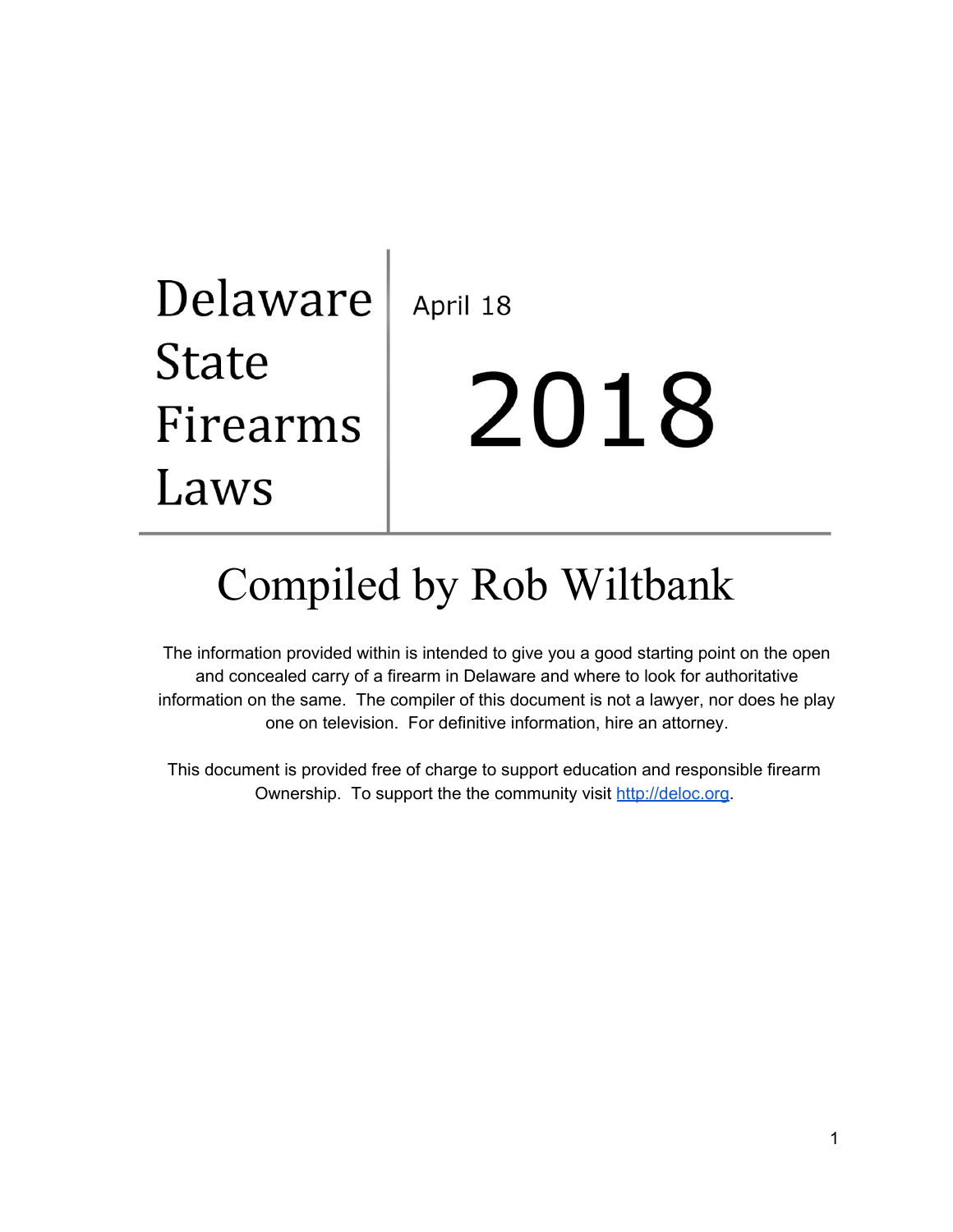# **Table of Contents**

Delaware State [Constitution](#page-3-0) § 20. Right to keep and bear [arms.](#page-3-1) § 20 [Annotations](#page-3-2) [Delaware](#page-3-3) State Law § 330. [General](#page-3-4) powers and duties. Title 11, Part I, Chapter 2. General Provisions [Concerning](#page-4-0) Offenses § 202. All [offenses](#page-4-1) defined by statute. § 222. General [definitions.](#page-4-2) § 231. [Definitions](#page-5-0) relating to state of mind. Title 11, Part I, Chapter 4. [Defenses](#page-6-0) to Criminal Liability § 464. Justification - Use of force in [self-protection.](#page-6-1) §464 [Annotations](#page-7-0) § 465. [Justification](#page-9-0) - Use of force for the protection of other persons. § 466. [Justification](#page-10-0) - Use of force for the protection of property. §466 [Annotations](#page-11-0) § 469. [Justification](#page-12-0) -- Person unlawfully in dwelling. § 469. Provisions generally applicable to [justification.](#page-12-1) § 471. Definitions relating to [justification.](#page-12-2) Title 11, Part I, Chapter 5, [Subchapter](#page-13-0) VII. Offenses Against Public Health, Order and **[Decency](#page-13-0)** § 1301. Disorderly conduct; unclassified [misdemeanor.](#page-13-1) § 1301 [Annotations](#page-14-0) § 1441. License to carry [concealed](#page-14-1) deadly weapons. § 1441. [Annotations](#page-19-0) § 1442. [Annotations](#page-20-0) § 1460. [Possession](#page-24-0) of a firearm while under the influence. § 1460. Report of loss, theft of [firearm.](#page-25-0) Title 11, Part II, Chapter 19, Subchapter I. Arrest and [Commitment](#page-26-0) § 1902. [Questioning](#page-26-1) and detaining suspects. § 1902 [Annotations](#page-26-2) § 1903. Searching [questioned](#page-29-0) person for weapon. § 1903 [Annotations](#page-30-0) Title 22, Chapter 1, General [Provisions.](#page-31-0) Municipal Firearms [Preemption](#page-31-1) § 111. Limitation on firearm [regulations.](#page-31-2) New Castle [County](#page-32-0) Code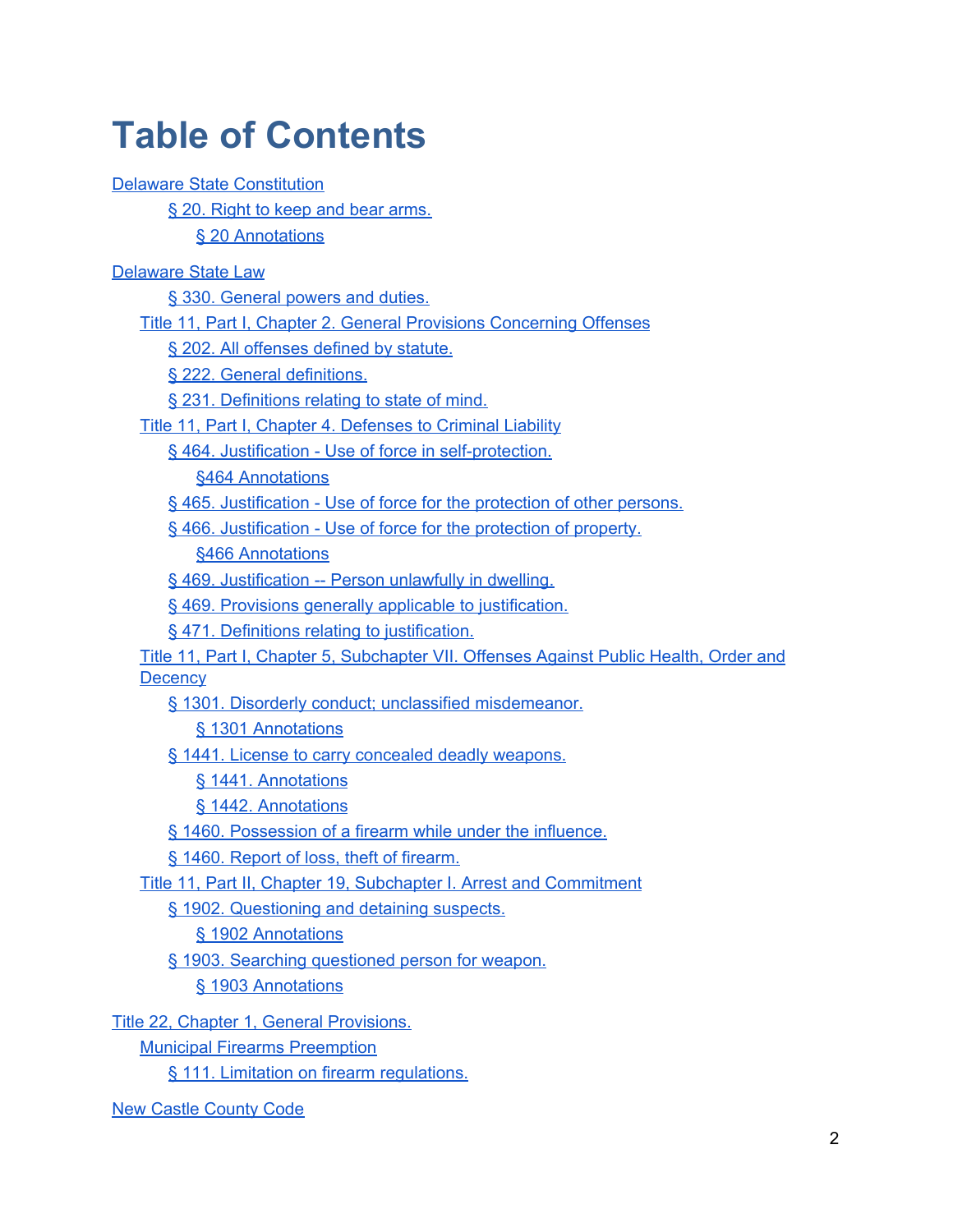Chapter 22. Offences and [Miscellaneous](#page-32-1) Provisions, Article 3. Weapons.

Sec. 22.03.001. [Possession](#page-32-2) by persons under sixteen (16) years of age.

Sec. [22.03.002.](#page-32-3) Discharge on, across public roads.

Sec. [22.03.003.](#page-32-4) Discharge of firearms within safety zone around structures.

Sec. 22.03.004. [Exemptions](#page-33-0) to firearms safety zone.

Sec. 22.03.007. [Exemptions](#page-33-1) generally.

Chapter 24. Parks and [Recreation.](#page-33-2)

Sec. 24.01.014. [Possession](#page-33-3) of certain knives; discharge of weapons.

#### [Wilmington](#page-34-0) Code

Chapter 36, Article V, Division 2. [Weapons](#page-34-1) and Related Offenses

Sec. 36-156. [Armor-piercing](#page-34-2) bullets.

Sec. 36-162. [Discharge](#page-35-0) of firearms on street, etc.

Sec. 36-166. Certain uses of laser beam pointers [prohibited.](#page-35-1)

Chapter 38. Parks and [Recreation,](#page-35-2) Article III. Park Rules.

Sec. 38-58. [Obedience](#page-35-3) to police officers.

Sec. 38-66. [Discharge](#page-35-4) of weapons.

#### [Newark](#page-36-0) Code

Chapter 22, Article IX. [Disorderly](#page-36-1) Conduct.

Sec. 22-74. [Disorderly](#page-36-2) conduct.

Chapter 31, [Weapons.](#page-36-3)

Sec. 31-3. Carrying [concealed](#page-37-0) weapons; display of weapon.

Sec. 31-4. Police authority to search persons suspected of [concealing](#page-37-1) deadly weapon; confiscate [switchblades.](#page-37-1)

#### [Smyrna](#page-37-2) Code

Chapter 42, Article VI. [Weapons.](#page-37-3)

Sec. 42-196. Firearms; discharge [prohibited;](#page-37-4) defense; penalty.

Sec. 42-197. Possession of firearms, ammunition, [components](#page-38-0) of firearms, or explosives in municipal buildings and police stations [prohibited.](#page-38-0)

#### [Dover](#page-39-0) Code

Chapter 70 Offenses and [Miscellaneous.](#page-39-1)

Sec. 70-2. Weapons [generally.](#page-39-2)

Chapter 74 Parks and [Recreation,](#page-41-0) Article I, In General.

Sec. 74-24. [Dangerous](#page-41-1) weapons.

[Change](#page-42-0) Log

**[NOTES](#page-43-0)**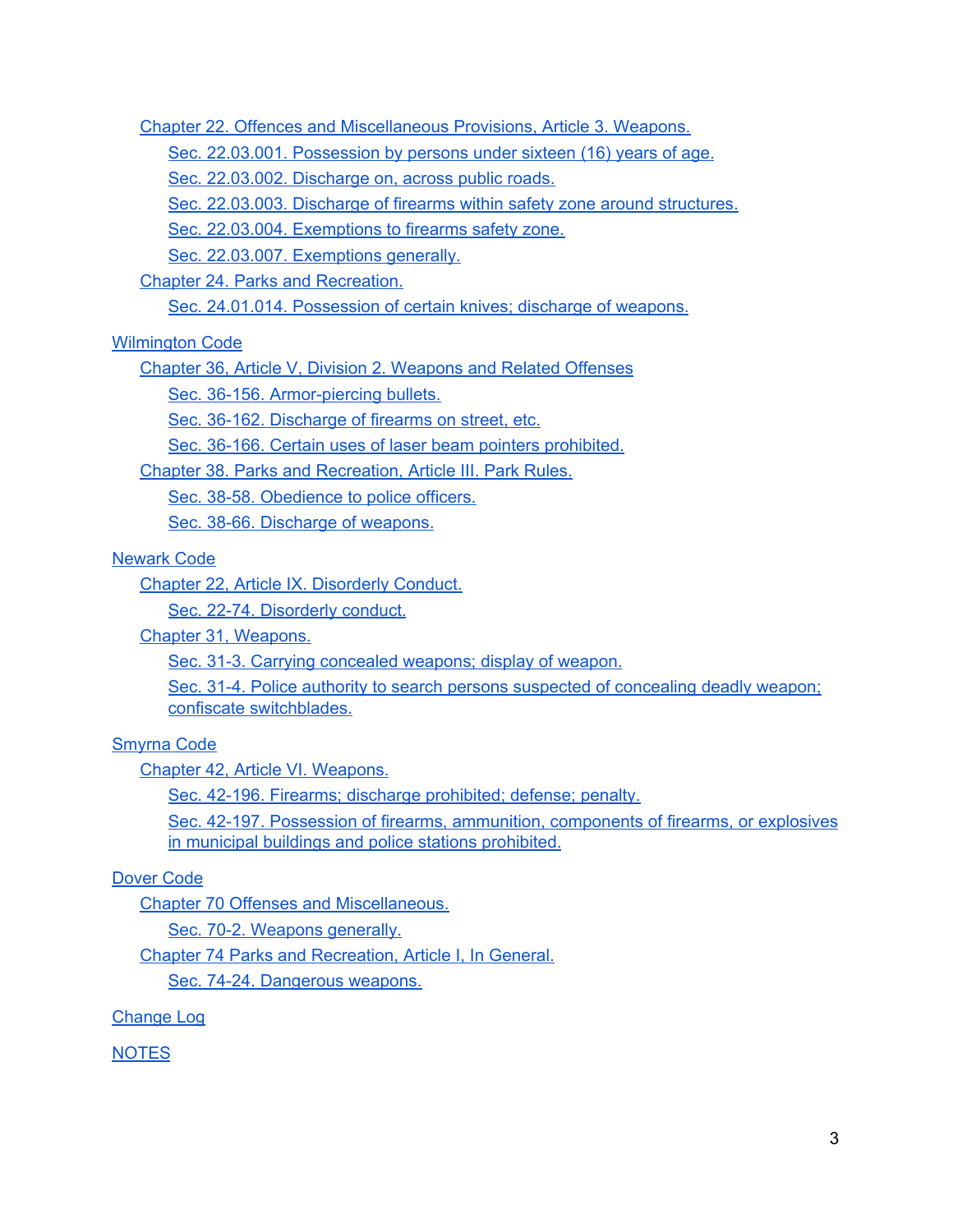# Delaware Firearms Law

# <span id="page-3-0"></span>**Delaware State Constitution**

### <span id="page-3-1"></span>**§ 20. Right to keep and bear arms.**

A person has the right to keep and bear arms for the defense of self, family, home and State, and for hunting and recreational use.

#### <span id="page-3-2"></span>**§ 20 Annotations**

**Burden of proving right to carry a concealed deadly weapon.** - Although Del. Const. art. I, § 20 confirmed the constitutional right to keep and bear arms, 11 Del.C. § 1441 denied any person the right to carry a concealed deadly weapon without a license to do so; consequently, the trial court did not err in imposing on defendant the burden to prove a license to carry a concealed weapon. Smith v. State, - A.2d - (Del. Aug. 17, 2005).

# <span id="page-3-3"></span>**Delaware State Law**

# **Title 9, Part I, Chapter 3, Subchapter II. County Governments County Firearms Preemption**

### <span id="page-3-4"></span>**§ 330. General powers and duties.**

(c) The county governments shall enact no law or regulation prohibiting, restricting or licensing the ownership, transfer, possession or transportation of firearms or components of firearms or ammunition except that the discharge of a firearm may be regulated; provided any law, ordinance or regulation incorporates the justification defenses as found in Title 11 of the Delaware Code.

(d) Notwithstanding subsection (c) of this section, county governments may adopt ordinances regulating the possession of firearms, ammunition, components of firearms, or explosives in police stations and county buildings which contain all of the provisions contained in this subsection. Any ordinance adopted by a county government regulating possession of firearms, ammunition, components of firearms, or explosives in police stations or county buildings shall require that all areas where possession is restricted are clearly identified by a conspicuous sign posted at each entrance to the restricted areas. The sign may also specify that persons in violation may be denied entrance to the building or be ordered to leave the building. Any ordinance adopted by county governments relating to possession in police stations or county buildings shall also state that any person who immediately foregoes entry or immediately exits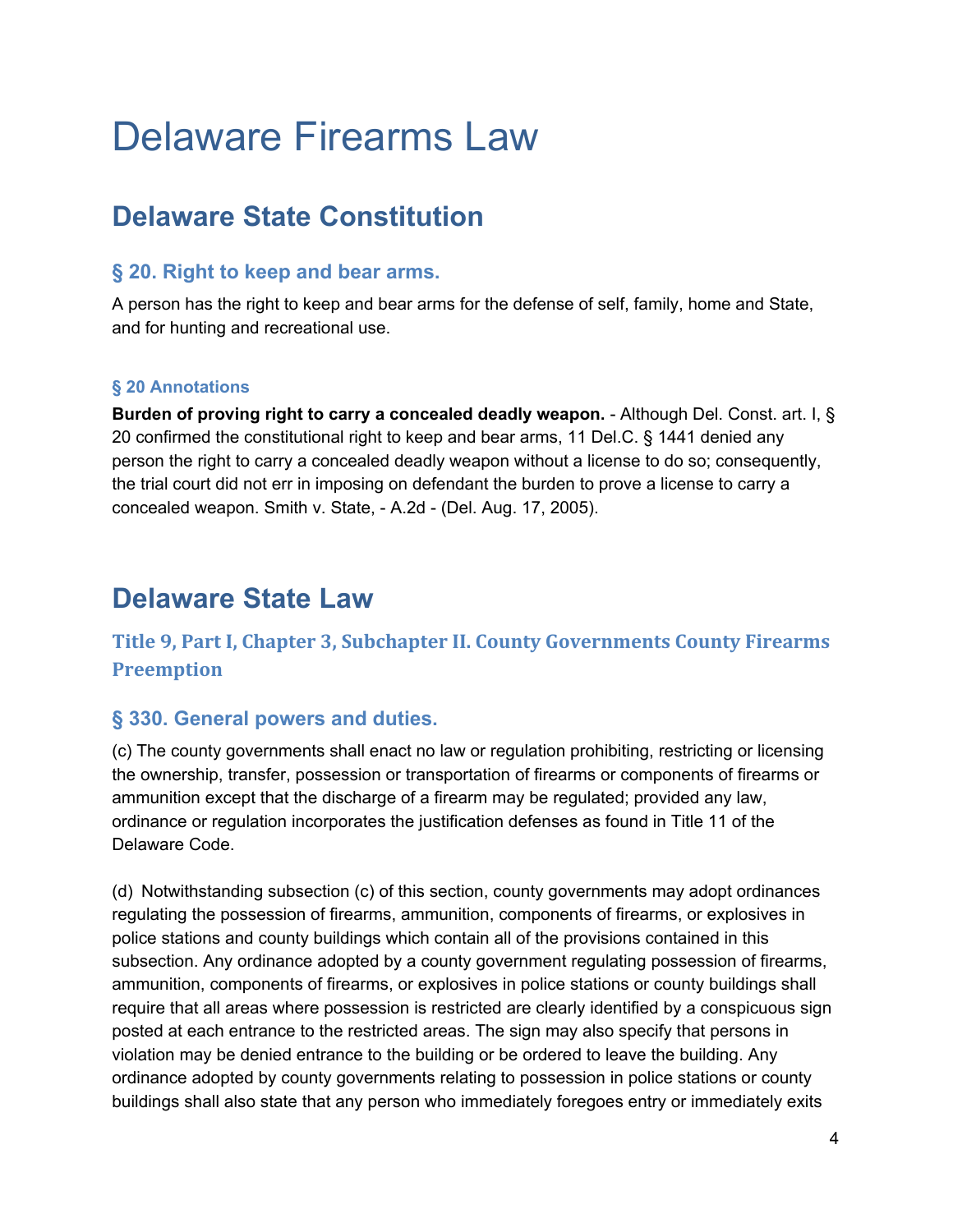such building due to the possession of a firearm, ammunition, components of firearms, or explosives shall not be guilty of violating the ordinance. County governments may establish penalties for any intentional violation of such ordinance as deemed necessary to protect public safety. An ordinance adopted by the county government shall not prevent the following in county buildings or police stations:

(6) Carrying firearms and ammunition by persons who hold a valid license pursuant to either § 1441 or § 1441A of Title 11 **so long as the firearm remains concealed** except for inadvertent display or for self-defense or defense of others;

(e) For the purposes of this section, "county building" means a building where a county government entity meets in its official capacity or containing the offices of elected officials and of public employees actively engaged in performing governmental business but excluding any parking facility; provided, however, that if such building is not a county-owned or -leased building, such building shall be considered a county building for the purposes of this section only during the time such government entity is meeting in or occupying such a building.

# <span id="page-4-0"></span>**Title 11, Part I, Chapter 2. General Provisions Concerning Offenses**

## <span id="page-4-1"></span>**§ 202. All offenses defined by statute.**

No conduct constitutes a criminal offense unless it is made a criminal offense by this Criminal Code or by another law.

This section does not affect the power of a court to punish for civil contempt or to employ any sanction authorized by law for the enforcement of an order or a civil judgment or decree.

## <span id="page-4-2"></span>**§ 222. General definitions.**

(4) "Dangerous instrument" means any instrument, article or substance which, under the circumstances in which it is used, attempted to be used or threatened to be used, is readily capable of causing death or serious physical injury, or any disabling chemical spray, as defined in paragraph (7) of this section or any electronic control devices including but not limited to a neuromuscular incapacitation device designed to incapacitate a person.

(5) "Deadly weapon" includes a "firearm", as defined in paragraph (12) of this section, a bomb, a knife of any sort (other than an ordinary pocketknife carried in a closed position), switchblade knife, billy, blackjack, bludgeon, metal knuckles, slingshot, razor, bicycle chain or ice pick or any "dangerous instrument", as defined in paragraph (4) of this section, which is used, or attempted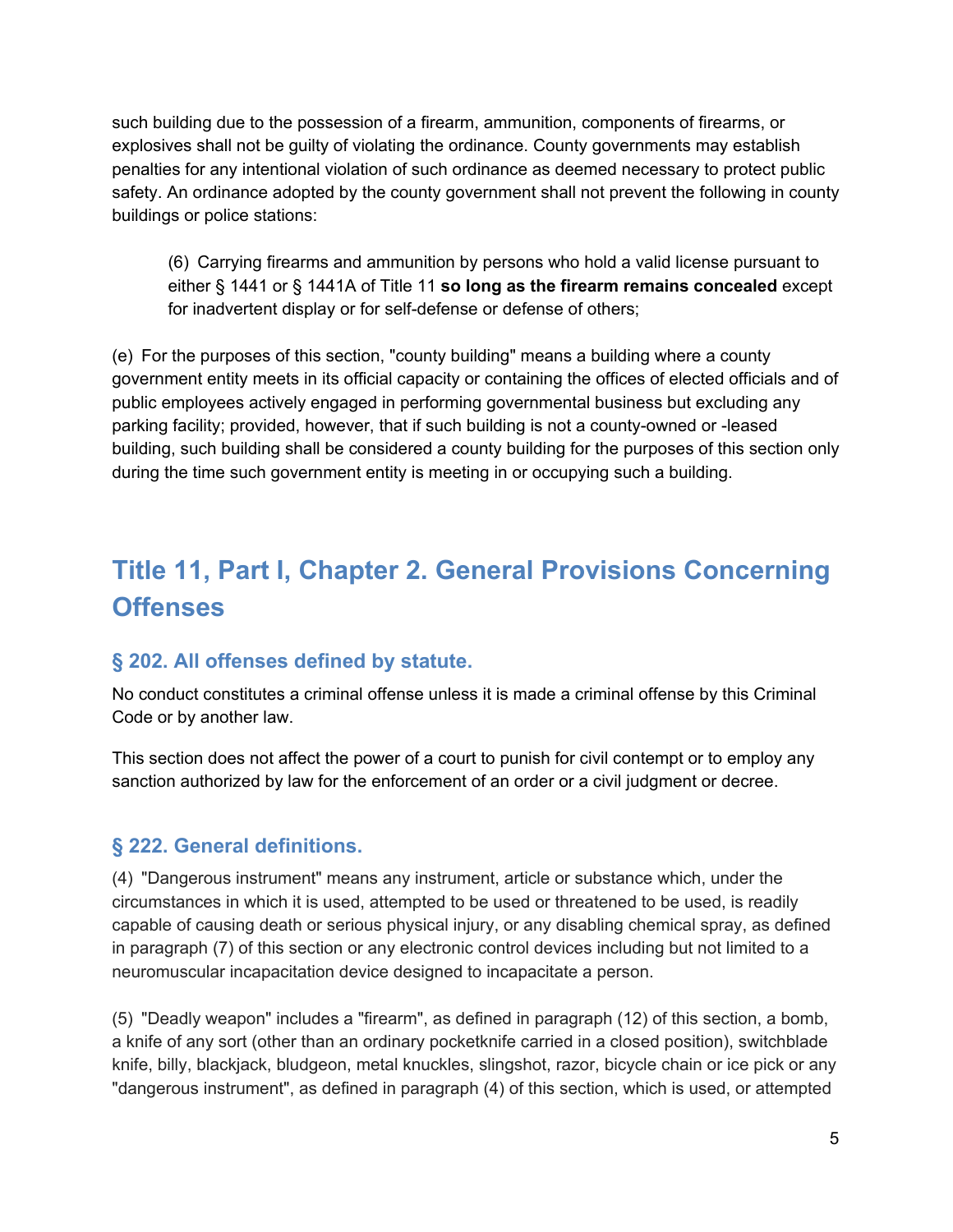to be used, to cause death or serious physical injury. For the purpose of this definition, an ordinary pocketknife shall be a folding knife having a blade not more than 3 inches in length.

(7) "Disabling chemical spray" includes mace, tear gas, pepper spray or any other mixture containing quantities thereof, or any other aerosol spray or any liquid, gaseous or solid substance capable of producing temporary physical discomfort, disability or injury through being vaporized or otherwise dispersed in the air, or any canister, container or device designed or intended to carry, store or disperse such aerosol spray or such gas or solid.

(12) "Firearm" includes any weapon from which a shot, projectile or other object may be discharged by force of combustion, explosive, gas and/or mechanical means, whether operable or inoperable, loaded or unloaded. It does not include a BB gun.

(16) "Lawful" means in accordance with law or, where the context so requires, not prohibited by law.

# <span id="page-5-0"></span>**§ 231. Definitions relating to state of mind.**

(a) "Criminal negligence". — A person acts with criminal negligence with respect to an element of an offense when the person fails to perceive a risk that the element exists or will result from the conduct. The risk must be of such a nature and degree that failure to perceive it constitutes a gross deviation from the standard of conduct that a reasonable person would observe in the situation.

(b) "Intentionally". — A person acts intentionally with respect to an element of an offense when:

(1) If the element involves the nature of the person's conduct or a result thereof, it is the person's conscious object to engage in conduct of that nature or to cause that result; and

(2) If the element involves the attendant circumstances, the person is aware of the existence of such circumstances or believes or hopes that they exist.

(c) "Knowingly". — A person acts knowingly with respect to an element of an offense when:

(1) If the element involves the nature of the person's conduct or the attendant circumstances, the person is aware that the conduct is of that nature or that such circumstances exist; and

(2) If the element involves a result of the person's conduct, the person is aware that it is practically certain that the conduct will cause that result.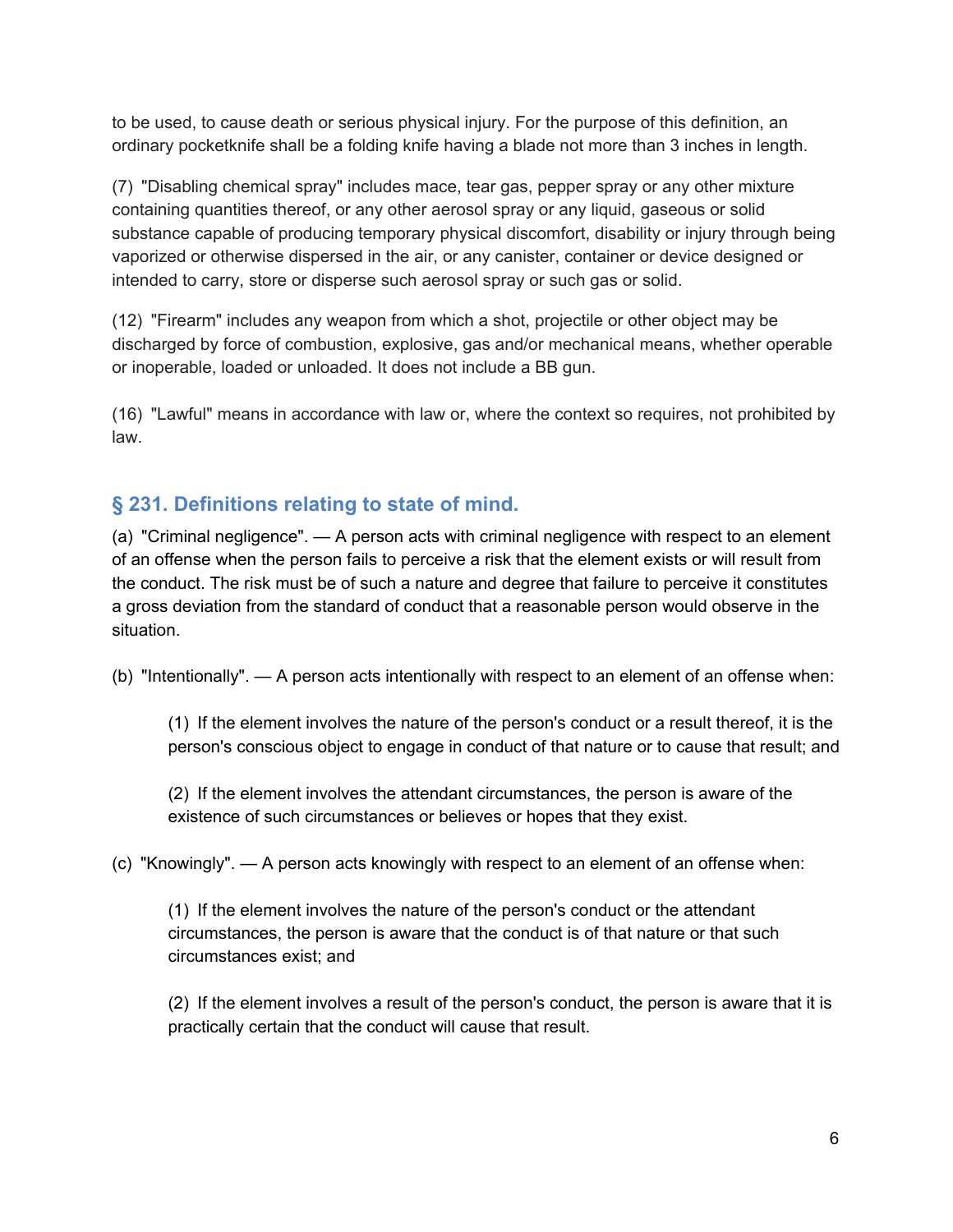(d) "Negligence". — A person acts with negligence with respect to an element of an offense when the person fails to exercise the standard of care which a reasonable person would observe in the situation.

(e) "Recklessly". — A person acts recklessly with respect to an element of an offense when the person is aware of and consciously disregards a substantial and unjustifiable risk that the element exists or will result from the conduct. The risk must be of such a nature and degree that disregard thereof constitutes a gross deviation from the standard of conduct that a reasonable person would observe in the situation. A person who creates such a risk but is unaware thereof solely by reason of voluntary intoxication also acts recklessly with respect thereto.

# <span id="page-6-0"></span>**Title 11, Part I, Chapter 4. Defenses to Criminal Liability**

## <span id="page-6-1"></span>**§ 464. Justification - Use of force in self-protection.**

(a) The use of force upon or toward another person is justifiable when the defendant believes that such force is immediately necessary for the purpose of protecting the defendant against the use of unlawful force by the other person on the present occasion.

(b) Except as otherwise provided in subsections (d) and (e) of this section, a person employing protective force may estimate the necessity thereof under the circumstances as the person believes them to be when the force is used, without retreating, surrendering possession, doing any other act which the person has no legal duty to do or abstaining from any lawful action.

(c) The use of deadly force is justifiable under this section if the defendant believes that such force is necessary to protect the defendant against death, serious physical injury, kidnapping or sexual intercourse compelled by force or threat.

(d) The use of force is not justifiable under this section to resist an arrest which the defendant knows or should know is being made by a peace officer, whether or not the arrest is lawful.

(e) The use of deadly force is not justifiable under this section if:

(1) The defendant, with the purpose of causing death or serious physical injury, provoked the use of force against the defendant in the same encounter; or

(2) The defendant knows that the necessity of using deadly force can be avoided with complete safety by retreating, by surrendering possession of a thing to a person asserting a claim of right thereto or by complying with a demand that the defendant abstain from performing an act which the defendant is not legally obligated to perform except that: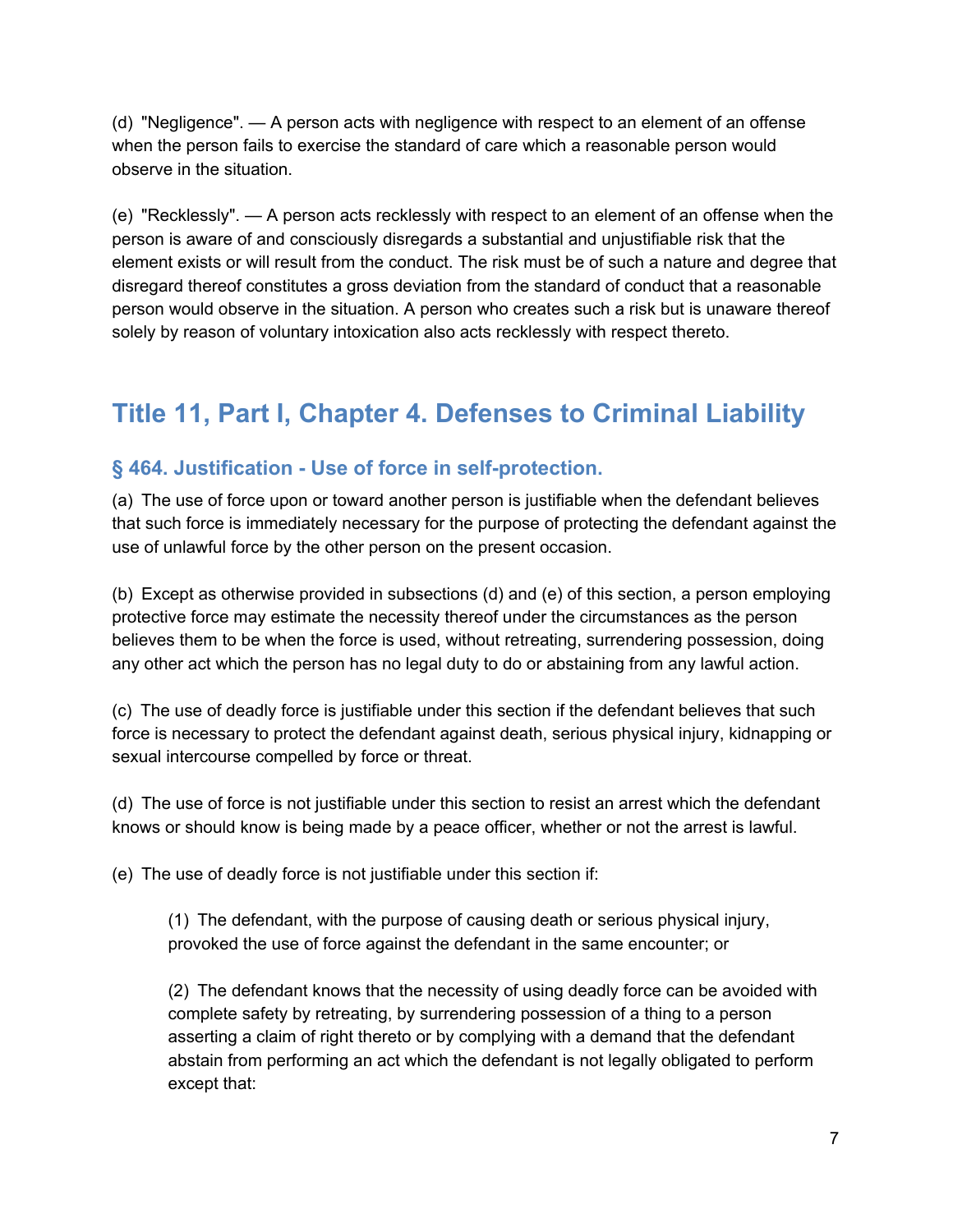a. The defendant is not obliged to retreat in or from the defendant's dwelling; and

b. The defendant is not obliged to retreat in or from the defendant's place of work, unless the defendant was the initial aggressor; and

c. A public officer justified in using force in the performance of the officer's duties, or a person justified in using force in assisting an officer or a person justified in using force in making an arrest or preventing an escape, need not desist from efforts to perform the duty or make the arrest or prevent the escape because of resistance or threatened resistance by or on behalf of the person against whom the action is directed.

#### <span id="page-7-0"></span>**§464 Annotations**

**Subsection (a) must be read in the light of § 307(a) of this title.** Coleman v. State, 320 A.2d 740 (Del. 1974). Text provided here:

§ 307. Jury inference of defendant's intention, recklessness, knowledge or belief.

(a) The defendant's intention, recklessness, knowledge or belief at the time of the offense for which the defendant is charged may be inferred by the jury from the circumstances surrounding the act the defendant is alleged to have done. In making the inference permitted by this section, the jury may consider whether a reasonable person in the defendant's circumstances at the time of the offense would have had or lacked the requisite intention, recklessness, knowledge or belief.

**Person attacked is under duty to retreat.** - If the deceased first attacked the accused, even though the attack was of such character as to create in the mind of the accused a reasonable belief of danger of death or great bodily harm, it was the accused's duty to retreat, if the accused could safely do so, or to use such other reasonable means as were within the accused's power to avoid killing the assailant. State v. Reese, 25 Del. 434, 79 A. 217 (1911); State v. Lee, 36 Del. 11, 171 A. 195 (1933).

**But retreat is unnecessary when one is in one's own dwelling.** - When one is in one's own habitation or dwelling place, and is there violently attacked by one who intends to kill the person or do the person some grievous bodily harm, the person need not take any steps to get out of the attacker's way. State v. Talley, 14 Del. 417, 33 A. 181 (1886).

When a person is assailed within one's own dwelling house, a person need not retreat, but may make a stand there, even though retreat with safety is possible. State v. Mills, 22 Del. 497, 69 A. 841 (1908).

**Essential element is subjective belief of defendant.** - In a claim for self-defense, the essential element is whether the defendant subjectively believed the use of force was necessary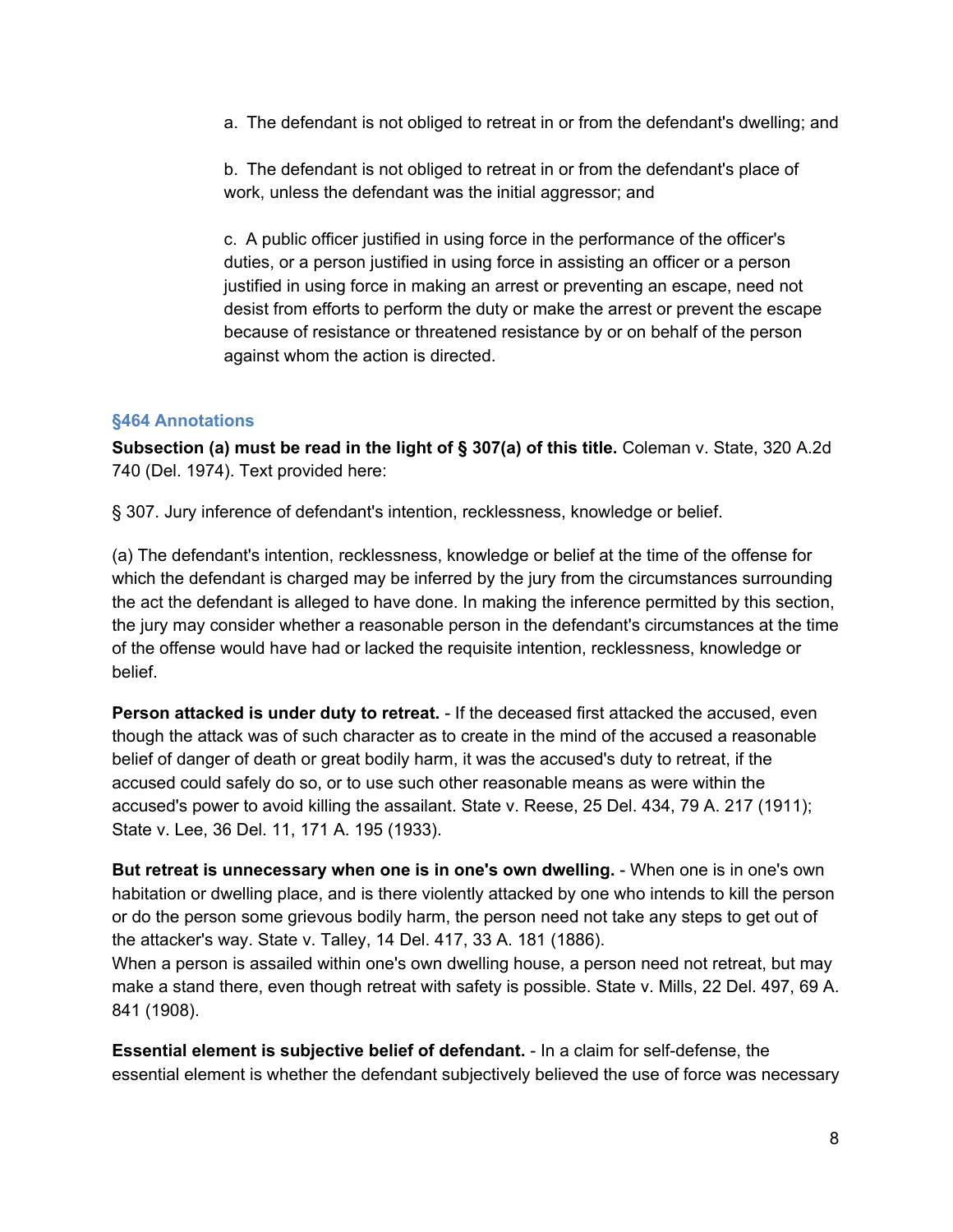for protection, and not whether the victim acted in conformity with a character trait of aggressiveness. Tice v. State, 624 A.2d 399 (Del. 1993).

**Reasonable belief is not required;** all that is relevant to the actor's guilt is whether the actor honestly believed it necessary to use force in self-defense. Moor v. Licciardello, 463 A.2d 268 (Del. 1983).

**The law of self-defense supposes that the attack was unexpected** by the slayer; for if, in case of combat, the slayer went into it voluntarily, expected to meet an opponent, and prepared beforehand with the means to contend with the opponent, the conflict cannot be distinguished from that of a duel, where, if one party is killed, the other is guilty of murder. State v. Talley, 14 Del. 417, 33 A. 181 (1886).

**Law does not recognize right to revenge.** - The law recognizes the right of self-defense for the purpose of preventing, but not of revenging, an injury to the person. State v. Short, 25 Del. 491, 82 A. 239 (1911); Lane v. State, 222 A.2d 263 (Del. 1966).

**Self-defense is not available to one who deliberately provokes the difficulty** that makes the killing necessary. Quillen v. State, 49 Del. 114, 110 A.2d 445.

One who kills another, to be justified or excused on the ground of self-defense, must have been without fault in provoking the difficulty and must not have been the aggressor and must not have provoked, brought on, or encouraged the difficulty or produced the occasion which made it necessary to kill. State v. Stevenson, 38 Del. 105, 188 A. 750 (1936).

**Mere words or threats, however offensive, will never justify even a slight assault.** State v. Roe, 30 Del. 95, 103 A. 16 (1918).

No looks or gestures, however insulting, and no words, however offensive they may be, can amount in law to a provocation sufficient to justify an assault. State v. Stevenson, 38 Del. 105, 188 A. 750 (1936).

**Person in danger may strike first blow.** - The law accords to everyone the right to protect one's person from assault and injury by opposing force to force, and one is not obliged to wait until struck by an impending blow; for if a weapon be raised in order to shoot or strike, or the danger of other personal violence be imminent, one in such danger may protect oneself by striking the first blow for the purpose of repelling and preventing the attempted injury. State v. McKinney, 28 Del. 128, 90 A. 1067 (1914).

If a weapon be raised to shoot or strike, or the danger of other personal violence be imminent, the person in such danger may protect their person by striking the first blow, but only for the purpose of repelling and preventing the attempted injury. State v. Stevenson, 38 Del. 105, 188 A. 750 (1936).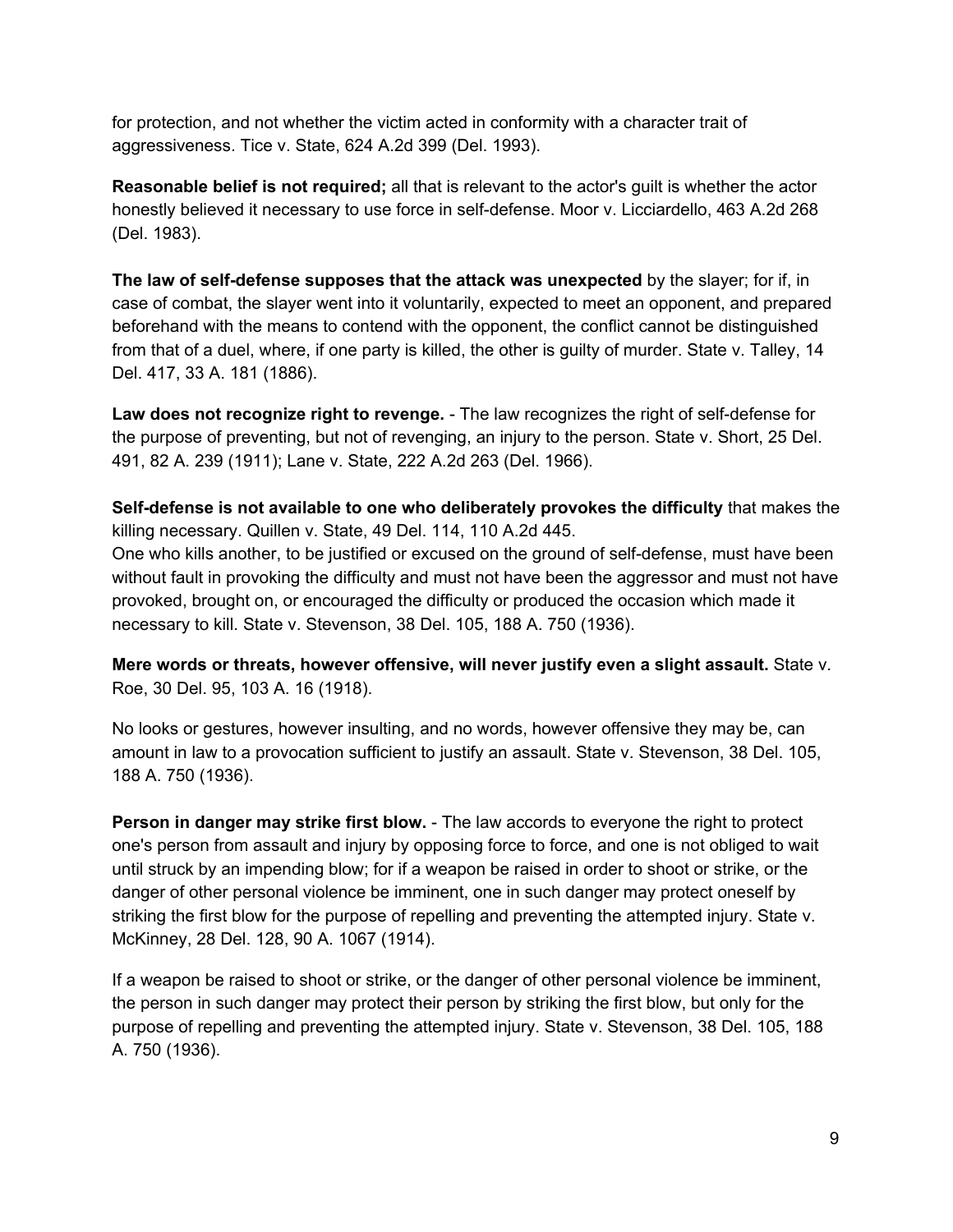**Degree of force.** - In repelling or resisting an assault no more force may be used than is necessary for the purpose, and if the person assailed uses in self-defense greater force than is necessary, the person becomes the aggressor. State v. Honey, 22 Del. 148, 65 A. 764 (1906); State v. Reese, 25 Del. 434, 79 A. 217 (1911); State v. Short, 25 Del. 491, 82 A. 239 (1911); State v. Creste, 27 Del. 118, 86 A. 214 (1913); State v. McKinney, 28 Del. 128, 90 A. 1067 (1914); State v. Stevenson, 38 Del. 105, 188 A. 750 (1936).

A slight assault will not excuse or justify the killing of the assailant with a deadly weapon. State v. Reese, 25 Del. 434, 79 A. 217 (1911).

A slight assault will not justify a person in using more force or violence than is necessary to protect the person from bodily harm. State v. Roe, 30 Del. 95, 103 A. 16 (1918).

Delaware's self-protection within a dwelling defense required that an occupant be placed in immediate peril, at the time of the use of deadly force, and did not apply where the intruder was totally subdued, and was pleading with defendants to stop attacking; although having no duty to retreat, under subdivision (e)(2) of this section, 11 Del.C. § 469 did not grant the occupant of a dwelling a license to kill. Warrington v. State, 818 A.2d 151 (Del. 2003).

# <span id="page-9-0"></span>**§ 465. Justification - Use of force for the protection of other persons.**

(a) The use of force upon or toward the person of another is justifiable to protect a third person when:

(1) The defendant would have been justified under § 464 of this title in using such force to protect the defendant against the injury the defendant believes to be threatened to the person whom the defendant seeks to protect; and

(2) Under the circumstances as the defendant believes them to be, the person whom the defendant seeks to protect would have been justified in using such protective force; and

(3) The defendant believes that intervention is necessary for the protection of the other person.

(b) Although the defendant would have been obliged under § 464 of this title to retreat, to surrender the possession of a thing or to comply with a demand before using force in self-protection, there is no obligation to do so before using force for the protection of another person, unless the defendant knows that the defendant can thereby secure the complete safety of the other person.

(c) When the person whom the defendant seeks to protect would have been obliged under § 464 of this title to retreat, to surrender the possession of a thing or to comply with a demand if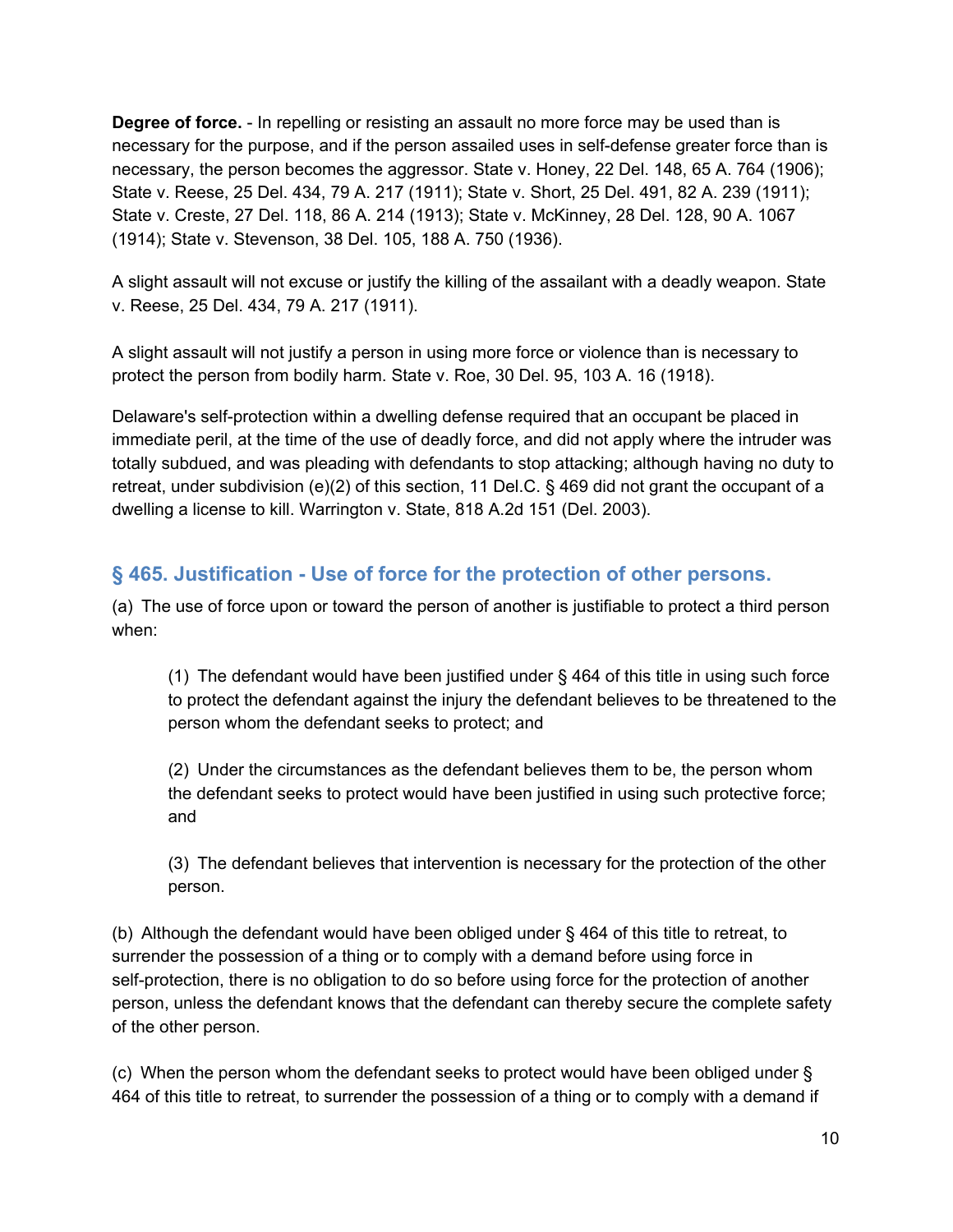the person knew that the person could obtain complete safety by so doing, the defendant is obliged to try to cause the person to do so before using force in the person's protection if the actor knows that complete safety can be secured in that way.

(d) Neither the defendant nor the person whom the defendant seeks to protect is obliged to retreat when in the other's dwelling or place of work to any greater extent than in their own.

# <span id="page-10-0"></span>**§ 466. Justification - Use of force for the protection of property.**

(a) The use of force upon or toward the person of another is justifiable when the defendant believes that such force is immediately necessary:

(1) To prevent the commission of criminal trespass or burglary in a building or upon real property in the defendant's possession or in the possession of another person for whose protection the defendant acts; or

(2) To prevent entry upon real property in the defendant's possession or in the possession of another person for whose protection the defendant acts; or

(3) To prevent theft, criminal mischief or any trespassory taking of tangible, movable property in the defendant's possession or in the possession of another person for whose protection the defendant acts.

(b) The defendant may in the circumstances named in subsection (a) of this section use such force as the defendant believes is necessary to protect the threatened property, provided that the defendant first requests the person against whom force is used to desist from interference with the property, unless the defendant believes that:

- (1) Such a request would be useless; or
- (2) It would be dangerous to the defendant or another person to make the request; or

(3) Substantial harm would be done to the physical condition of the property which is sought to be protected before the request could effectively be made.

(c) The use of deadly force for the protection of property is justifiable only if the defendant believes that:

(1) The person against whom the force is used is attempting to dispossess the defendant of the defendant's dwelling otherwise than under a claim of right to its possession; or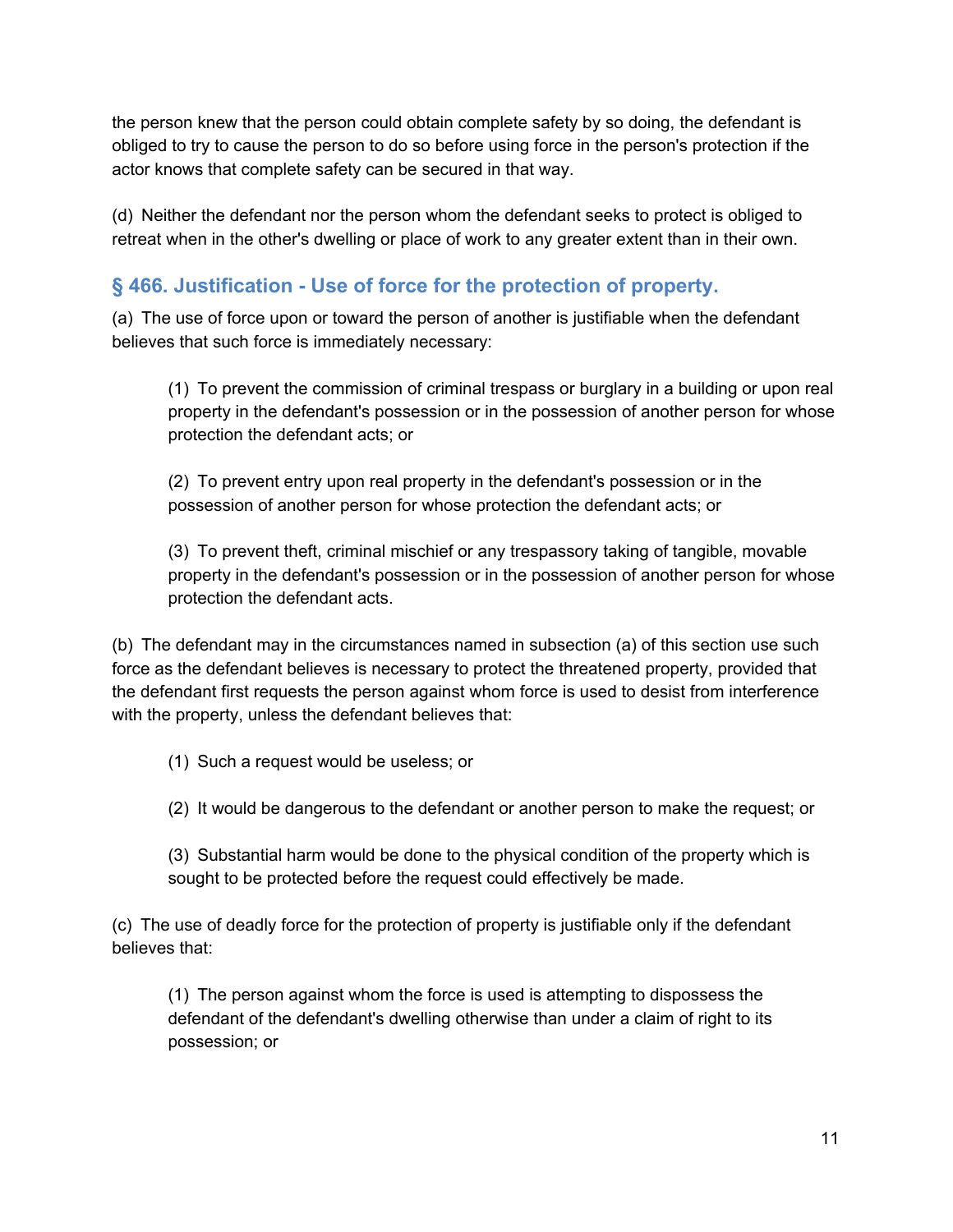(2) The person against whom the deadly force is used is attempting to commit arson, burglary, robbery or felonious theft or property destruction and either:

a. Had employed or threatened deadly force against or in the presence of the defendant; or

b. Under the circumstances existing at the time, the defendant believed the use of force other than deadly force would expose the defendant, or another person in the defendant's presence, to the reasonable likelihood of serious physical injury.

(d) Where a person has used force for the protection of property and has not been convicted for any crime or offense connected with that use of force, such person shall not be liable for damages or be otherwise civilly liable to the one against whom such force was used.

#### <span id="page-11-0"></span>**§466 Annotations**

**Retreat unnecessary where one is in own dwelling.** - When one is in one's own habitation or dwelling place, and is there violently attacked by one who intends to kill the person or do the person some grievous bodily harm, the person need not take any steps to get out of the attacker's way. State v. Talley, 14 Del. 417, 33 A. 181 (1886).

When a person is assailed within one's own dwelling house, a person need not retreat, but may make a stand there, even though retreat with safety is possible. State v. Mills, 22 Del. 497, 69 A. 841 (1908).

**Entry upon land does not warrant incommensurably violent response.** - A forcible entry onto a tract of land, by opening a closed gate, or pulling down fence bars, or cutting through a hedge or breaking a wall, as it does not denote of itself an intention to do any act of personal violence, does not warrant the possessor in resorting to any violence to expel the intruder incommensurate with or out of just proportion to that used or threatened. The law furnishes an adequate remedy for this offense. State v. Talley, 14 Del. 417, 33 A. 181 (1886).

Where the trespass of the wrongdoer is not to the habitation or dwelling, but upon or to the land only, the law states that before the possessor can use any violence to the trespasser - much less resort to a deadly weapon - the possessor must, if the possessor wishes to get rid of the wrongdoer, endeavor to do so by the use of gentle means, such as persuasion or moderate application of force. Should resistance be offered, the possessor has the right to oppose that resistance and use sufficient force to overcome it, but never resort to the use of a deadly or dangerous weapon until it is absolutely necessary to defend one's person against such in the hands of the wrongdoer. State v. Talley, 14 Del. 417, 33 A. 181 (1886).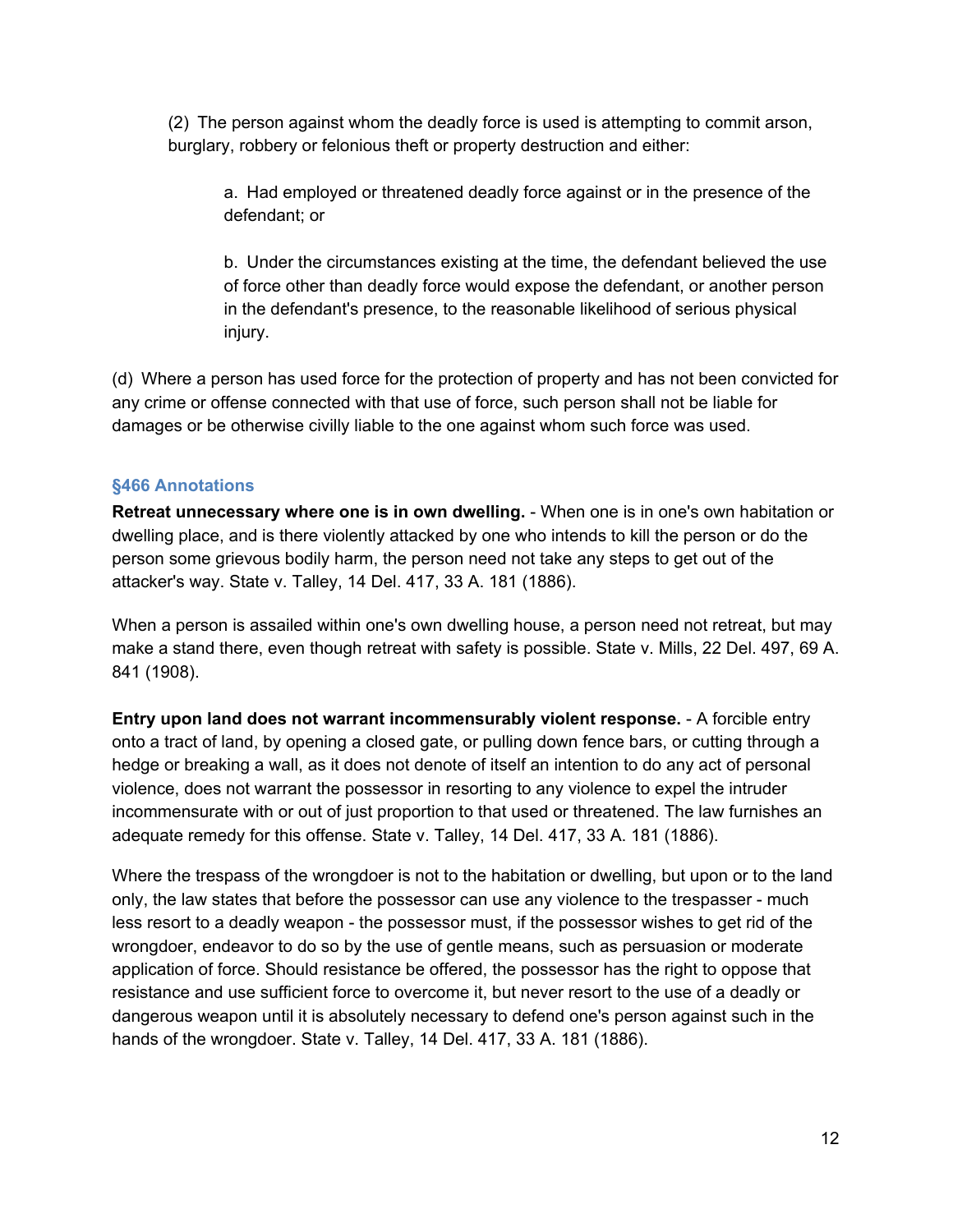# <span id="page-12-0"></span>**§ 469. Justification -- Person unlawfully in dwelling.**

In the prosecution of an occupant of a dwelling charged with killing or injuring an intruder who was unlawfully in said dwelling, it shall be a defense that the occupant was in the occupant's own dwelling at the time of the offense, and:

(1) The encounter between the occupant and intruder was sudden and unexpected, compelling the occupant to act instantly; or

(2) The occupant reasonably believed that the intruder would inflict personal injury upon the occupant or others in the dwelling; or

(3) The occupant demanded that the intruder disarm or surrender, and the intruder refused to do so.

## <span id="page-12-1"></span>**§ 469. Provisions generally applicable to justification.**

(a) When the defendant believes that the use of force upon or toward the person of another is necessary for any of the purposes for which such relief would establish a justification under §§ 462-468 of this title but the defendant is reckless or negligent in having such belief or in acquiring or failing to acquire any knowledge or belief which is material to the justifiability of the use of force, the justification afforded by those sections is unavailable in a prosecution for an offense for which recklessness or negligence, as the case may be, suffices to establish culpability.

(b) When the defendant is justified under §§ 462-468 of this title in using force upon or toward the person of another but the defendant recklessly or negligently injures or creates a risk of injury to innocent persons, the justification afforded by those sections is unavailable in a prosecution for an offense involving recklessness or negligence towards innocent persons.

## <span id="page-12-2"></span>**§ 471. Definitions relating to justification.**

(a) "Deadly force" means force which the defendant uses with the purpose of causing or which the defendant knows creates a substantial risk of causing death or serious physical injury. Purposely firing a firearm in the direction of another person or at a vehicle in which another person is believed to be constitutes deadly force. A threat to cause death or serious bodily harm, by the production of a weapon or otherwise, so long as the defendant's purpose is limited to creating an apprehension that deadly force will be used if necessary, does not constitute deadly force.

(b) "Dwelling" means any building or structure, though movable or temporary, or a portion thereof, which is for the time being the defendant's home or place of lodging.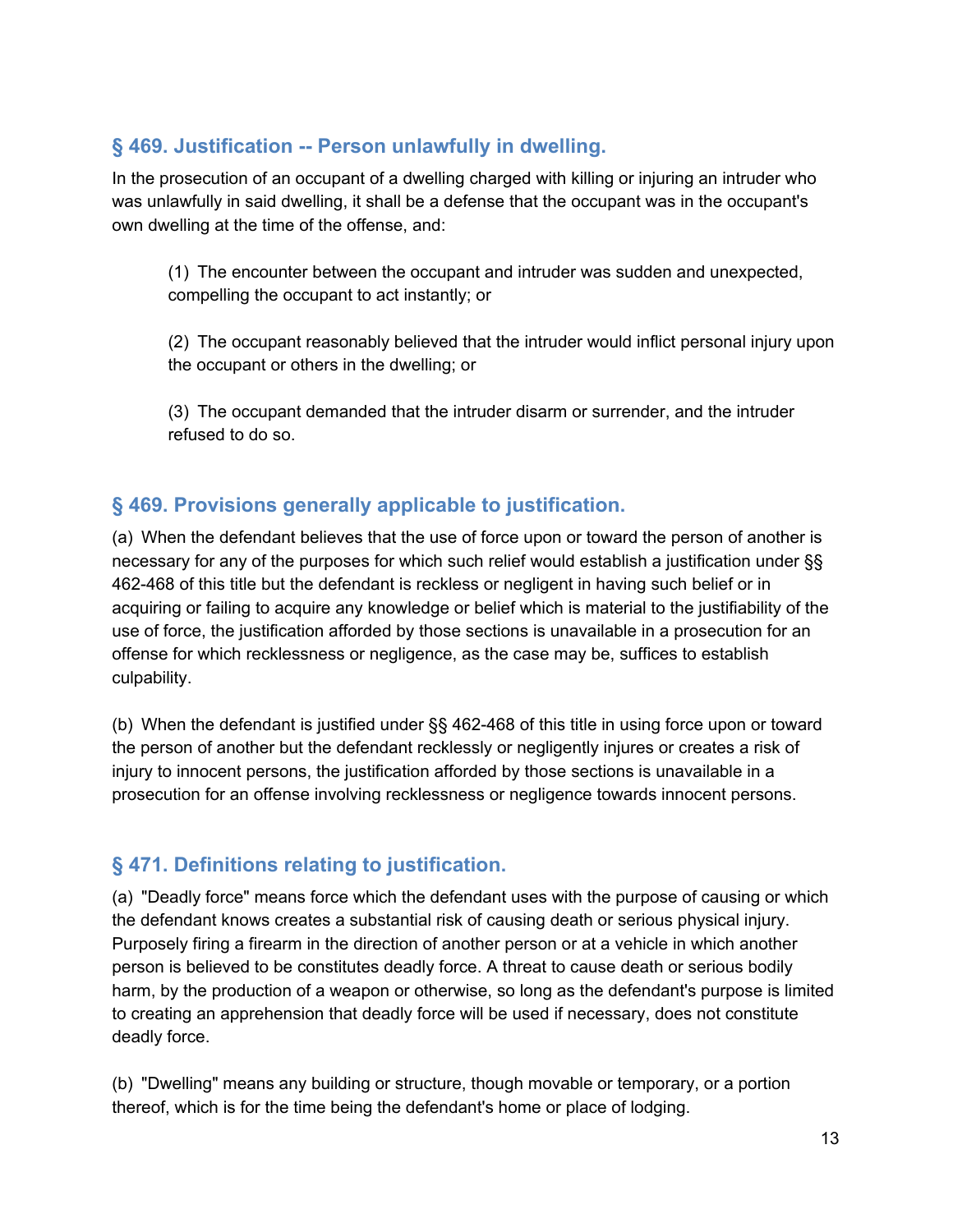- (c) "Force," in addition to its ordinary meaning, includes confinement.
- (d) "Physical force" means force used upon or directed toward the body of another person.

(e) "Unlawful force" means force which is employed without the consent of the person against whom it is directed and the employment of which constitutes an offense or actionable tort or would constitute such offense or tort except for a defense (such as the absence of intent, negligence or mental capacity; duress; youth; or diplomatic status) not amounting to a privilege to use the force. Assent constitutes consent, within the meaning of this section, whether or not it otherwise is legally effective, except assent to the infliction of death or serious bodily harm.

# <span id="page-13-0"></span>**Title 11, Part I, Chapter 5, Subchapter VII. Offenses Against Public Health, Order and Decency**

### <span id="page-13-1"></span>**§ 1301. Disorderly conduct; unclassified misdemeanor.**

A person is guilty of disorderly conduct when:

(1) The person **intentionally** causes public inconvenience, annoyance or alarm to any other person, or creates a risk thereof by:

- a. Engaging in fighting or in violent, tumultuous or threatening behavior; or
- b. Making an unreasonable noise or an offensively coarse utterance, gesture or display, or addressing abusive language to any person present; or
- c. Disturbing any lawful assembly or meeting of persons without lawful authority; or
- d. Obstructing vehicular or pedestrian traffic; or
- e. Congregating with other persons in a public place and refusing to comply with a lawful order of the police to disperse; or
- f. Creating a hazardous or physically offensive condition which serves **no legitimate purpose**; or
- g. Congregating with other persons in a public place while wearing masks, hoods or other garments rendering their faces unrecognizable, for the purpose of and in a manner likely to imminently subject any person to the deprivation of any rights, privileges or immunities secured by the Constitution or laws of the United States of America.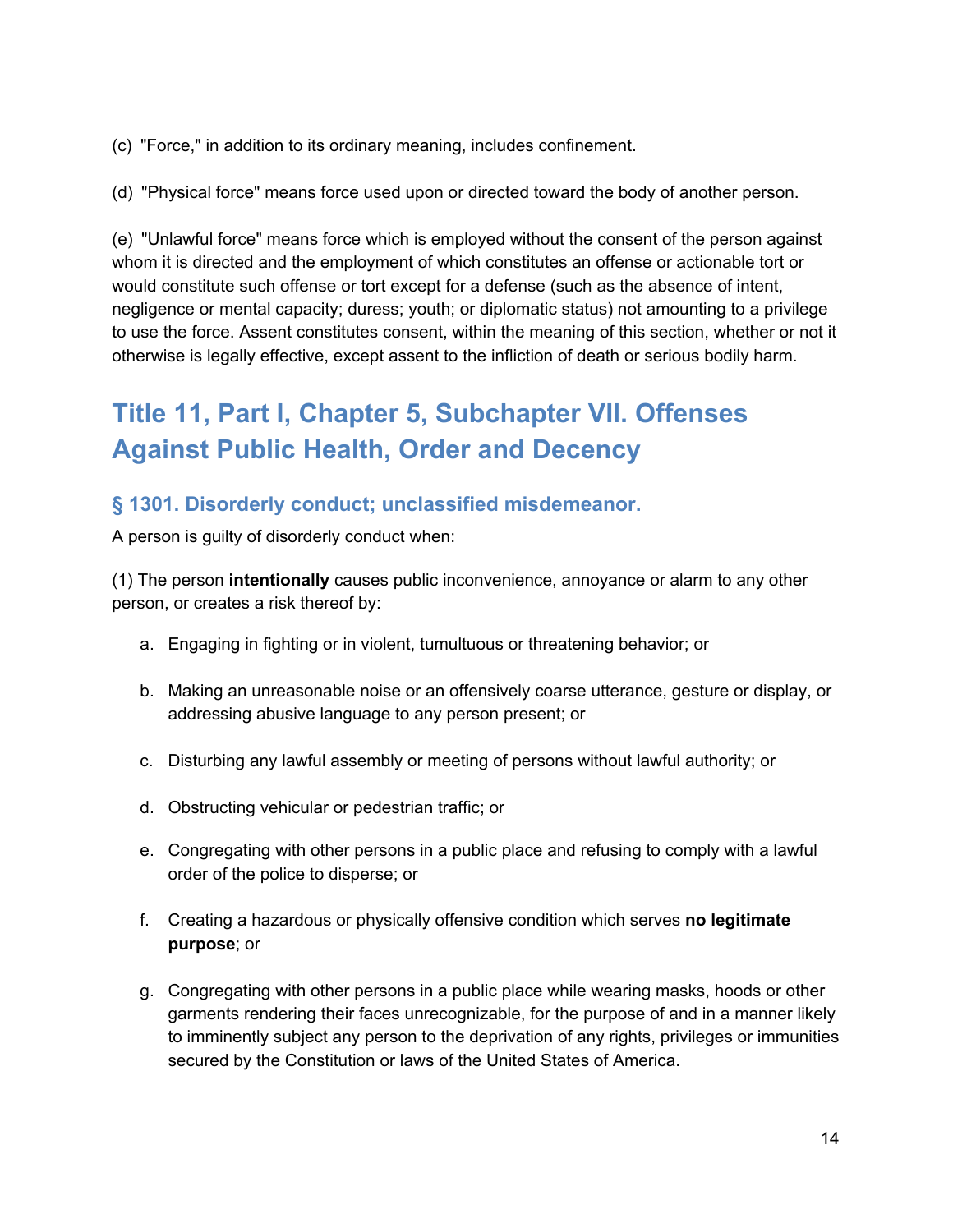2. The person engages with at least 1 other person in a course of disorderly conduct as defined in subdivision (1) of this section which is likely to cause substantial harm or serious inconvenience, annoyance or alarm, and refuses or knowingly fails to obey an order to disperse made by a peace officer to the participants.

#### <span id="page-14-0"></span>**§ 1301 Annotations**

**Expression "public place" is not restricted in its scope to places of public gatherings**, but extended to all places that are public in contradistinction to places that are purely private. Lofland v. State, 26 Del. 333, 83 A. 1033 (1912).

**Swearing at a police officer.** - Person lawfully being questioned by a police officer who directs the phrase "son-of-a-bitch" at the police officer in the presence of others can reasonably be found to have created a risk of public annoyance or alarm. Johnson v. Campbell, 215 F. Supp. 2d 423 (D. Del. 2002).

### <span id="page-14-1"></span>**§ 1441. License to carry concealed deadly weapons.**

(a) A person of full age and good moral character desiring to be licensed to carry a concealed deadly weapon for personal protection or the protection of the person's property may be licensed to do so when the following conditions have been strictly complied with:

(1) The person shall make application therefor in writing and file the same with the Prothonotary of the proper county, at least 15 days before the then next term of the Superior Court, clearly stating that the person is of full age and that the person is desirous of being licensed to carry a concealed deadly weapon for personal protection or protection of the person's property, or both, and also stating the person's residence and occupation. The person shall submit together with such application all information necessary to conduct a criminal history background check. The Superior Court may conduct a criminal history background check pursuant to the procedures set forth in Chapter 85 of Title 11 for the purposes of licensing any person pursuant to this section.

(2) At the same time the person shall file, with the Prothonotary, a certificate of 5 respectable citizens of the county in which the applicant resides at the time of filing the application. The certificate shall clearly state that the applicant is a person of full age, sobriety and good moral character, that the applicant bears a good reputation for peace and good order in the community in which the applicant resides, and that the carrying of a concealed deadly weapon by the applicant is necessary for the protection of the applicant or the applicant's property, or both. The certificate shall be signed with the proper signatures and in the proper handwriting of each such respectable citizen.

(3) Every such applicant shall file in the office of the Prothonotary of the proper county the application verified by oath or affirmation in writing taken before an officer authorized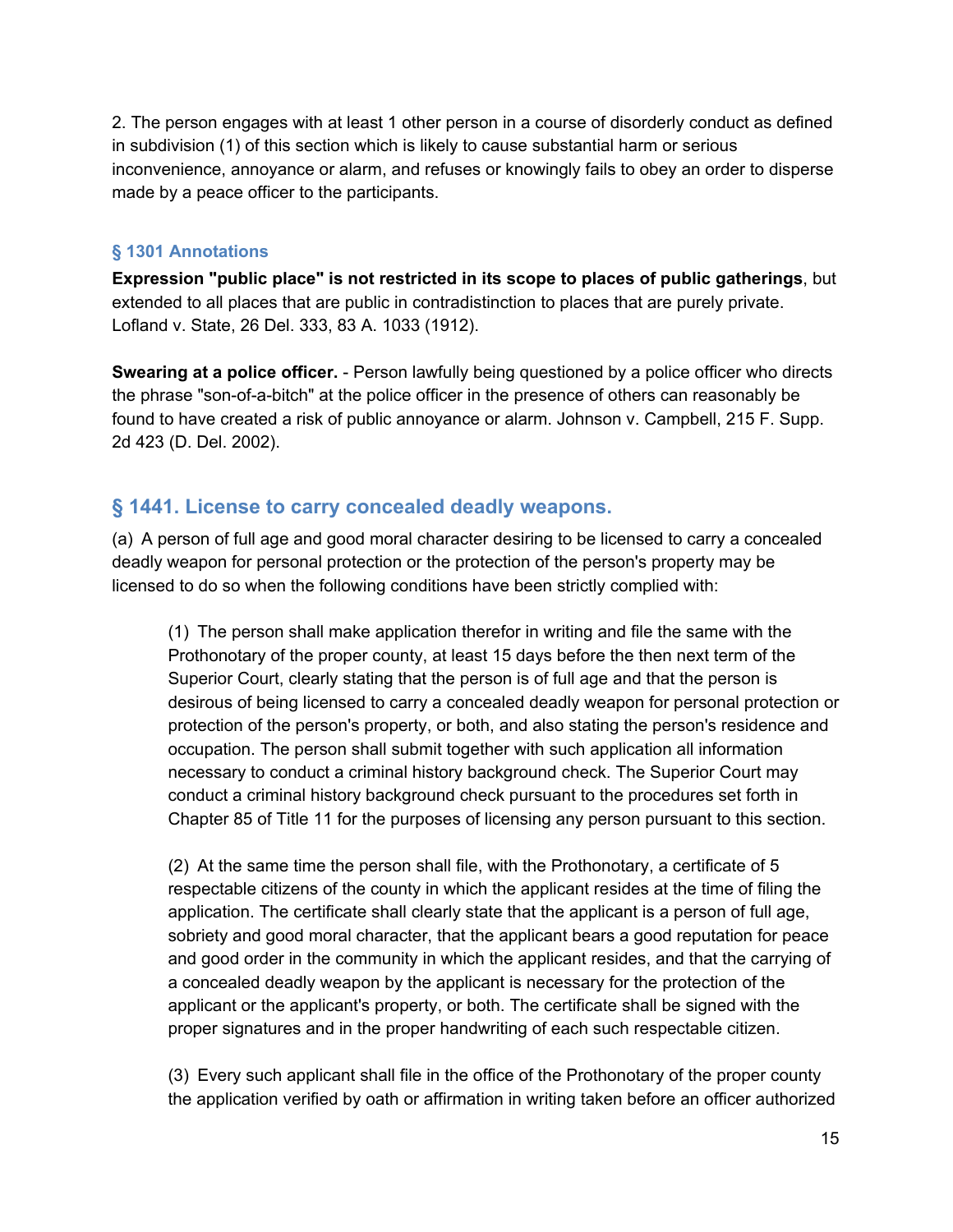by the laws of this State to administer the same, and shall under such verification state that the applicant's certificate and recommendation were read to or by the signers thereof and that the signatures thereto are in the proper and genuine handwriting of each. Prior to the issuance of an initial license the person shall also file with the Prothonotary a notarized certificate signed by an instructor or authorized representative of a sponsoring agency, school, organization or institution certifying that the applicant: (i) has completed a firearms training course which contains at least the below-described minimum elements; and (ii) is sponsored by a federal, state, county or municipal law enforcement agency, a college, a nationally recognized organization that customarily offers firearms training, or a firearms training school with instructors certified by a nationally recognized organization that customarily offers firearms training. The firearms training course shall include the following elements:

- a. Instruction regarding knowledge and safe handling of firearms;
- b. Instruction regarding safe storage of firearms and child safety;
- c. Instruction regarding knowledge and safe handling of ammunition;
- d. Instruction regarding safe storage of ammunition and child safety;
- e. Instruction regarding safe firearms shooting fundamentals;

f. Live fire shooting exercises conducted on a range, including the expenditure of a minimum of 100 rounds of ammunition;

g. Identification of ways to develop and maintain firearm shooting skills;

h. Instruction regarding federal and state laws pertaining to the lawful purchase, ownership, transportation, use and possession of firearms;

i. Instruction regarding the laws of this State pertaining to the use of deadly force for self-defense; and

j. Instruction regarding techniques for avoiding a criminal attack and how to manage a violent confrontation, including conflict resolution.

(4) At the time the application is filed, the applicant shall pay a fee of \$65 to the Prothonotary issuing the same.

(5) The license issued upon initial application shall be valid for 3 years. On or before the date of expiration of such initial license, the licensee, without further application, may renew the same for the further period of 5 years upon payment to the Prothonotary of a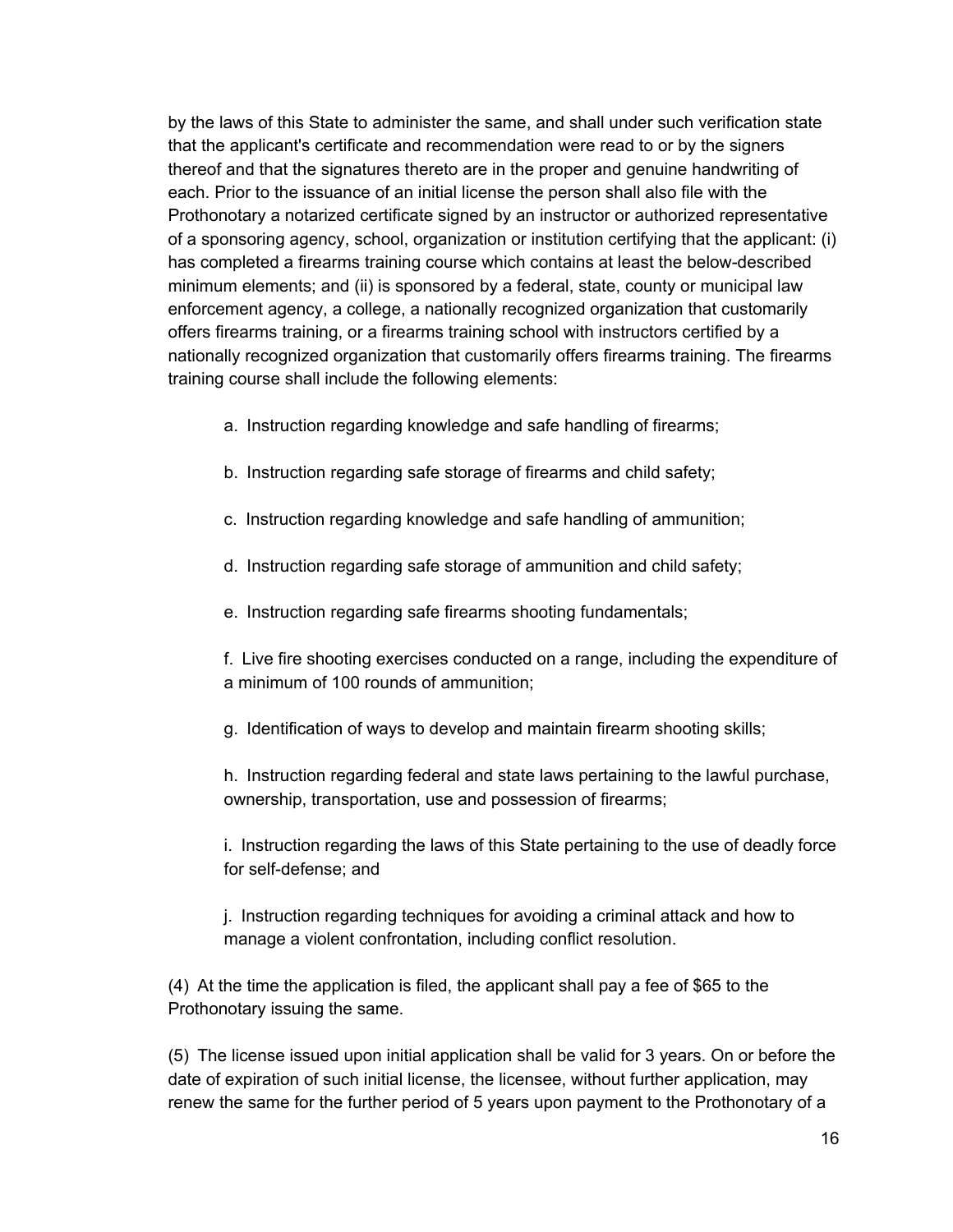fee of \$65, and upon filing with said Prothonotary an affidavit setting forth that the carrying of a concealed deadly weapon by the licensee is necessary for personal protection or protection of the person's property, or both, and that the person possesses all the requirements for the issuance of a license and may make like renewal every 5 years thereafter; provided, however, that the Superior Court, upon good cause presented to it, may inquire into the renewal request and deny the same for good cause shown. No requirements in addition to those specified in this paragraph may be imposed for the renewal of a license.

(b) The Prothonotary of the county in which any applicant for a license files the same shall cause notice of every such application to be published once, at least 10 days before the next term of the Superior Court. The publication shall be made in a newspaper of general circulation published in the county. In making such publication it shall be sufficient for the Prothonotary to do the same as a list in alphabetical form stating therein simply the name and residence of each applicant respectively.

(c) The Prothonotary of the county in which the application for license is made shall lay before the Superior Court, at its then next term, all applications for licenses, together with the certificate and recommendation accompanying the same, filed in the Prothonotary's office, on the first day of such application.

(d) The Court may or may not, in its discretion, approve any application, and in order to satisfy the Judges thereof fully in regard to the propriety of approving the same, may receive remonstrances and hear evidence and arguments for and against the same, and establish general rules for that purpose.

(e) If any application is approved, as provided in this section, the Court shall endorse the word "approved" thereon and sign the same with the date of approval. If not approved, the Court shall endorse the words "not approved" and sign the same. The Prothonotary, immediately after any such application has been so approved, shall notify the applicant of such approval, and following receipt of the notarized certification of satisfactory completion of the firearms training course requirement as set forth in paragraph (a)(3) of this section above shall issue a proper license, signed as other state licenses are, to the applicant for the purposes provided in this section and for a term to expire on June 1 next succeeding the date of such approval.

(f) The Secretary of State shall prepare blank forms of license to carry out the purposes of this section, and shall issue the same as required to the several Prothonotaries of the counties in this State. The Prothonotaries of all the counties shall affix to the license, before lamination, a photographic representation of the licensee.

(g) The provisions of this section do not apply to the carrying of the usual weapon by the police or other peace officers.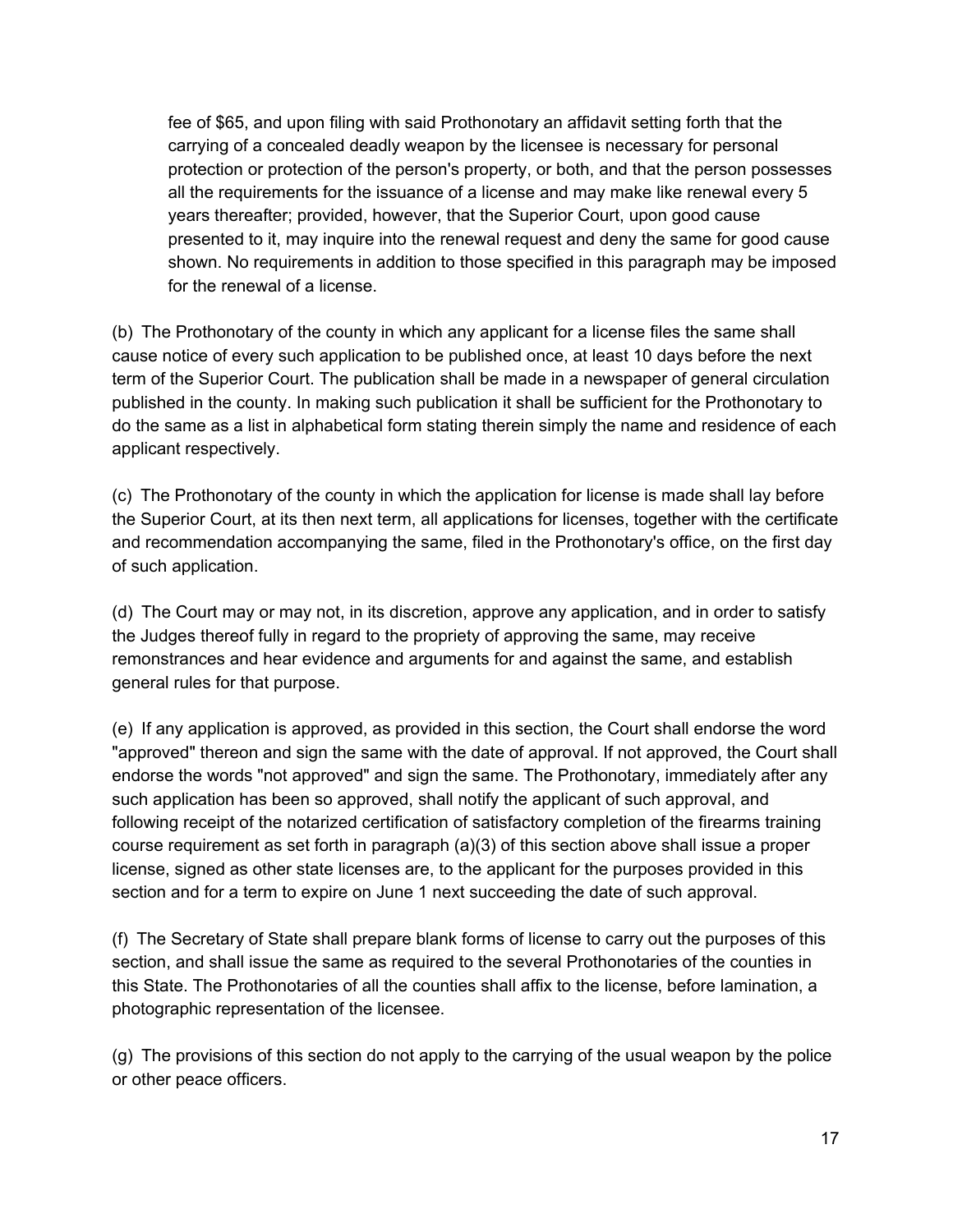(h) Notwithstanding any provision to the contrary, anyone retired as a police officer, as "police officer" is defined by § 1911 of this title, who is retired after having served at least 20 years in any law-enforcement agency within this State, or who is retired and remains currently eligible for a duty-connected disability pension, may be licensed to carry a concealed deadly weapon for the protection of that retired police officer's person or property after that retired police officer's retirement, if the following conditions are strictly complied with:

(1) If that retired police officer applies for the license within 90 days of the date of that retired police officer's retirement, the retired police officer shall pay a fee of \$65 to the Prothonotary in the county where that retired police officer resides and present to the Prothonotary both:

a. A certification from the Attorney General's office, in a form prescribed by the Attorney General's office, verifying that the retired officer is in good standing with the law-enforcement agency from which the retired police officer is retired; and

b. A letter from the chief of the retired officer's agency verifying that the retired officer is in good standing with the law-enforcement agency from which the retired police officer is retired; or

(2) If that retired police officer applies for the license more than 90 days, but within 20 years, of the date of that retired police officer's retirement, the retired police officer shall pay a fee of \$65 to the Prothonotary in the county where the retired police officer resides and present to the Prothonotary certification forms from the Attorney General's office, or in a form prescribed by the Attorney General's office, that:

a. The retired officer is in good standing with the law-enforcement agency from which that retired police officer is retired;

b. The retired officer's criminal record has been reviewed and that the retired police officer has not been convicted of any crime greater than a violation since the date of the retired police officer's retirement; and

c. The retired officer has not been committed to a psychiatric facility since the date of the retired police officer's retirement.

(i) Notwithstanding anything contained in this section to the contrary, an adult person who, as a successful petitioner seeking relief pursuant to Part D, subchapter III of Chapter 9 of Title 10, has caused a protection from abuse order containing a firearms prohibition authorized by § 1045(a)(8) of Title 10 or a firearms prohibition pursuant to § 1448(a)(6) of this title to be entered against a person for alleged acts of domestic violence as defined in § 1041 of Title 10, shall be deemed to have shown the necessity for a license to carry a deadly weapon concealed for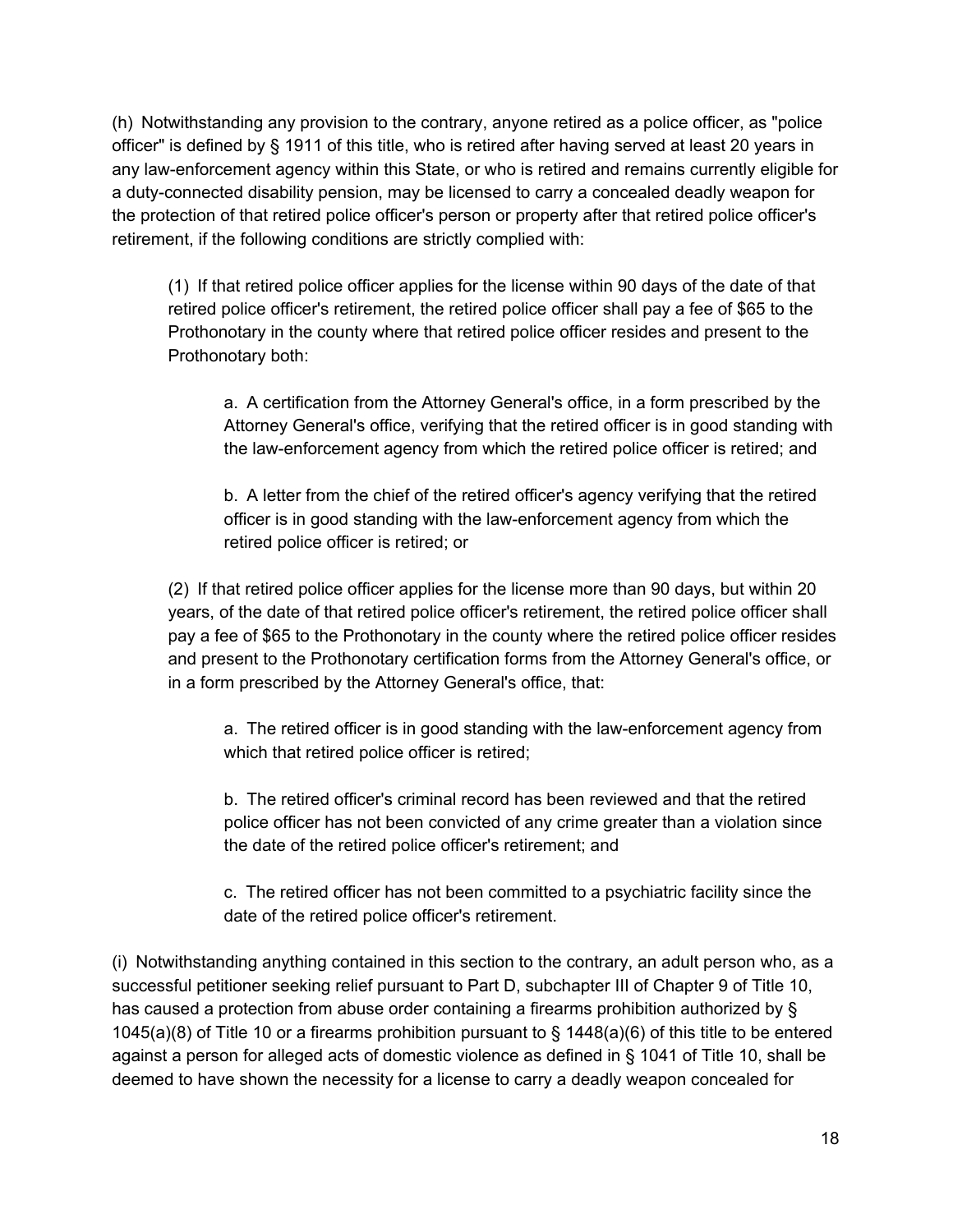protection of themselves pursuant to this section. In such cases, all other requirements of subsection (a) of this section must still be satisfied.

(j) Notwithstanding any other provision of this Code to the contrary, the State of Delaware shall give full faith and credit and shall otherwise honor and give full force and effect to all licenses/permits issued to the citizens of other states where those issuing states also give full faith and credit and otherwise honor the licenses issued by the State of Delaware pursuant to this section and where those licenses/permits are issued by authority pursuant to state law and which afford a reasonably similar degree of protection as is provided by licensure in Delaware. For the purpose of this subsection "reasonably similar" does not preclude alternative or differing provisions nor a different source and process by which eligibility is determined. Notwithstanding the forgoing, if there is evidence of a pattern of issuing licenses/permits to convicted felons in another state, the Attorney General shall not include that state under the exception contained in this subsection even if the law of that state is determined to be "reasonably similar." The Attorney General shall communicate the provisions of this section to the Attorneys General of the several states and shall determine those states whose licensing/permit systems qualify for recognition under this section. The Attorney General shall publish on January 15 of each year a list of all States which have qualified for reciprocity under this subsection. Such list shall be valid for one year and any removal of a State from the list shall not occur without 1 year's notice of such impending removal. Such list shall be made readily available to all State and local law-enforcement agencies within the State as well as to all then-current holders of licenses issued by the State of Delaware pursuant to this section.

(k) The Attorney General shall have the discretion to issue, on a limited basis, a temporary license to carry concealed a deadly weapon to any individual who is not a resident of this State and whom the Attorney General determines has a short-term need to carry such a weapon within this State in conjunction with that individual's employment for the protection of person or property. Said temporary license shall automatically expire 30 days from the date of issuance and shall not be subject to renewal, and must be carried at all times while within the State. However, nothing contained herein shall prohibit the issuance of a second or subsequent temporary license. The Attorney General shall have the authority to promulgate and enforce such regulations as may be necessary for the administration of such temporary licenses. No individual shall be issued more than 3 temporary licenses.

(l ) All applications for a temporary license to carry a concealed deadly weapon made pursuant to subsection (k) of this section shall be in writing and shall bear a notice stating that false statements therein are punishable by law.

(m) Notwithstanding any other law or regulation to the contrary, any license issued pursuant to this section shall be void, and is automatically repealed by operation of law, if the licensee is or becomes prohibited from owning, possessing or controlling a deadly weapon as specified in § 1448 of this title.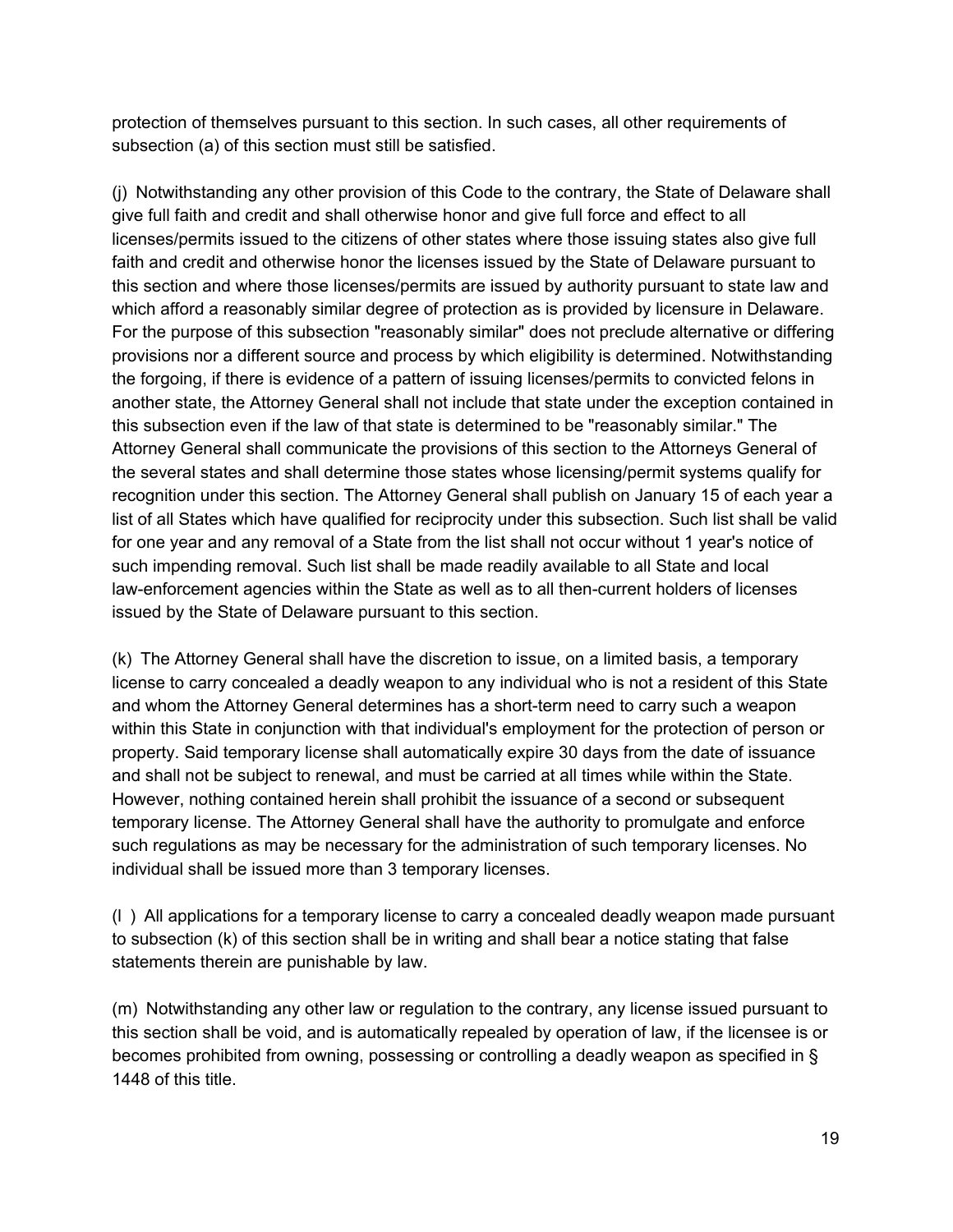#### <span id="page-19-0"></span>**§ 1441. Annotations**

**License limited to Delaware residents**. - In adopting this section the General Assembly intended to limit eligibility to carry a concealed weapon to residents of Delaware. In re Ware, 474 A.2d 131 (Del. 1984).

**Authority of Superior Court.** - In considering applications for permits to carry concealed weapons, the Superior Court is engaging in an administrative function delegated by the General Assembly, which does not involve the resolution of disputes between private parties in the first instance nor does the exercise of judicial authority in such instances resolve controversies between litigants; the gun permit proceeding is essentially ex parte and discretionary, although the Superior Court "may" receive evidence in opposition to the application, and the statute fixes no standard for the granting or denial of an application. In re Buresch, 672 A.2d 64 (Del. 1996).

**Appeal from Superior Court ruling.** - There is no right of appeal to the Supreme Court from a discretionary Superior Court ruling denying renewal of license to carry a concealed deadly weapon. In re Wolynetz, 545 A.2d 1194 (Del. 1988).

A judicial ruling on a license application is not considered a judgment entered in a civil cause for the purposes of appellate review. In re Buresch, 672 A.2d 64 (Del. 1996).

In the absence of the exercise of a judicial function by the Superior Court in ruling on an application for a permit, the Supreme Court lacks the power to review. In re Buresch, 672 A.2d 64 (Del. 1996).

**State must demonstrate good cause to deny renewal.** - At a hearing scheduled upon a renewal, the initial burden shall be upon the State to demonstrate "good cause" why the renewal should not be approved. The petitioner then would be entitled to rebut that evidence. In re McIntyre, 552 A.2d 500 (Del. Super. Ct. 1988).

Where a renewal is pending before the court, such renewal will be approved unless good cause is presented which will justify further inquiry into the renewal. In re McIntyre, 552 A.2d 500 (Del. Super. Ct. 1988).

**Burden of proving right to carry a concealed deadly weapon.** - Although Del. Const. art. I, § 20 confirmed the constitutional right to keep and bear arms, 11 Del.C. § 1441 denied any person the right to carry a concealed deadly weapon without a license to do so; consequently, the trial court did not err in imposing on defendant the burden to prove a license to carry a concealed weapon. Smith v. State, - A.2d - (Del. Aug. 17, 2005).

#### **§ 1442. Carrying a concealed deadly weapon; class G felony; class D felony.**

A person is guilty of carrying a concealed deadly weapon when the person carries concealed a deadly weapon upon or about the person without a license to do so as provided by § 1441 of this title.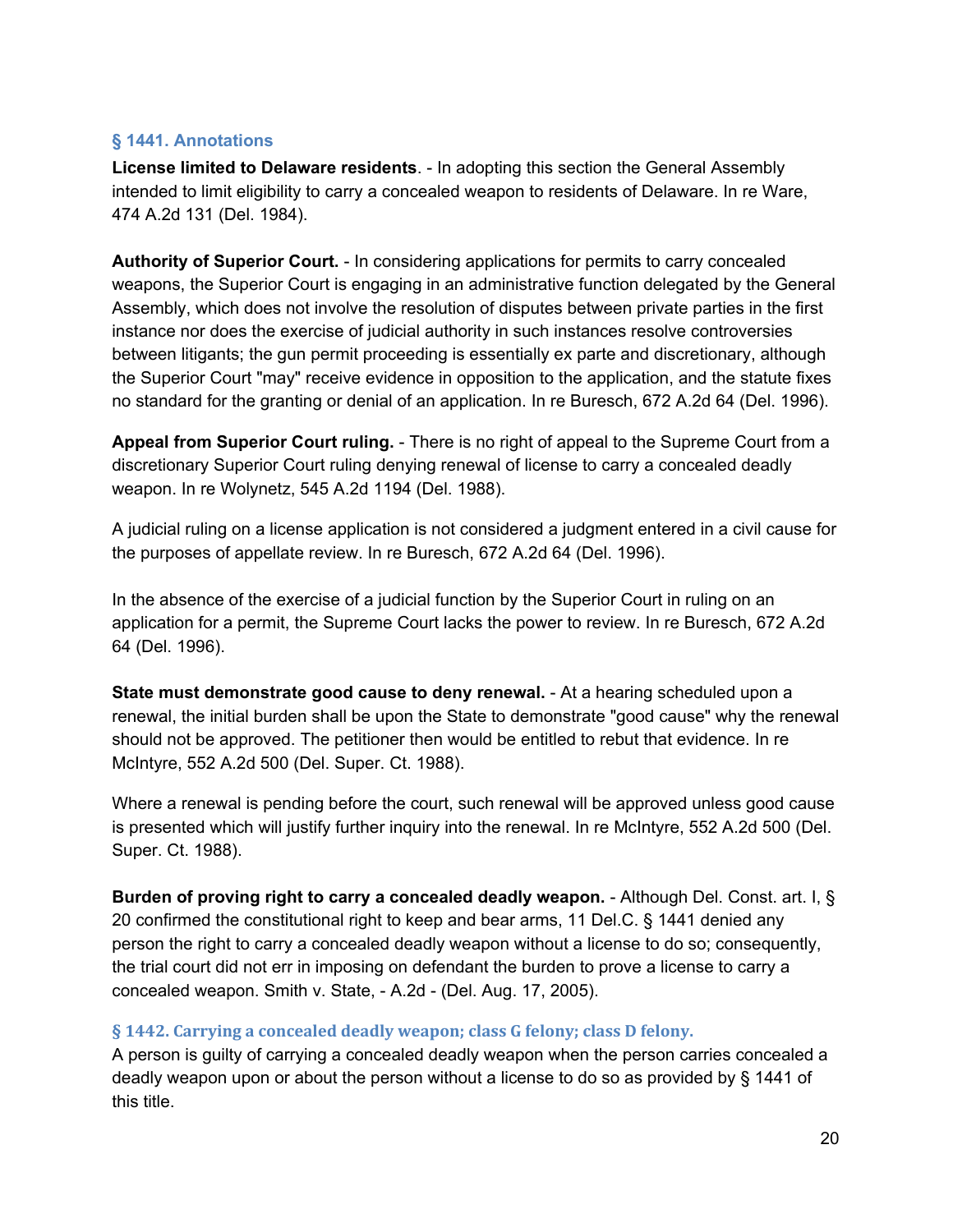Carrying a concealed deadly weapon is a class G felony, unless the deadly weapon is a firearm, in which case it is a class D felony.

It shall be a defense that the defendant has been issued an otherwise valid license to carry a concealed deadly weapon pursuant to terms of § 1441 of this title, where:

(1) The license has expired,

(2) The person had applied for renewal of said license within the allotted time frame prior to expiration of the license, and

(3) The offense is alleged to have occurred while the application for renewal of said license was pending before the court.

**Cross references.** - As to searching questioned person for weapons, see § 1903 of this title.

#### <span id="page-20-0"></span>**§ 1442. Annotations**

**Purpose.** - The object of this section is to prevent the carrying of concealed deadly weapons about the person, because persons becoming suddenly angered, and having such a weapon in their pocket, would be likely to use it, which in their sober moments they would not have done, and which could not have been done had not the weapon been upon their person. State v. Chippey, 14 Del. 583, 33 A. 438 (1892).

Legislative purpose behind this section, originally and presently, seems to be the avoidance of a deadly attack against another by surprise. Dubin v. State, 397 A.2d 132 (Del. 1979).

Purpose of the General Assembly in enacting this section was to remove the "temptation and tendency" to use concealed deadly weapons under conditions of "excitement." Dubin v. State, 397 A.2d 132 (Del. 1979).

**It is quite immaterial whether a revolver is loaded or not,** because such an instrument is commonly regarded as a deadly weapon without regard to its condition. If the absence of bullets would make the weapon a harmless one, then any condition that would prevent its being used at the time injuriously would have a like effect. State v. Quail, 28 Del. 310, 92 A. 859 (1914).

**Whether concealed deadly weapon may be deemed to be "about" the person** should be determined by considering the immediate availability and accessibility of the weapon to the person, which is a factual question. Dubin v. State, 397 A.2d 132 (Del. 1979).

**Factors determinative of accessibility.** - Three factors are to be considered by the fact-finder in deciding the issue of whether a deadly weapon was accessible to the defendant and, hence, "about the person":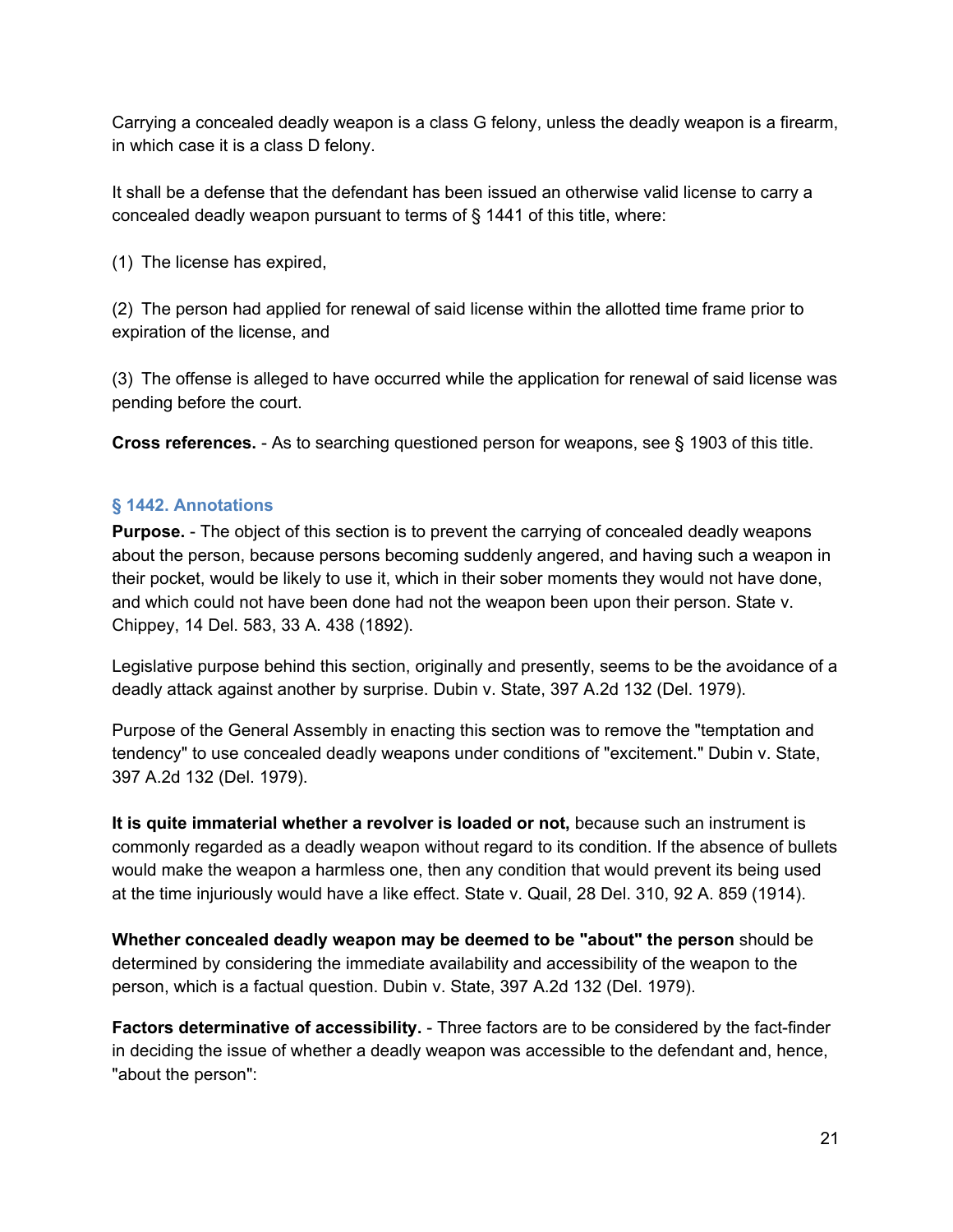Would the defendant have to appreciably change position in order to reach the weapon? (2) could the defendant reach the weapon while driving? and (3) how long would it take for a defendant to reach the weapon, if the defendant were provoked? Dubin v. State, 397 A.2d 132 (Del. 1979).

**Pistol in glove compartment.** - The factual question of whether a pistol in a glove compartment of the automobile being driven by a defendant is "about the person" must be determined by a finding of whether the gun is available and accessible to a defendant for immediate use. Dubin v. State, 397 A.2d 132 (Del. 1979).

**"Concealed" weapon may be in "plain view" of police officer.** - A weapon may be "concealed" within the meaning of this section, and still be in "plain view" for purposes of the search and seizure doctrine. Robertson v. State, 794 A.2d 267 (Del. 1997).

A weapon is "concealed" if it is hidden from the ordinary sight of another person, i.e., the casual and ordinary observation of another in the normal associations of life; however, since "ordinary observations" are not the same as the observations of an investigating police officer, a weapon concealed from an ordinary person may be in the plain view of a police officer. Robertson v. State, 794 A.2d 267 (Del. 1997).

**Knowledge of presence of weapon and control over it may be proved by circumstantial evidence.** Ross v. State, 232 A.2d 97 (Del. 1967).

Possession of revolver shells, coupled with the presence of the revolver directly under the part of the seat where defendant had been sitting, is sufficient to justify the finding of possession of a concealed deadly weapon. Ross v. State, 232 A.2d 97 (Del. 1967).

**That weapon was carried only in defendant's house held no defense.** - It was no defense to a prosecution for carrying a concealed deadly weapon that defendant only carried the weapon in the defendant's house. State v. Gagliota, 32 Del. 360, 123 A. 183 (1923).

**Burden of proving concealment.** - Since an element of this offense is concealment by the defendant of a deadly weapon "on or about the person," the State must prove this element beyond a reasonable doubt. Dubin v. State, 397 A.2d 132 (Del. 1979).

**The burden is upon the accused to establish that accused had a license to carry a concealed deadly weapon.** Modesto v. State, 258 A.2d 287 (Del. Super. Ct. 1969).

If accused had a license, it was peculiarly within the accused's knowledge and was a matter of defense; the prosecution need neither allege nor prove that the accused had no license to carry concealed a deadly weapon. State v. Sockum, 29 Del. 350, 99 A. 833 (1917).

In a prosecution under this section, the burden is upon the defendant to establish that the defendant had a license to carry a concealed deadly weapon. This rule is based upon the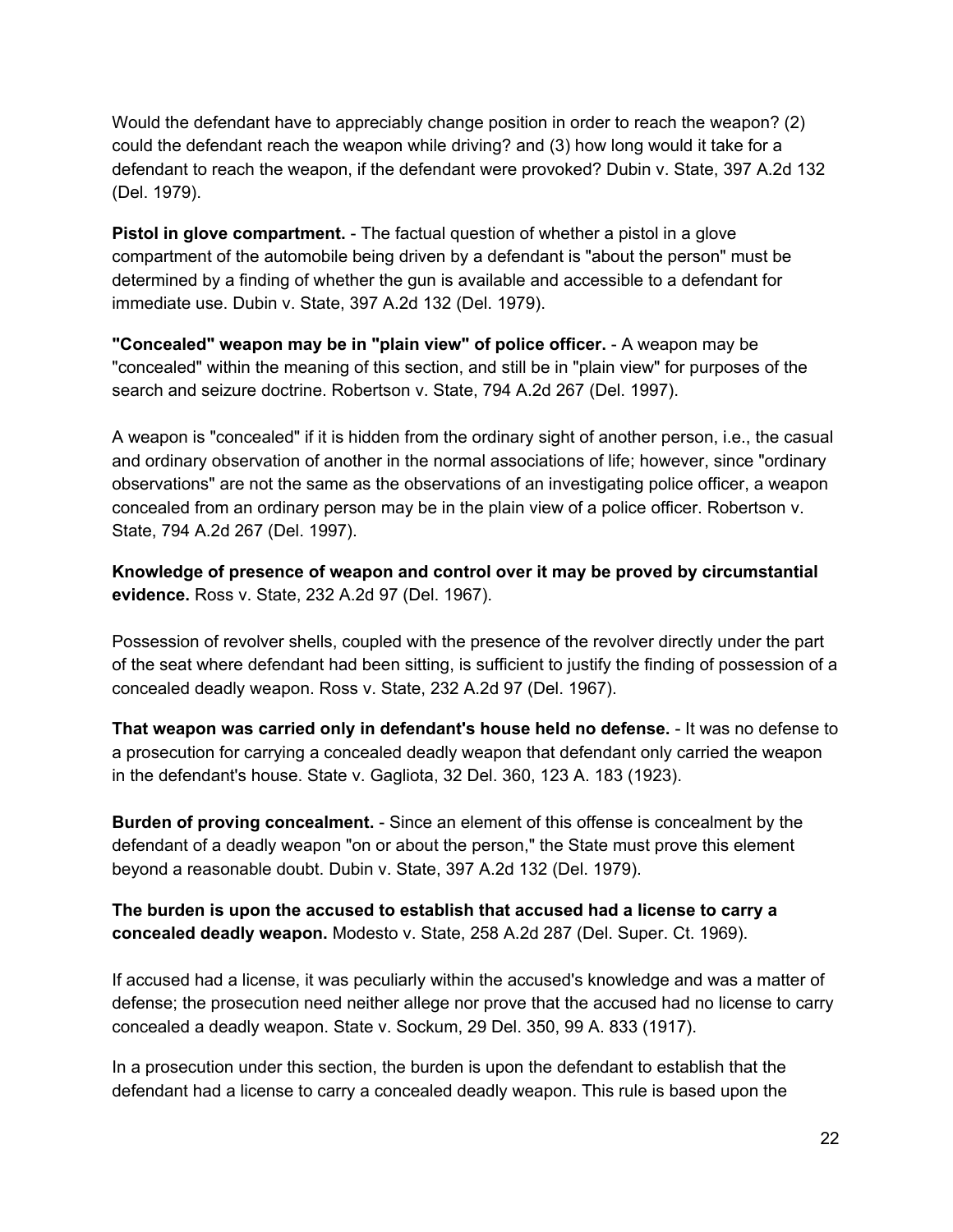practical consideration that possession of a license is best viewed as a defense to a charge of carrying a concealed deadly weapon, since it is a matter more immediately within the knowledge of the defendant, and more readily proven by the defendant. Lively v. State, 427 A.2d 882 (Del. 1981).

It was not for an accused to require the State to prove that defendant was licensed to carry such weapons - it was a matter of defense. State v. Holland, 55 Del. 565, 189 A.2d 79.

**State must prove intent.** - Where neither this section nor § 1448 of this title prescribes any state of mind as an element of the crime, the State, under § 251(b) of this title, must prove intent, knowledge or recklessness. Upshur v. State, 420 A.2d 165 (Del. 1980).

#### **§ 1454. Giving a firearm to person prohibited; class F felony.**

A person is guilty of giving a firearm to certain persons prohibited when the person sells, transfers, gives, lends or otherwise furnishes a firearm to a person knowing that said person is a person prohibited as is defined in § 1448 of this title.

Giving a firearm to certain persons prohibited is a class F felony.

#### **§ 1456. Unlawfully permitting a minor access to a firearm; class A misdemeanor.**

(a) A person is guilty of unlawfully permitting a minor access to a firearm when the person intentionally or recklessly stores or leaves a loaded firearm within the reach or easy access of a minor and where the minor obtains the firearm and uses it to inflict serious physical injury or death upon the minor or any other person.

(b) It shall be an affirmative defense to a prosecution under this section if:

(1) The firearm was stored in a locked box or container or in a location which a reasonable person would have believed to be secure from access to a minor; or

(2) The minor obtains the firearm as the result of an unlawful entry by any person; or

(3) The serious physical injuries or death to the minor or any other person results from a target or sport shooting accident or hunting accident.

(c) Unlawfully permitting a minor access to a firearm is a class A misdemeanor.

§ 1457. Possession of a weapon in a Safe School and Recreation Zone; class D, E, or F: class A or B misdemeanor.

(a) **Any person who commits any of the offenses described in subsection (b) of this section**, or any juvenile who possesses a firearm or other deadly weapon, and does so while in or on a "Safe School and Recreation Zone" shall be guilty of the crime of possession of a weapon in a Safe School and Recreation Zone.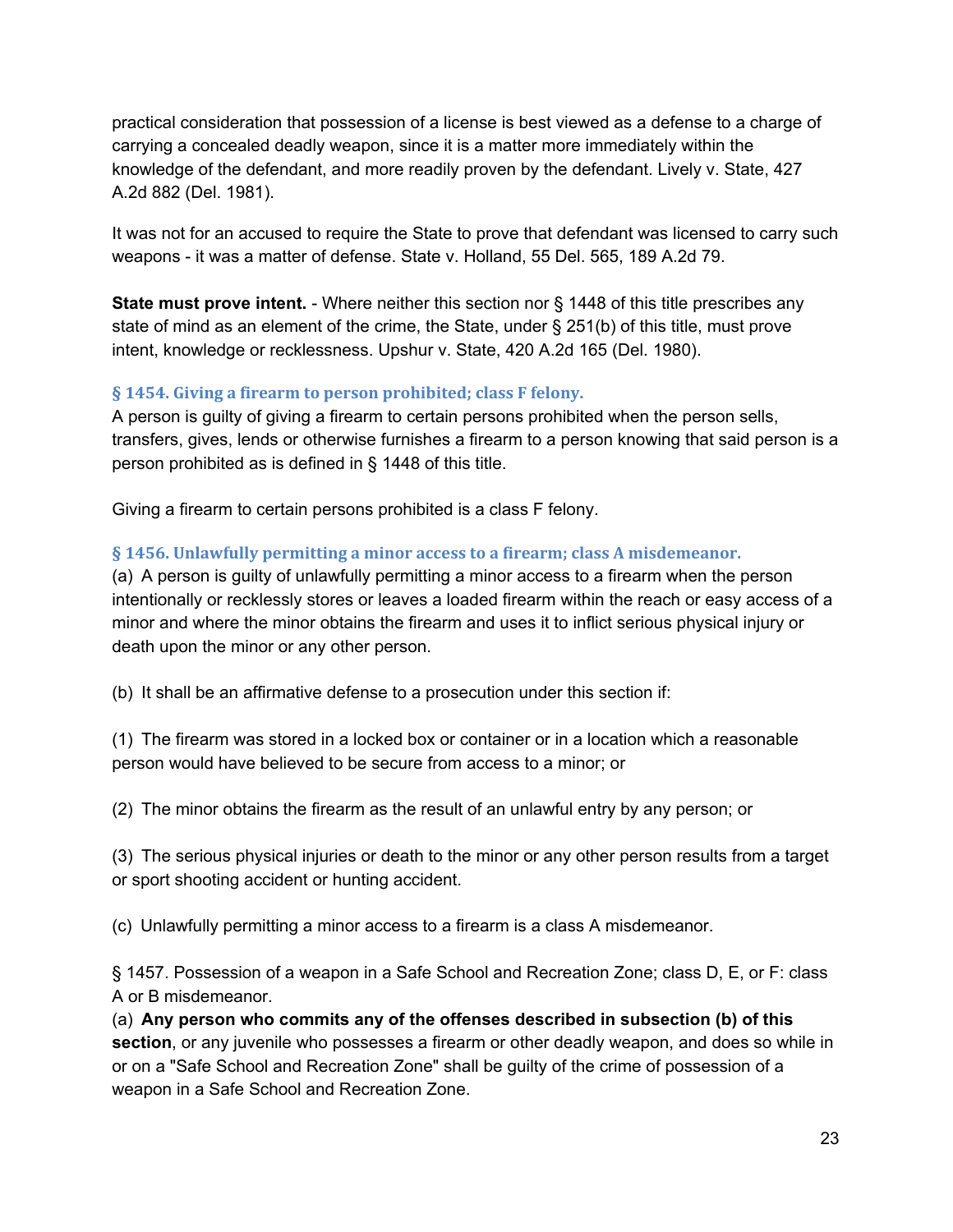(b) The underlying offenses in Title 11 shall be:

(1) Section 1442. — Carrying a concealed deadly weapon; class G felony; class D felony.

(4) Section 1448. — Possession and purchase of deadly weapons by persons prohibited; class F felony.

(c) For the purpose of this section, "Safe School and Recreation Zone" shall mean:

(1) Any building, structure, athletic field, sports stadium or real property owned, operated, leased or rented by any public or private school including, but not limited to, any kindergarten, elementary, secondary or vocational-technical school or any college or university, within 1,000 feet thereof; or

(2) Any motor vehicle owned, operated, leased or rented by any public or private school including, but not limited to, any kindergarten, elementary, secondary, or vocational-technical school or any college or university; or

(3) Any building or structure owned, operated, leased or rented by any county or municipality, or by the State, or by any board, agency, commission, department, corporation or other entity thereof, or by any private organization, which is utilized as a recreation center, athletic field or sports stadium.

(d) Nothing in this section shall be construed to preclude or otherwise limit a prosecution of or conviction for a violation of this chapter or any other provision of law. A person may be convicted both of the crime of possession of a weapon in a Safe School and Recreation Zone and of the underlying offense as defined elsewhere by the laws of the State.

(e) It shall not be a defense to a prosecution for a violation of this section that the person was unaware that the prohibited conduct took place on or in a Safe School and Recreation Zone.

(f) It shall be an affirmative defense to a prosecution for a violation of this section that the weapon was possessed pursuant to an authorized course of school instruction, or for the purpose of engaging in any school-authorized sporting or recreational activity. The affirmative defense established in this section shall be proved by a preponderance of the evidence. Nothing herein shall be construed to establish an affirmative defense with respect to a prosecution for any offense defined in any other section of this chapter.

(g) It is an affirmative defense to prosecution for a violation of this section that the prohibited conduct took place entirely within a private residence, and that no person under the age of 18 was present in such private residence at any time during the commission of the offense. The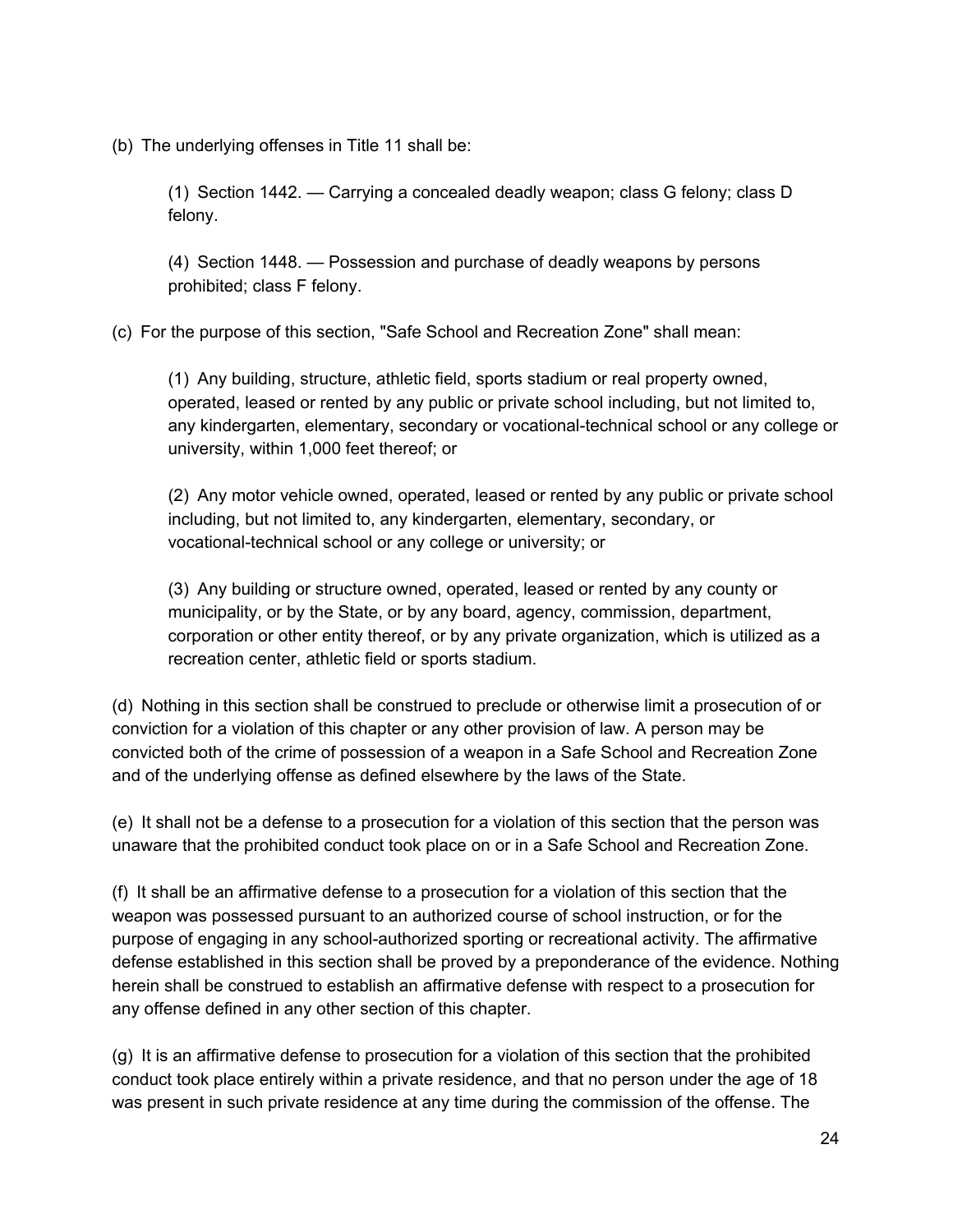affirmative defense established in this section shall be proved by the defendant by a preponderance of the evidence. Nothing herein shall be construed to establish an affirmative defense with respect to a prosecution for an offense defined in any other section of this chapter.

(i) For purposes of this section only, "deadly weapon" shall include any object described in  $\S$ 222(5) or (12) of this title or BB guns.

(j) The penalty for possession of a weapon in a Safe School and Recreation Zone shall be:

(1) If the underlying offense is a class B misdemeanor, the crime shall be a class A misdemeanor;

(2) If the underlying offense is an unclassified misdemeanor, the crime shall be a class B misdemeanor;

(3) If the underlying offense is a class E, F, or G felony, the crime shall be one grade higher than the underlying offense.

(4) If the underlying offense is a class D felony, the crime shall also be a class D felony.

## <span id="page-24-0"></span>**§ 1460. Possession of a firearm while under the influence.**

(a) A person is guilty of possession of a firearm while under the influence of alcohol or drugs when the person possesses a firearm in a public place while under the influence of alcohol or drugs. It shall be an affirmative defense to prosecution under this section that, the firearm was not readily operable, or that the person was not in possession of ammunition for the firearm. The Superior Court shall have original and exclusive jurisdiction over a violation of this section.

(b) For purposes of this section, the following definitions shall apply:

(1) "Not readily operable" means that the firearm is disassembled, broken down, or stored in a manner to prevent its immediate use.

(2) "Possess," "possession" or "possesses" means that the person has the item under his or her dominion and authority, and that said item is at the relevant time physically available and accessible to the person.

(3) "Public place" means a place to which the public or a substantial group of persons has access and includes highways, transportation facilities, schools, places of amusement, parks, playgrounds, restaurants, bars, taverns, and hallways, lobbies and other portions of apartment houses and hotels not constituting rooms or apartments designed for actual residence.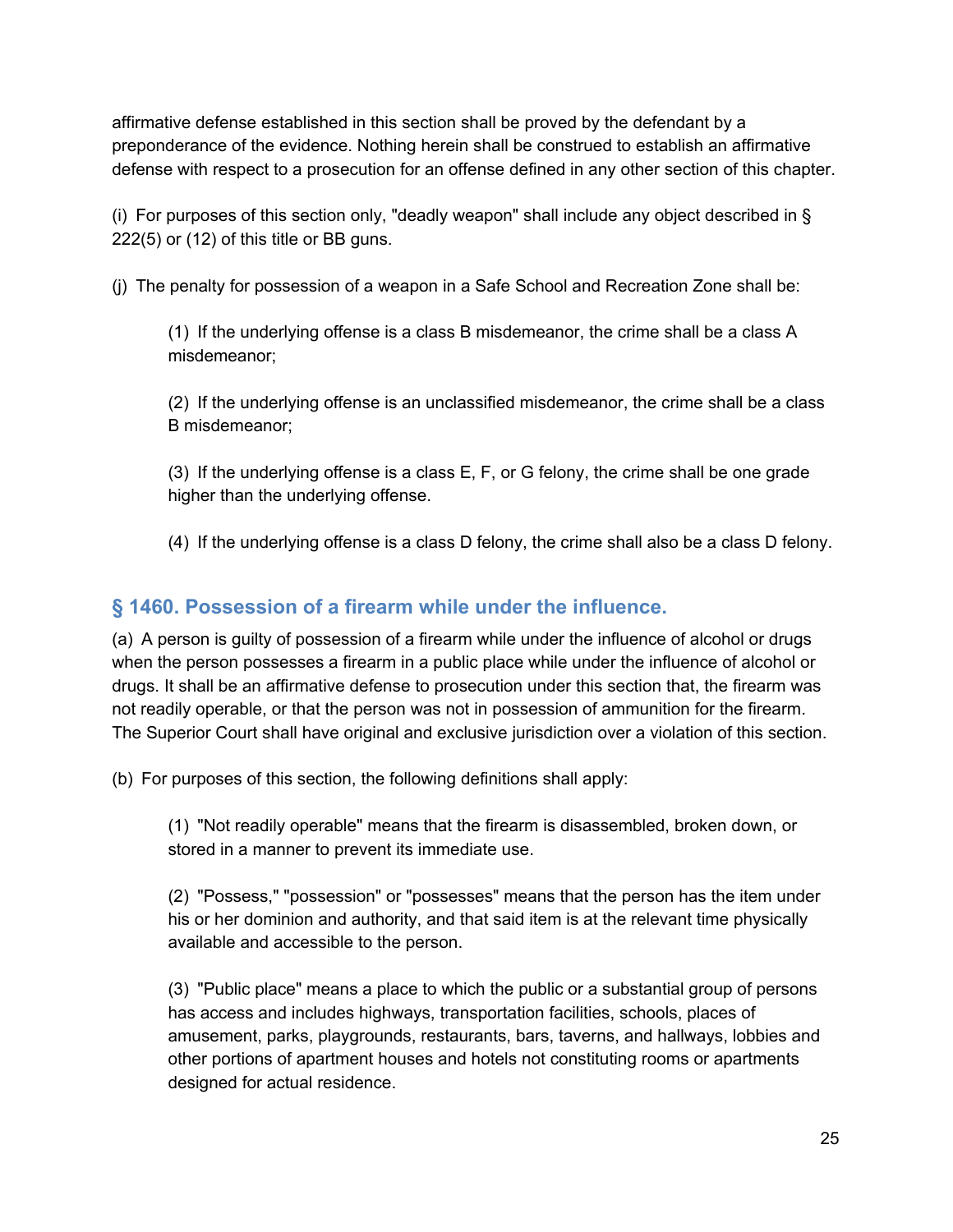(4) "Under the influence of alcohol or drugs" means:

a. Having an amount of alcohol in a sample of the person's blood equivalent to .08 or more grams of alcohol per hundred milliliters of blood, or an amount of alcohol in a sample of breath equivalent to .08 or more grams per 210 liters of breath. A person shall be guilty, without regard to the person's alcohol concentration at the time of possession of a firearm in violation thereof, if such person's alcohol concentration is .08 or more within 4 hours after the person was found to be in possession of a firearm, and that alcohol concentration is the result of an amount of alcohol present in, or consumed by such person when that person was in possession of a firearm; or

b. Being manifestly under the influence of alcohol or any illicit or recreational drug, as defined in § 4177(c) of Title 21, or any other drug not administered or prescribed to be taken by a physician, to the degree that the person may be in danger or endanger other persons or property, or annoy persons in the vicinity, provided that no person shall be "under the influence of alcohol or drugs" for purposes of this section when the person has not used or consumed an illicit or recreational drug prior to or during an alleged violation, but has only used or consumed such drug after the person has allegedly violated this section and only such use or consumption after such alleged violation caused the person's blood to contain an amount of alcohol or drug or an amount of a substance or compound that is the result of the use or consumption of the drug within 4 hours after the time of the alleged violation thereof.

(c) A law-enforcement officer who has probable cause to believe that a person has violated this section may, with or without the consent of the person, take reasonable steps to conduct chemical testing to determine the person's alcohol concentration or the presence of illicit or recreational drugs. A person's refusal to submit to chemical testing shall be admissible in any trial arising from a violation of this section.

(d)(1) Except as provided in paragraph (d)(2) of this section, possession of a firearm while under the influence is a class A misdemeanor.

(2) Possession of a firearm while under the influence is a class G felony if the conviction is for an offense that was committed after a previous conviction for possession of a firearm while under the influence.

## <span id="page-25-0"></span>**§ 1460. Report of loss, theft of firearm.**

(a) Any owner of a firearm, defined in § 222 of this title, shall report the loss or theft of the firearm within 7 days after the discovery of the loss or theft to either: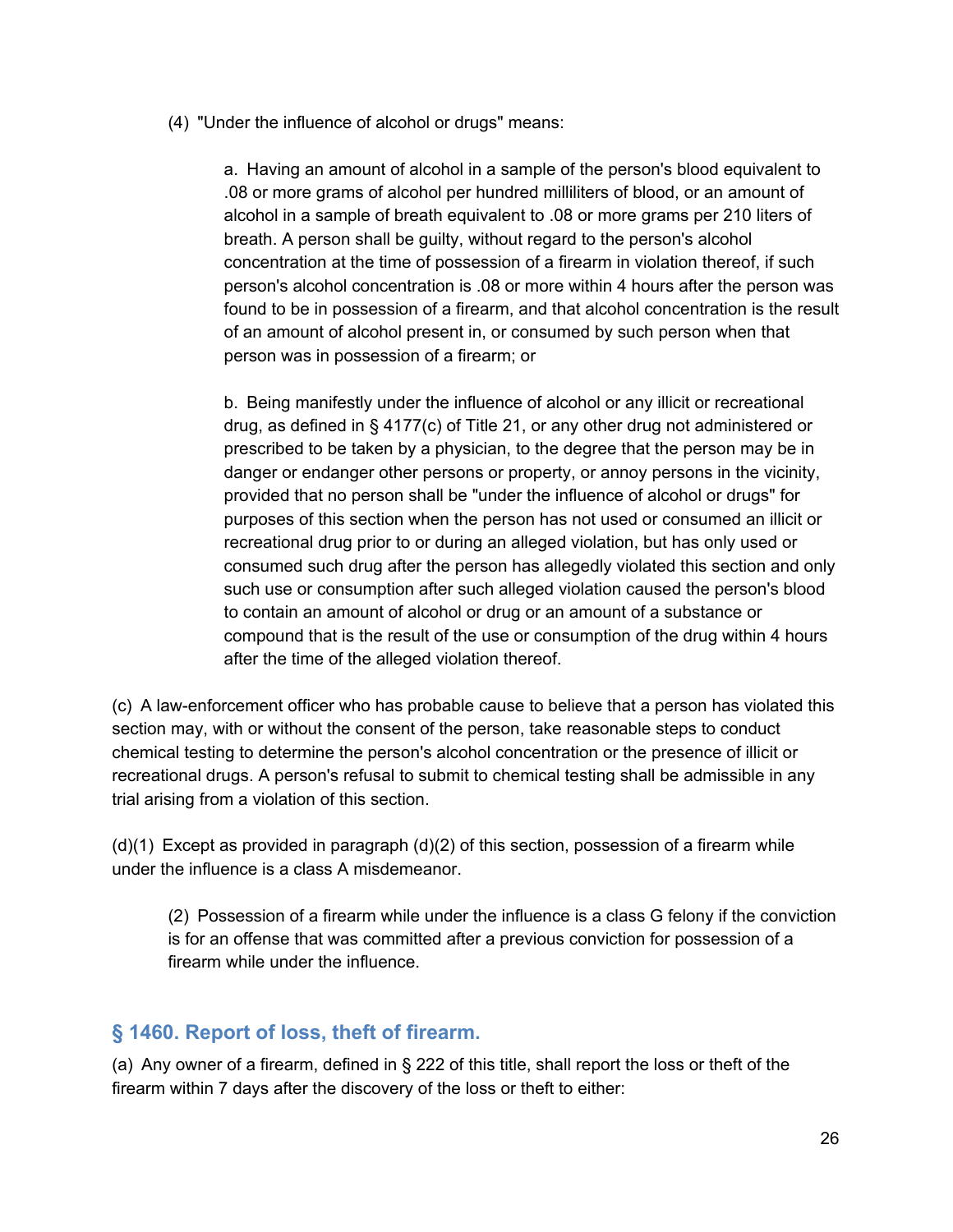(1) The law-enforcement agency having jurisdiction over the location where the loss or theft of the firearm occurred; or

(2) Any State Police troop.

(b) Whoever is convicted of a violation of this section shall:

(1) For the first offense, be guilty of a violation and be subject to a civil penalty of not less than \$75 nor more than \$100.

(2) For a second offense committed at any time after the sentencing or adjudication of a first offense, be guilty of a violation and be subject to a civil penalty of not less than \$100 nor more than \$250.

(3) For a third or subsequent offense committed at any time after the sentencing or adjudication of a second offense, be guilty of a class G felony.

# <span id="page-26-0"></span>**Title 11, Part II, Chapter 19, Subchapter I. Arrest and Commitment**

## <span id="page-26-1"></span>**§ 1902. Questioning and detaining suspects.**

(a) A peace officer may stop any person abroad, or in a public place, who the officer has reasonable ground to suspect is committing, has committed or is about to commit a crime, and may demand the person's name, address, business abroad and destination.

(b) Any person so questioned who fails to give identification or explain the person's actions to the satisfaction of the officer may be detained and further questioned and investigated.

(c) The total period of detention provided for by this section shall not exceed 2 hours. The detention is not an arrest and shall not be recorded as an arrest in any official record. At the end of the detention the person so detained shall be released or be arrested and charged with a crime.

#### <span id="page-26-2"></span>**§ 1902 Annotations**

**Constitutionality.** - This section is constitutional. De Salvatore v. State, 52 Del. 550, 163 A.2d 244 (1960).

This section is clearly a reasonable exercise of the police power and is constitutional. Cannon v. State, 53 Del. 284, 168 A.2d 108 (1961).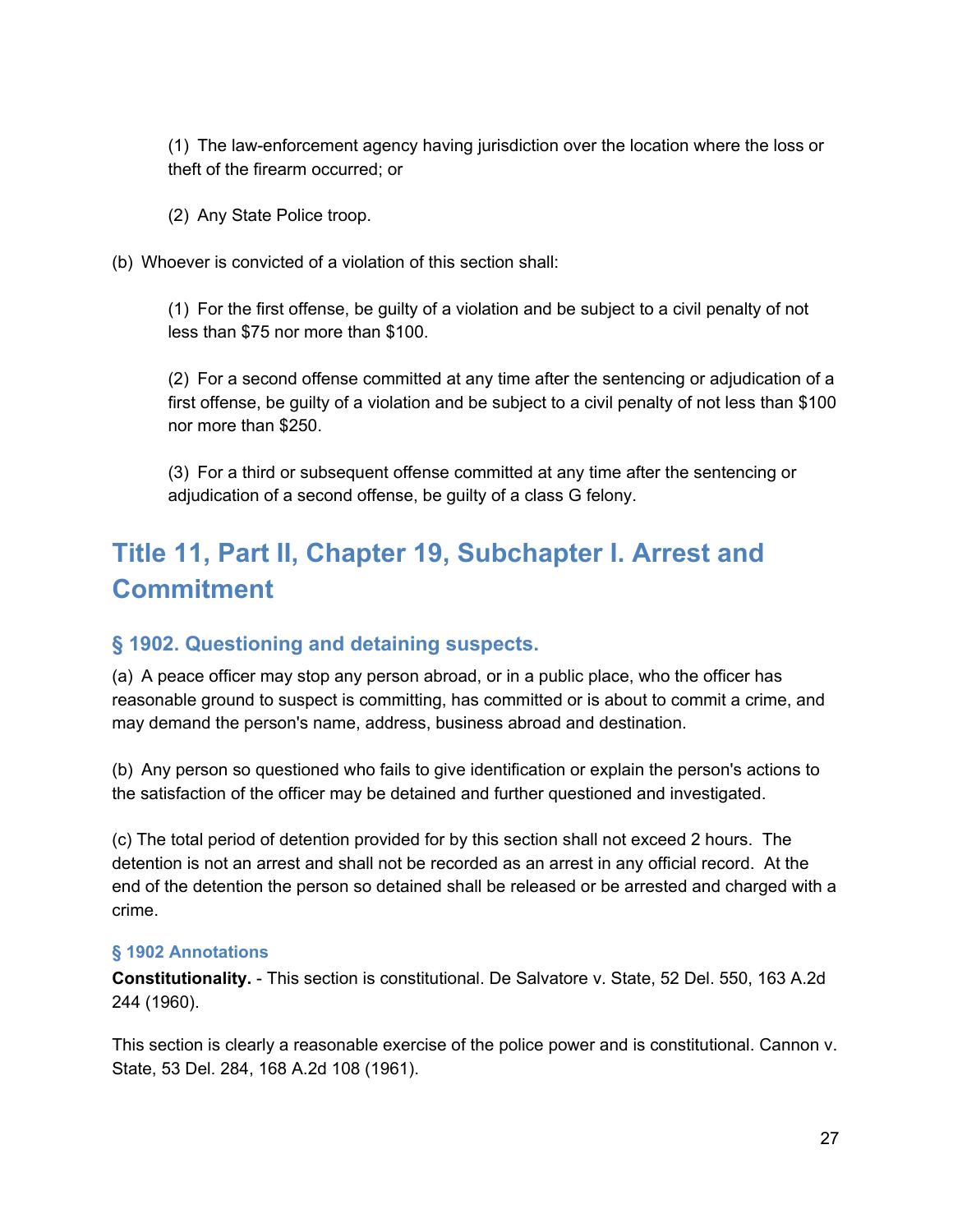**"Reasonable ground."** - Term "reasonable ground" as used in 11 Del.C. § 1902(a) has the same meaning as "reasonable and articulable suspicion;" a determination of reasonable suspicion must be evaluated in the context of the totality of the circumstances as viewed through the eyes of a reasonable, trained, police officer in the same or similar circumstances, combining objective facts with such an officer's subjective interpretation of those facts. State v. Miliany-Ojeda, - A.2d - (Del. Super. Ct. Feb. 18, 2004).

Defendant's stop, detention, and arrest were not without reasonable grounds under 11 Del.C. § 1902(a),U.S. Const., amend. 4, U.S. Const., amend. 14, and the Delaware Constitution as: (1) it was police procedure to call in a pedestrian stop when an officer was riding alone and exited the vehicle to speak to citizens; (2) the officer did not immediately detain the individuals upon exiting the vehicle, but was merely continuing a conversation with defendant and defendant's companions when the officer learned that both of the companions were wanted on warrants/capiases; (3) it was not unreasonable for the officer to be concerned for safety at that point and to request a search; (4) the search was proper as defendant consented to be searched; and (5) an officer found four bags of illegal drugs on defendant. State v. W.L., - A.2d - (Del. Fam. Ct. Jan. 19, 2006).

**This section permits forcible detention.** Cannon v. State, 53 Del. 284, 168 A.2d 108 (1961).

**Detention must be in compliance with section.** - If a detention is indicated by the circumstances, there must be strict compliance with the express requirements of this section. State v. Bowden, 273 A.2d 481 (Del. 1971).

**The thrust of this section** is that a detention is authorized if a person fails to adequately give identification or, in a limited way, explain the person's actions. Buckingham v. State, 482 A.2d 327 (Del. 1984).

**Detention of defendant was unlawful** where there was no reasonable basis to suspect the defendant had committed, was committing or was about to commit a crime. State v. Wrightson, 391 A.2d 227 (Del. Super. Ct. 1978).

Although a police officer had reasonable suspicion that a crime had just occurred with respect to the women; because of the complaint and his observations as to their disheveled appearance, he saw no illegal activity by defendant that could warrant the intrusion of a stop. State v. Mitchell, - A.2d - (Del. Super. Ct. Nov. 27, 2001).

Police lacked reasonable suspicion to stop and search defendant's vehicle, as it was not sufficient that defendant was driving in an industrial area where a number of crimes had been reported, given that the arresting officer observed neither any potential criminal activity nor a traffic violation. State v. Perkins, - A.2d - (Del. Super. Ct. Sept. 16, 2002).

As police officers testified that the facts they possessed at the time of their stop of defendant did not provide a proper legal basis for detaining the defendant, and given that the record reflected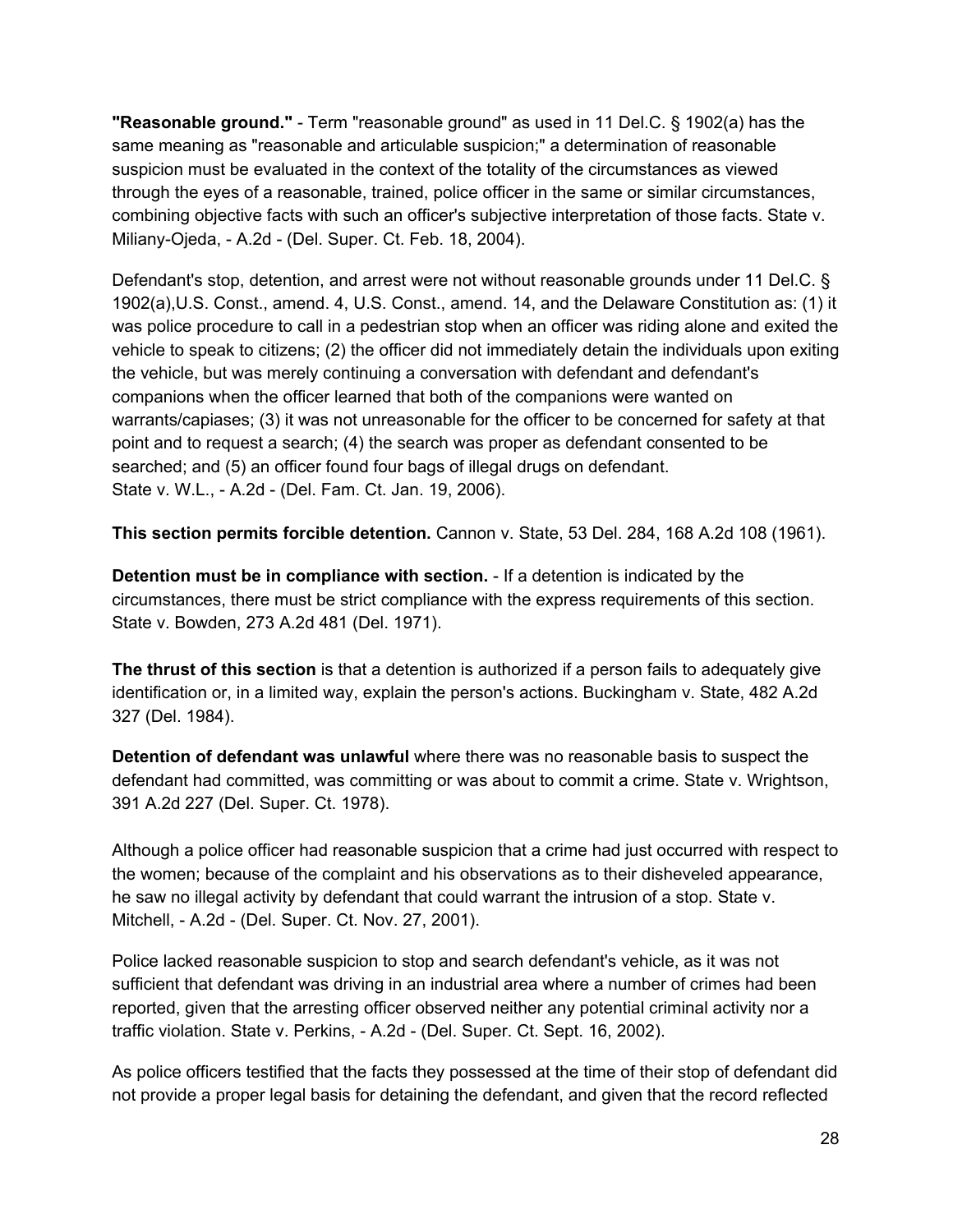that the police stopped defendant without first formulating the reasonable articulable suspicion of criminal activity which permitted such a stop, the Superior Court erroneously denied defendant's motion to suppress the physical evidence that was seized as a result of the illegal stop. Riley v. State, 892 A.2d 370 (Del. 2006).

**Probable cause to detain not established - seizure illegal.** - There was no reasonable and articulable suspicion of criminal activity and the seizure of cocaine was illegal where a police officer, based only on an anonymous 911 call that there was a "suspicious black male wearing a blue coat" in a particular vicinity, ordered the defendant to stop and remove his hands from his pockets. Jones v. State, 745 A.2d 856 (Del. 1999).

**Probable cause to detain established.** - Where the police officer was able to point to specifically articulable facts, or reasonable grounds, which gave rise to a suspicion that defendant had committed a crime, there was probable cause for the police to detain defendant. Byrd v. State, 458 A.2d 23 (Del. 1983).

Defendant's motion to suppress was denied where there was sufficient reasonable suspicion for the initial detention under this section, as well as sufficient probable cause under 11 Del.C. § 1904(b)(1) to effect an arrest within two hours of the detention. Barrow v. State, 749 A.2d 1230 (Del. 2000).

Where defendant was observed swerving across traffic lanes at least three times, and there was a strong smell of alcohol, the officers had reasonable articulable suspicion that the defendant was driving under the influence; therefore, the officers were justified in asking defendant if defendant had been drinking. State v. Powell, - A.2d - (Del. Super. Ct. June 4, 2002).

Probable cause to believe that defendant had in fact committed the crime in question developed where police officers who were investigating a robbery had a reasonable articulable suspicion based on defendant's description matching that of the perpetrator, defendant's evasive actions upon seeing the officers, that defendant gave the officers a fictitious name and that defendant had an outstanding robbery warrant; at that point, 11 Del.C. § 1902 was no longer controlling and a longer detention of 13 hours (until defendant confessed) was not improper. Bunting v. State, - A.2d - (Del. Oct. 5, 2004).

**Informant's tip as probable cause.** - Motion to suppress was partially denied where information provided by a confidential informant was found to be reliable, as the informant had provided past proven reliable information; since the informant's tip was sufficiently corroborated, there was at least reasonable articulable suspicion of criminal activity that warranted the police intrusion in the instant case. State v. Giles, - A.2d - (Del. Super. Ct. May 31, 2002), aff'd, 822 A.2d 396 (Del. 2003).

**Pat-down search held reasonable.** - It was reasonable to conduct a pat-down search of a person whose behavior made a police officer apprehensive for the officer's own safety, as long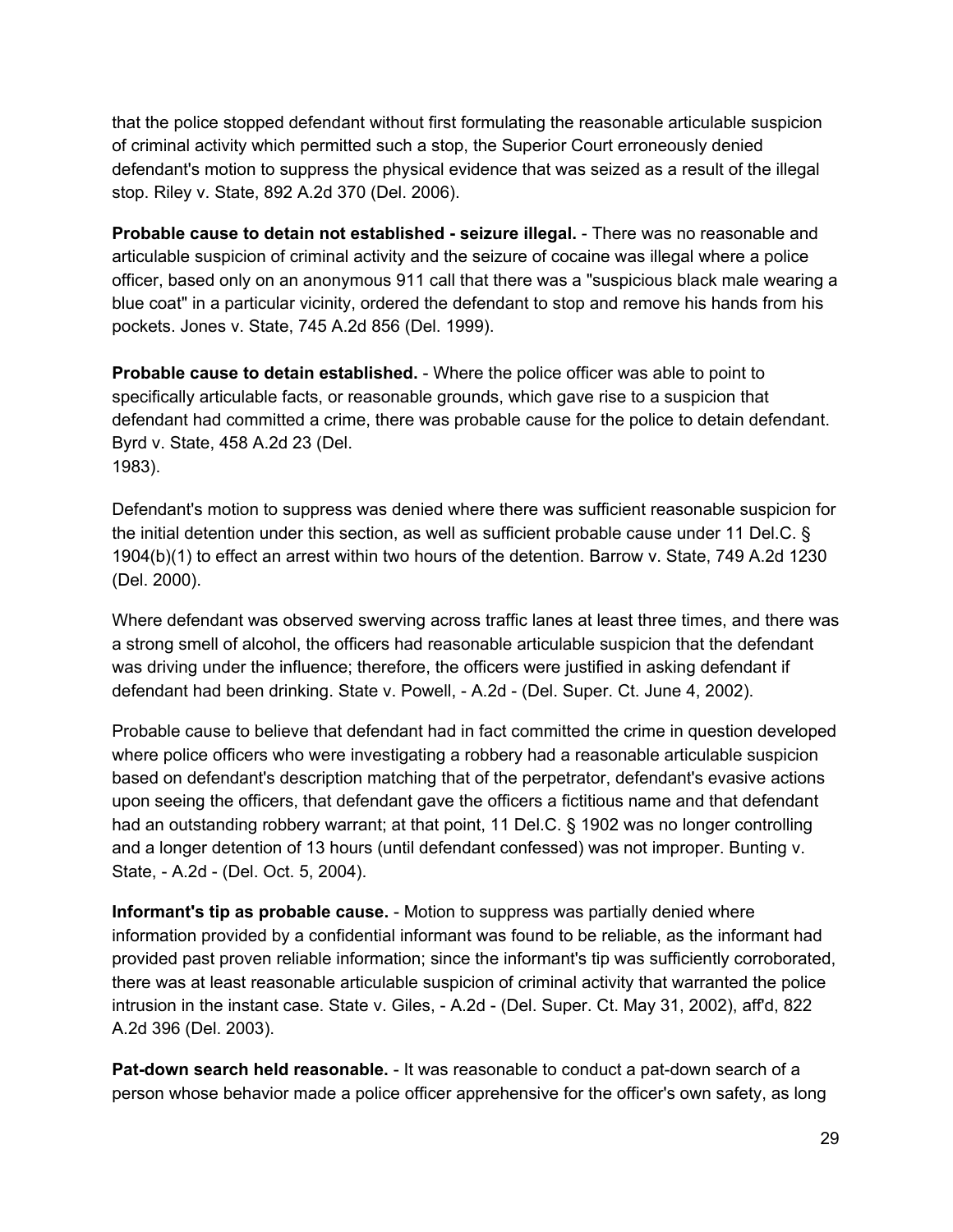as the person searched was first detained pursuant to the requirements and consistent with the scope of this subchapter and as long as the officer possessed a reasonable belief that the detainee was armed and dangerous. Hicks v. State, 631 A.2d 6 (Del. 1993).

After a bus driver reported that a passenger acted suspiciously after being dropped off at a hospital, an investigatory stop and frisk of the passenger was appropriate. Atamian v. Hawk, - A.2d - (Del. Super. Ct. Nov. 26, 2002).

**Permissible scope of safety search exceeded.** - Although defendant's menacing conduct justified the initial detention, the officer's decision to reexamine the contents of the pouch seized from the defendant without articulating any reasonable basis to believe it contained a weapon exceeded the permissible scope of the safety search authorized under § 1903 of this title and Terry v. Ohio, 392 U.S. 1, 88 S. Ct. 1868, 20 L. Ed. 2d 889 (1968). Hicks v. State, 631 A.2d 6 (Del. 1993).

**Standard of "reasonable ground to suspect" was intended as a lesser standard** than "probable cause to arrest." State v. Deputy, 433 A.2d 1040 (Del. 1981).

**Subsection (b) of this section makes clear that seizure contemplated may be investigatory.** State v. Deputy, 433 A.2d 1040 (Del. 1981).

**Subsection (c) of this section expressly contemplates that there may not be sufficient grounds to arrest the person detained.** State v. Deputy, 433 A.2d 1040 (Del. 1981). **Race.** - The use of race as an identifying factor for detention or arrest may be legitimate when it is one among several factors suggestive of criminality. Coleman v. State, 562 A.2d 1171 (Del. 1989).

**Delaware Memorial Bridge guards have the right to detain and arrest.** De Salvatore v. State, 52 Del. 550, 163 A.2d 244 (1960).

**Evidence showing arrest rather than detention.** - Where a police officer stopped the defendant after observing the defendant driving in an erratic manner and swerving on the highway and took the defendant to the police station, the defendant was arrested rather than detained. State v. Klinehoffer, 53 Del. 550, 173 A.2d 478 (1961).

## <span id="page-29-0"></span>**§ 1903. Searching questioned person for weapon.**

A peace officer may search for a dangerous weapon any person whom the officer has stopped or detained to question as provided in § 1902 of this title, whenever the officer has reasonable ground to believe that the officer is in danger if the person possesses a dangerous weapon. If the officer finds a weapon, the officer may take and keep it until the completion of the questioning, when the officer shall either return it or arrest the person. The arrest may be for the illegal possession of the weapon.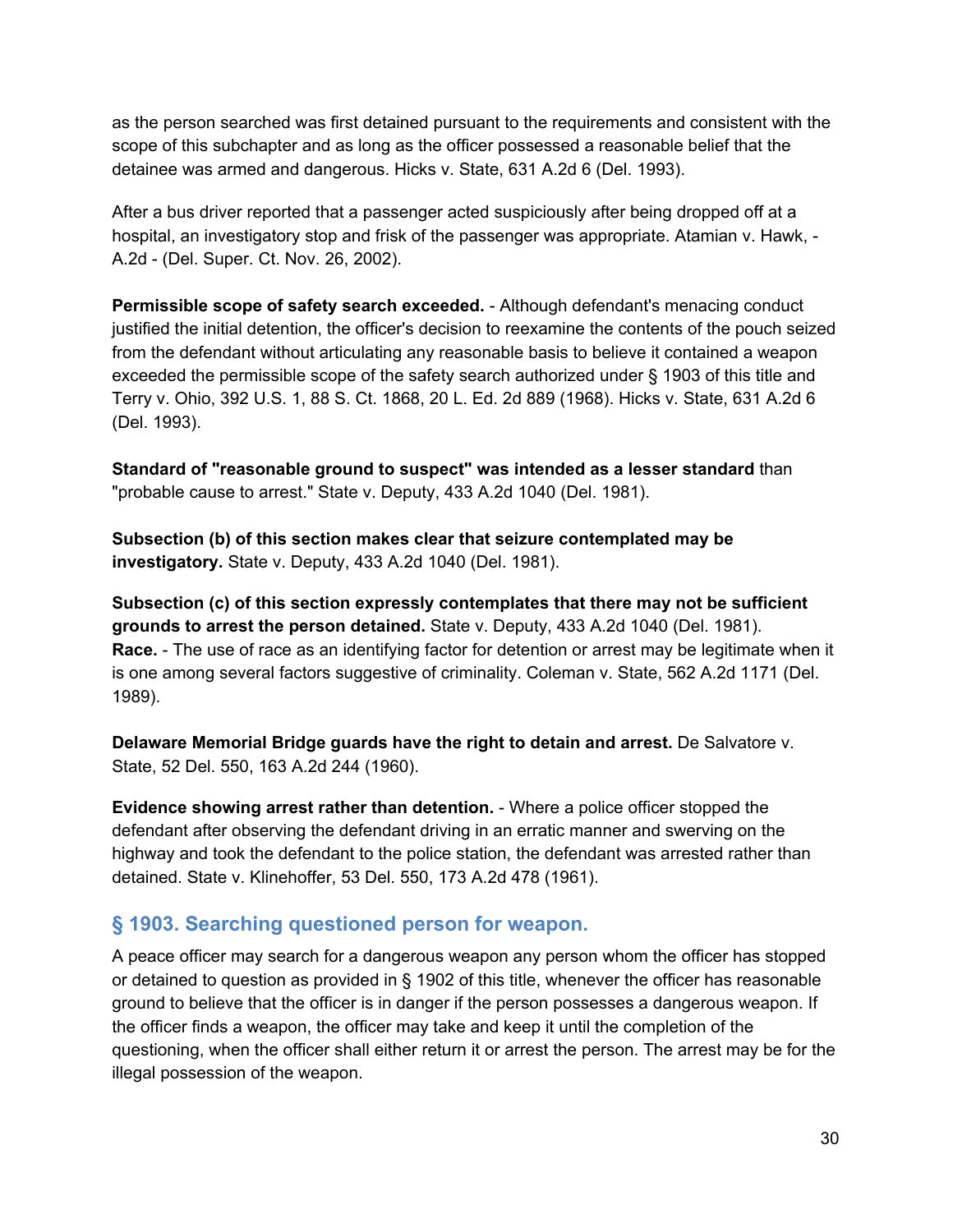#### <span id="page-30-0"></span>**§ 1903 Annotations**

**Cross references.** - As to carrying deadly or dangerous concealed weapons, see §§ 1441 to 1448 of this title.

**Reasonableness of protective search.** - The issue of existence or nonexistence of actual fear by a police officer for the officer's own safety is not relevant to the reasonableness of the protective search. Nash v. State, 295 A.2d 715 (Del. 1972).

The actual experiencing and admission of fear by the police officer, for the officer's own safety or for the safety of others, are not prerequisites to the reasonableness of a protective prearrest search or to the admission in evidence of the fruits thereof. Brown v. State, 295 A.2d 575 (Del. 1972); Nash v. State, 295 A.2d 715 (Del. 1972).

The test for justifiable search is not whether the police officer actually experienced fear, but whether the officer had good cause, as a reasonably prudent person, to experience personal fear or fear for others under the circumstances. Nash v. State, 295 A.2d 715 (Del. 1972).

Both this section and Terry v. Ohio, 392 U.S. 1, 88 S. Ct. 1868, 29 L. Ed. 2d 889 (1968) provide the police with an absolute right to search a person for weapons if that person has been legitimately detained and

if the officer has a reasonable belief that the detainee is presently armed and dangerous. Hicks v. State, 631 A.2d 6 (Del. 1993).

Although defendant's menacing conduct justified the initial detention, the officer's decision to reexamine the contents of the pouch seized from the defendant without articulating any reasonable basis to believe it contained a weapon exceeded the permissible scope of the safety search authorized under this section and Terry v. Ohio, 392 U.S. 1, 88 S. Ct. 1868, 20 L. Ed. 2d 889 (1968). Hicks v. State, 631 A.2d 6 (Del. 1993).

Officers were justified in conducting a protective search of defendant based on: the nature of the neighborhood; the hour of the night; defendant's entry into an alleyway known to be frequented by drug dealers and adjacent to a known drug house; his nervous behavior indicating that a "fight or flight" response was imminent; and his repeated recalcitrance in the face of clear instructions. State v. Matos, - A.2d - (Del. Super. Ct. Oct. 2, 2001).

In plaintiff's civil rights case, the motions for summary judgment by defendants, a state trooper, a hospital, and a hospital security guard, were granted because the assault and battery claims against the state trooper and the security guard could not survive where the state trooper's contact with plaintiff was privileged as a valid search pursuant to this section; and plaintiff failed to allege any physical contact by the security guard. Atamian v. Hawk, 842 A.2d 654 (Del. Super. Ct. 2003).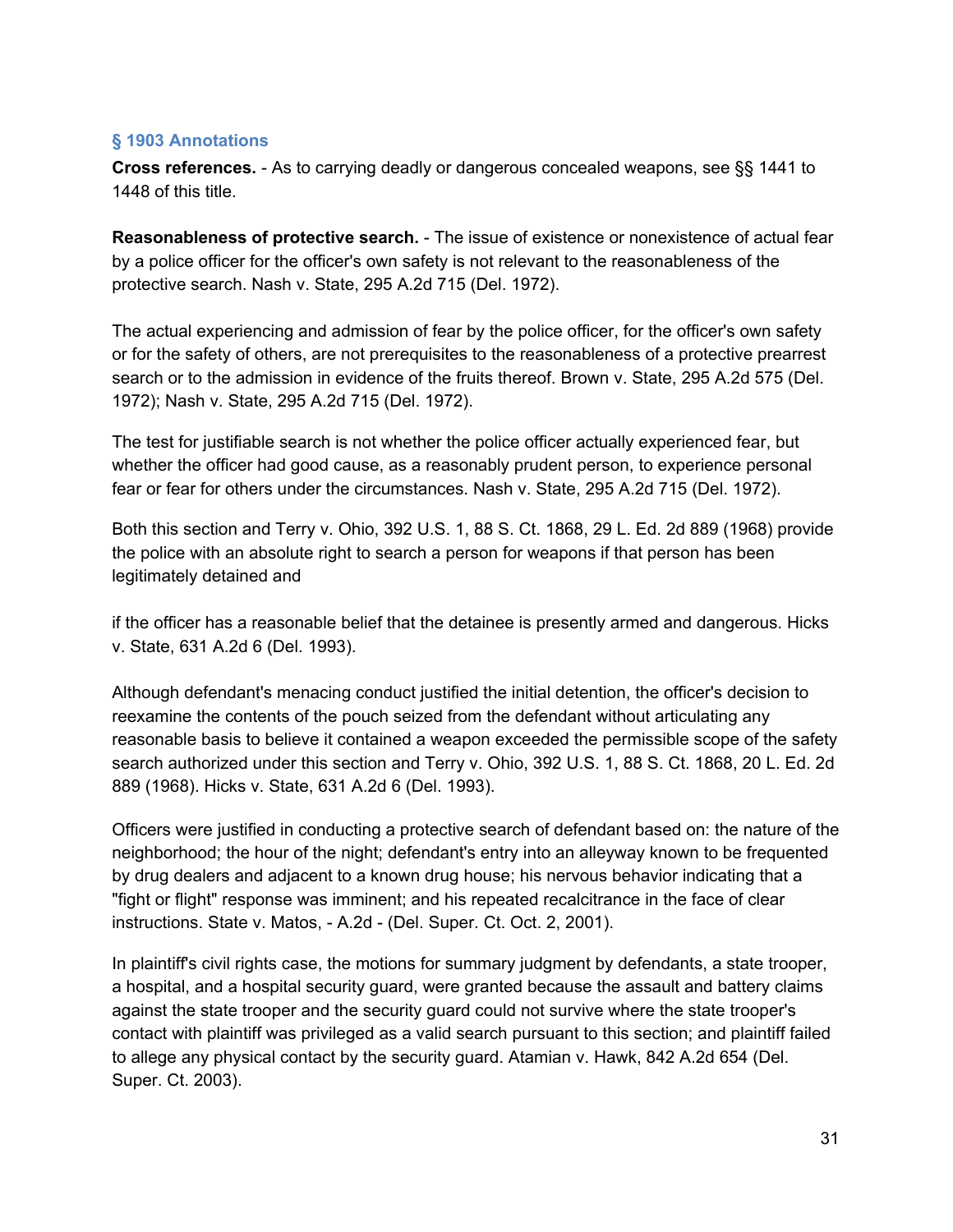# <span id="page-31-0"></span>**Title 22, Chapter 1, General Provisions.**

# <span id="page-31-1"></span>**Municipal Firearms Preemption**

## <span id="page-31-2"></span>**§ 111. Limitation on firearm regulations.**

(a) The municipal governments shall enact no law, ordinance or regulation prohibiting, restricting or licensing the ownership, transfer, possession or transportation of firearms or components of firearms or ammunition except that the discharge of a firearm may be regulated; provided any law, ordinance or regulation incorporates the justification defenses as found in Title 11. Nothing contained herein shall be construed to invalidate municipal ordinances existing before July 4, 1985, and any ordinance enacted after July 4, 1985, is hereby repealed. Notwithstanding the provisions of this section to the contrary, the City of Wilmington may, in addition to the nature and extent of regulation permitted by this section, enact any law or ordinance governing the possession or concealment of a paintball gun within its corporate limits as it deems necessary to protect the public safety.

(b) Subsection (a) of this section notwithstanding, **municipal governments may adopt ordinances regulating the possession of firearms, ammunition, components of firearms, or explosives in police stations and municipal buildings** which contain all of the provisions contained in this subsection. Any ordinance adopted by a municipal government regulating possession of firearms, ammunition, components of firearms, or explosives in police stations or municipal buildings shall require that all areas where possession is restricted are clearly identified by a conspicuous sign posted at each entrance to the restricted areas. The sign may also specify that persons in violation may be denied entrance to the building or be ordered to leave the building. Any ordinance adopted by municipal governments relating to possession in police stations or municipal buildings shall also state that any person who immediately foregoes entry or immediately exits such building due to the possession of a firearm, ammunition, components of firearms, or explosives shall not be guilty of violating the ordinance. Municipal governments may establish penalties for any intentional violation of such ordinance as deemed necessary to protect public safety. An ordinance adopted by the municipal government shall not prevent the following in municipal buildings or police stations:

(6) Carrying firearms and ammunition by persons who hold a valid license pursuant to either § 1441 or § 1441A of Title 11 so long as the firearm remains concealed except for inadvertent display or for self-defense or defense of others;

(c) For the purposes of this subsection, "municipal building" means a building where a municipal government entity meets in its official capacity or containing the offices of elected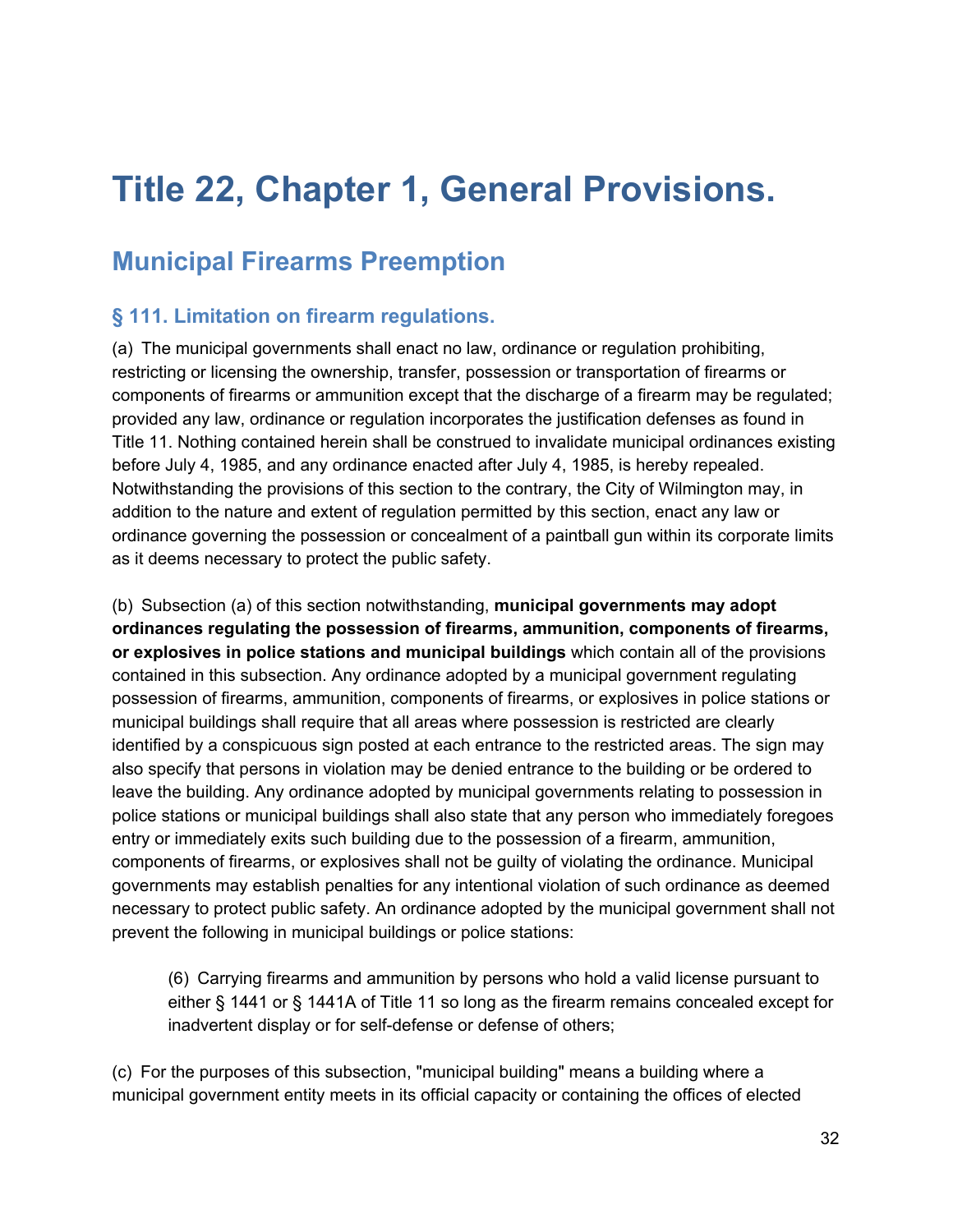officials and of public employees actively engaged in performing governmental business but excluding any parking facility; provided, however, that if such building is not a municipally-owned or -leased building, such building shall be considered a municipal building for the purposes of this section only during the time such government entity is meeting in or occupying such a building.

# <span id="page-32-0"></span>**New Castle County Code**

# <span id="page-32-1"></span>**Chapter 22. Offences and Miscellaneous Provisions, Article 3. Weapons.**

### <span id="page-32-2"></span>**Sec. 22.03.001. Possession by persons under sixteen (16) years of age.**

Possession of firearms, air pressure guns, including BB guns, bows and metal tipped arrows, by anyone sixteen (16) years of age or younger is prohibited, unless under direct supervision of a person twenty- one (21) years of age or over.

### <span id="page-32-3"></span>**Sec. 22.03.002. Discharge on, across public roads.**

Discharge of any firearm or other deadly weapon on, upon, across, in or into a public road is prohibited.

### <span id="page-32-4"></span>**Sec. 22.03.003. Discharge of firearms within safety zone around structures.**

A. It shall be unlawful to discharge a firearm either inside or within the following distances from any structure or camp, occupied or capable of being occupied, or any barn, stable or other building or permanent facility used in connection therewith except for those owned and operated by an outdoor or partially enclosed shooting range (all distance requirements set forth below for discharging a firearm within the stated distance of structures, camps, barns, stables, or other buildings or permanent facilities not owned and operated by an outdoor partially enclosed shooting range shall remain in effect), or to discharge a firearm at a target, object, bird or animal that is within such distances:

- 1. North of the line created beginning at the Delaware Memorial Bridge and following Interstate 295 to its intersection with Interstate 95, thence to the Delaware-Maryland border: two hundred (200) yards.
- 2. South of the line created beginning at the Delaware Memorial Bridge and following Interstate 295 to its intersection with Interstate 95, thence to the Delaware-Maryland border: one hundred (100) yards.
- B. The area within such distance shall be a safety zone.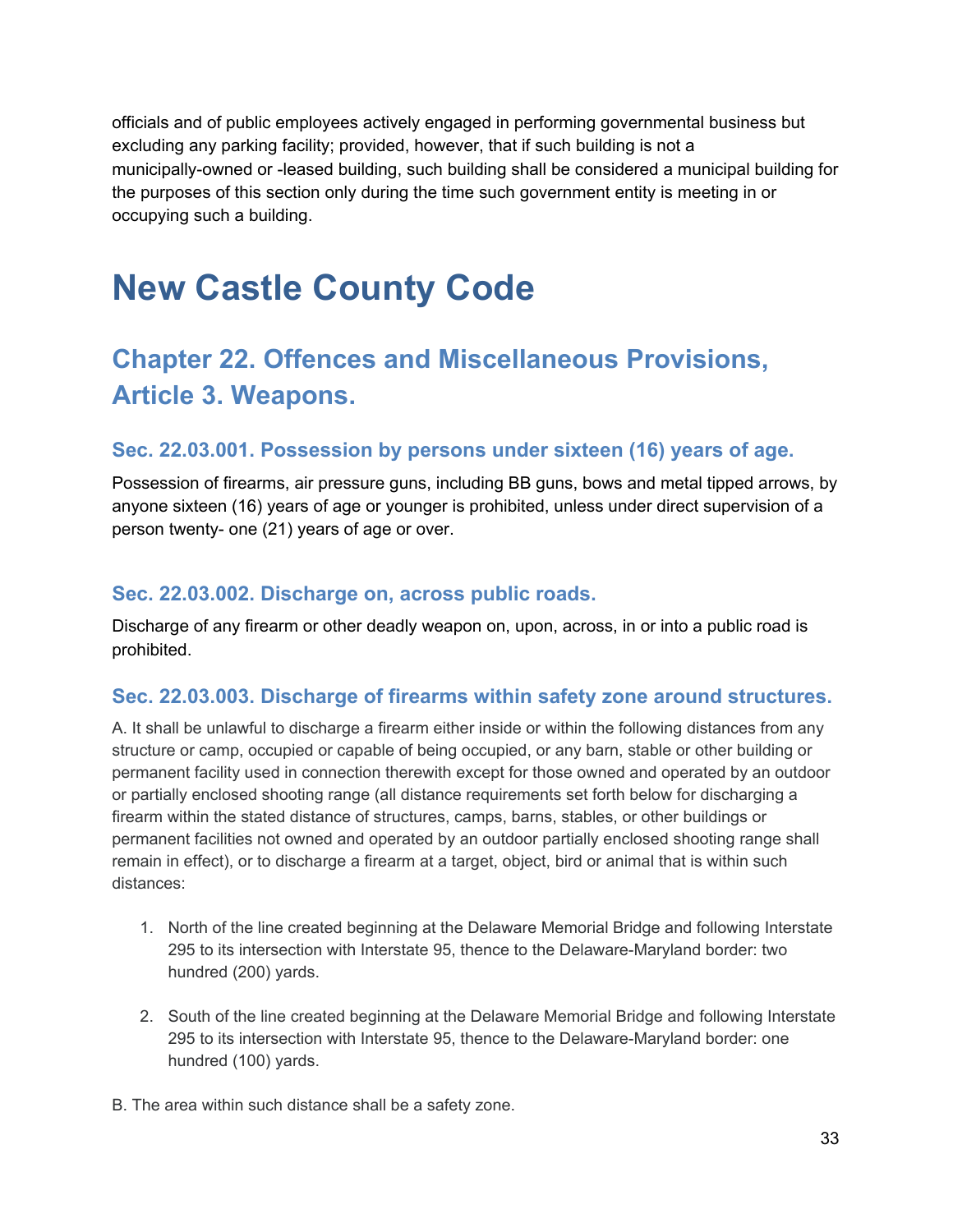## <span id="page-33-0"></span>**Sec. 22.03.004. Exemptions to firearms safety zone.**

Section 22.03.003 shall not apply:

- A. Inside one's own home or residence.
- B. Inside one's own place of business.

C. Inside the home, residence or place of business of another when the owner, occupant or agent has given permission.

D. At an outdoor or partially enclosed shooting range that has:

- 1. A safe impact area.
- 2. Effective control of the shooters.
- 3. Reasonable means to restrict access to the zone of fire and impact area.
- 4. Complied with all applicable laws and ordinances.
- 5. Been approved or sanctioned by a national organization after a formal study and investigation of the range by the organization in conjunction with the Police Department. It is not intended that any civil liability shall arise or attach to such national organization or to its state affiliate for providing the approval or sanction required by this Section.

E. To a person acting within the scope of the justification defenses provided by 11 Del. C. Ch. 4 (Defenses to Criminal Liability), or as provided in Sections 22.03.007 and 22.03.008.

### <span id="page-33-1"></span>**Sec. 22.03.007. Exemptions generally.**

Sections [22.03.001](https://library.municode.com/de/new_castle_county/codes/code_of_ordinances?nodeId=PTIICO_CH22OFMIPR_ART3WE_S22.03.001POPEUNSI16YEAG) through [22.03.006](https://library.municode.com/de/new_castle_county/codes/code_of_ordinances?nodeId=PTIICO_CH22OFMIPR_ART3WE_S22.03.006HUNOCHDECA) shall not apply to State, County and Municipal Police Officers nor shall they apply to persons employed as security guards while they are traveling to and from their places of employment or acting within the scope of their employment **nor shall they apply to persons duly licensed to carry concealed a deadly weapon within the State** nor shall they apply within any State or federally owned hunting areas.

# <span id="page-33-2"></span>**Chapter 24. Parks and Recreation.**

<span id="page-33-3"></span>**Sec. 24.01.014. Possession of certain knives; discharge of weapons.**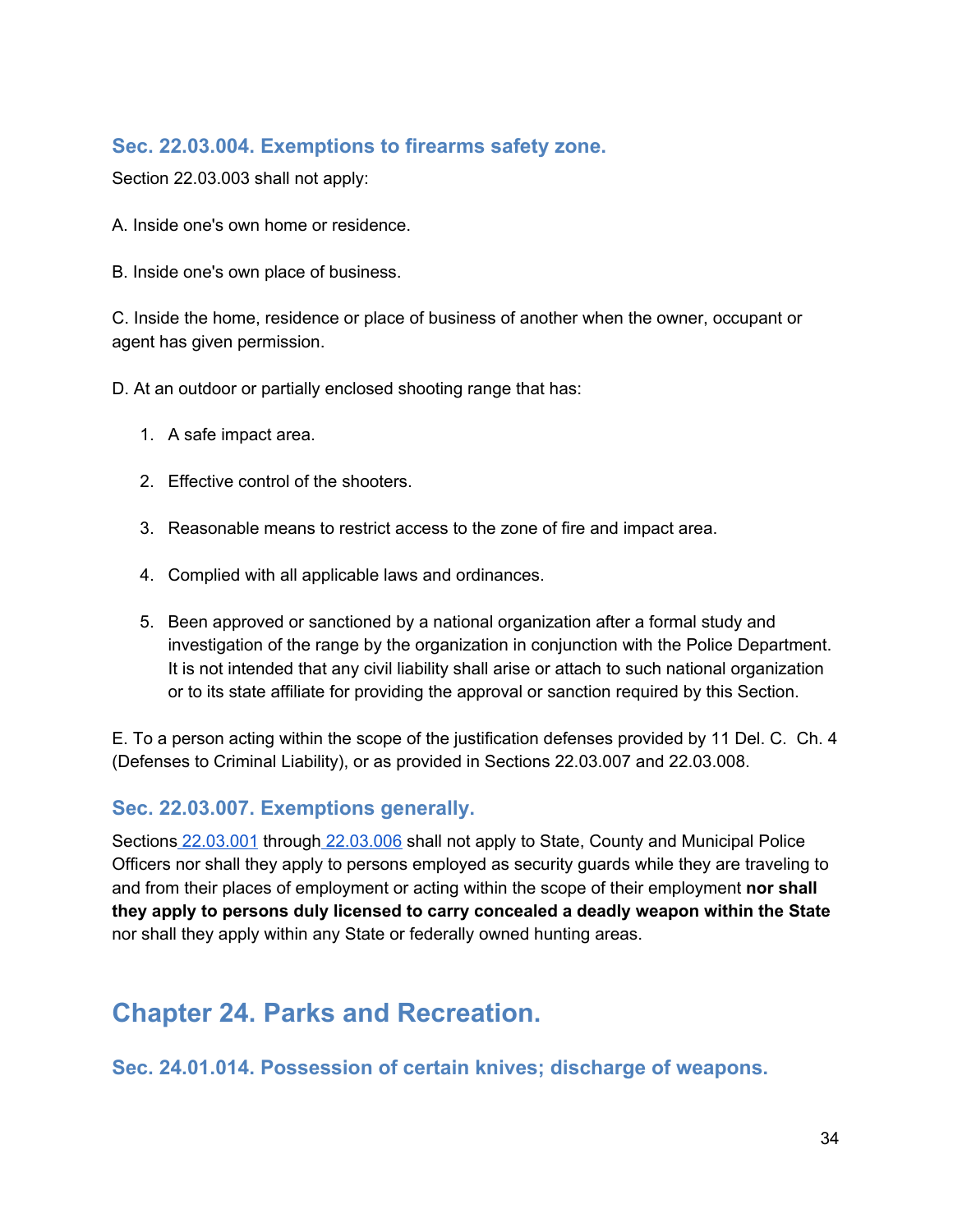**\*\*\*ILLEGAL ORDINANCE \*\*\*: This ordinance violates state preemption which prohibits ordinances that regulate the carry of firearms. County Councilman Dave Tackett has conferred with County Attorney Gregg Wilson who wrote:**

*"The Law Department has reviewed the County ordinance on gun possession and agree that it is in conflict with the state statute limiting the County's authority to prohibit possession of firearms. Therefore, the Law Department would not prosecute anyone for violation of that section of the ordinance. As a housekeeping measure, the County ordinance should be revised when there is an opportunity."*

No person shall carry a knife upon his or her person having a blade three (3) inches or longer in length or have possession of or discharge a BB gun, air rifle, pistol, firearm, paint ball gun, bow and arrow or any other type of lethal weapon in any park.

# <span id="page-34-0"></span>**Wilmington Code**

# <span id="page-34-1"></span>**Chapter 36, Article V, Division 2. Weapons and Related Offenses**

## <span id="page-34-2"></span>**Sec. 36-156. Armor-piercing bullets.**

*Definitions.* The following words, terms and phrases, when used in this section, shall have the meanings ascribed to them in this subsection, except where the context clearly indicates a different meaning:

*Armor-piercing bullet* means any bullet which is coated with a nonstick fluoropolymer finish, such as the registered trademark finishes, Teflon, Halon, Halar, Flvon, Soreflon or Algoflon.

*Bullet* means a round or elongated missile designed to be fired from a firearm.

*Bulletproof vest* means any commercially available, soft, lightweight body armor, usually consisting of several layers of a polyaramid fiber tradenamed "Kevlar."

*Offenses.* It shall be unlawful for any person to bring into the city or to manufacture, sell, distribute, possess or use armor-piercing bullets or any other bullets similarly coated with a nonstick fluoropolymer finish. It shall further be unlawful for any person which is in the business of manufacturing firearms to possess the component parts of any armor-piercing bullet.

*Penalties.* Any person who violates the provisions of this section shall upon conviction be subject to a minimum fine of \$100.00 and a maximum fine of \$500.00, or to imprisonment not exceeding 90 days, or both, for each offense.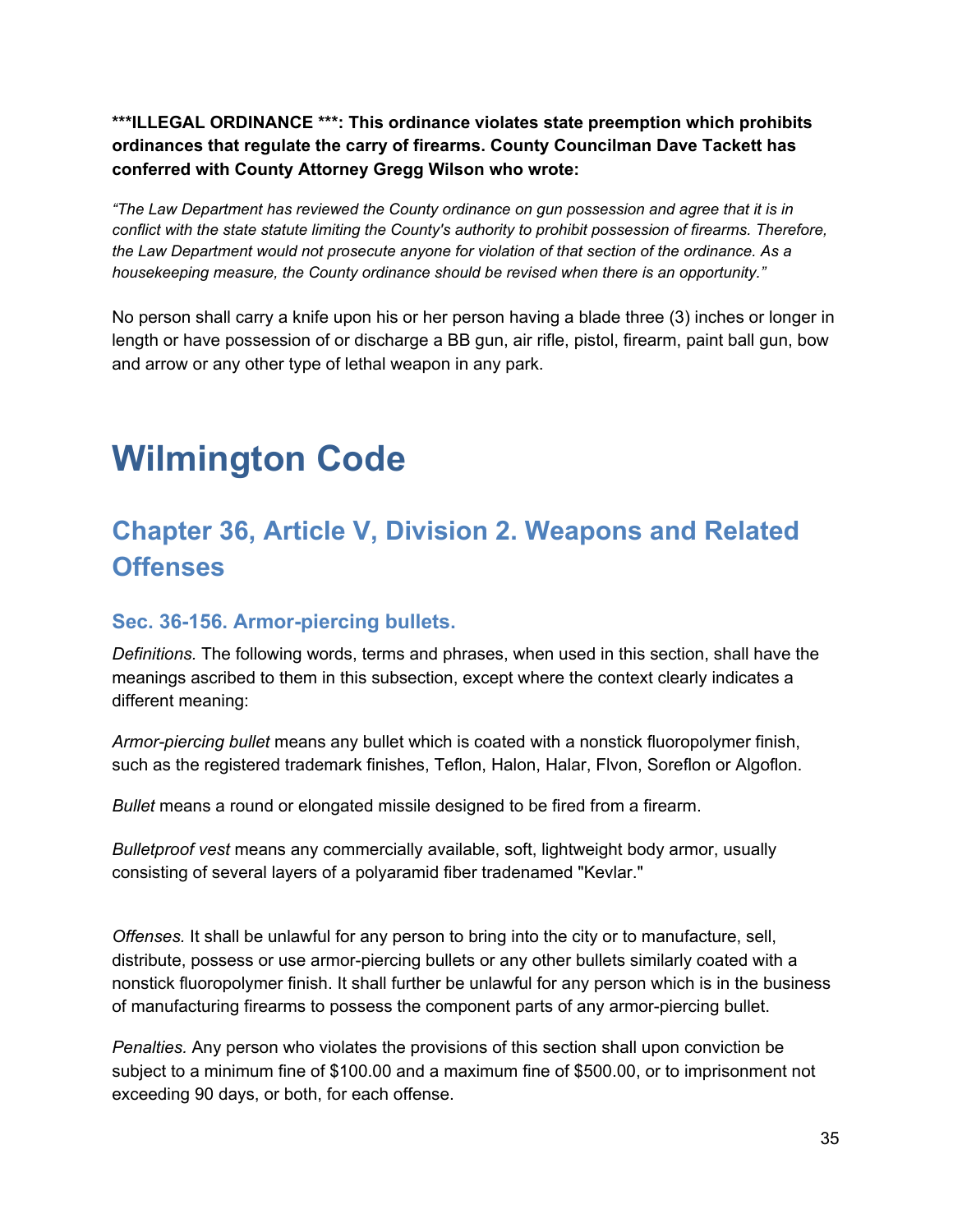## <span id="page-35-0"></span>**Sec. 36-162. Discharge of firearms on street, etc.**

Whoever, except in lawful self-defense, and notwithstanding intent or lack of intent, discharges any firearm on any public street, sidewalk, alley, roadway or other public place within the city, or in any nonpublic place, if such discharge results in a projectile entering into, over or upon a public place, shall be guilty of a misdemeanor.

Any person convicted of such an offense shall upon conviction be fined up to \$2,300.00 for an individual or \$5,750.00 for a corporation, and be required to make restitution or meet other conditions deemed appropriate in accordance with the provisions of 11 Del. C. §§ 4206 and 4208 and, in the discretion of the court, may be imprisoned for not more than one year. The prohibitions of this section shall not apply, however, to the implementation of a firearm use training program for police officers and for harbor officers at the Port of Wilmington; provided, however, that such training sessions shall be conducted solely under the supervision of the chief of police or his designee.

### <span id="page-35-1"></span>**Sec. 36-166. Certain uses of laser beam pointers prohibited.**

It shall be unlawful for any person to focus, point or shine a laser beam directly or indirectly on another person or animal in such a manner as intended to harass or annoy, or place another person in fear of imminent physical injury. This section shall not prohibit or prevent use of a laser beam pointer by persons responsible for an audio presentation or in a controlled setting for medical or scientific purposes. The penalty for violation of this section shall be a fine in an amount not more than \$500.00 or imprisonment for up to 30 days, or both such fine and imprisonment.

The term "laser beam pointer" used in this section means any hand-held device capable of projecting a coherent beam of light amplified by stimulated emission of radiation.

# <span id="page-35-2"></span>**Chapter 38. Parks and Recreation, Article III. Park Rules.**

#### <span id="page-35-3"></span>**Sec. 38-58. Obedience to police officers.**

It shall be unlawful for any person upon any park property owned by the city, whether maintained by the city or by the county, to disregard any instructions of a police officer.

#### <span id="page-35-4"></span>**Sec. 38-66. Discharge of weapons.**

It shall be unlawful for any person upon any park property owned by the city, whether maintained by the city or by the county, to discharge a firearm or air gun, BB gun or slingshot, or use bow and arrow except at designated locations and under approved supervision.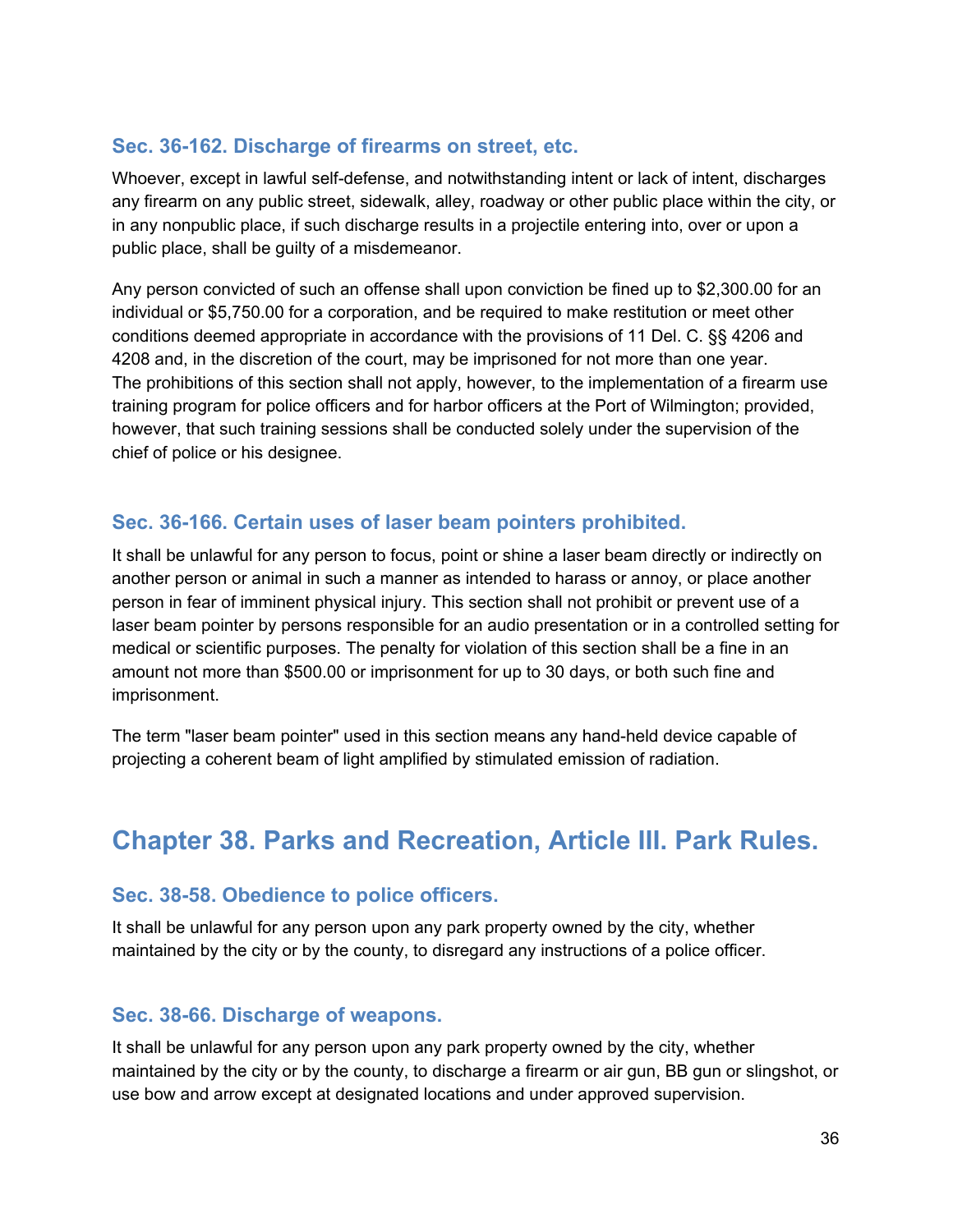# <span id="page-36-0"></span>**Newark Code**

# <span id="page-36-1"></span>**Chapter 22, Article IX. Disorderly Conduct.**

### <span id="page-36-2"></span>**Sec. 22-74. Disorderly conduct.**

A person is guilty of disorderly conduct when:

(a) He intentionally causes public inconvenience, annoyance, or alarm to any other person or creates a risk thereof by:

(1) Engaging in fighting or in violent, tumultuous, or threatening behavior; or

(2) Making an unreasonable noise or an offensively coarse utterance, gesture, or display, or addressing abusive language to any person present; or

(3) Disturbing any lawful assembly or meeting of persons without lawful authority; or

(4) Obstructing vehicular or pedestrian traffic; or

(5) Congregating with other persons in a public place and refusing to comply with the lawful order of the police to disperse; or

(6) Creating a hazardous or physically offensive condition which serves no legitimate purpose.

(7) Tampering with firefighting equipment to include fire alarms, fire hoses, and fire extinguishers, or any other firefighting equipment intended for the purpose of protecting a building or other tangible property.

(b) When he knowingly permits any disorderly conduct as defined in paragraph (a) on any premises owned or controlled by him.

# <span id="page-36-3"></span>**Chapter 31, Weapons.**

Sec. 31-1. Discharging firearms prohibited; law enforcement agencies excepted.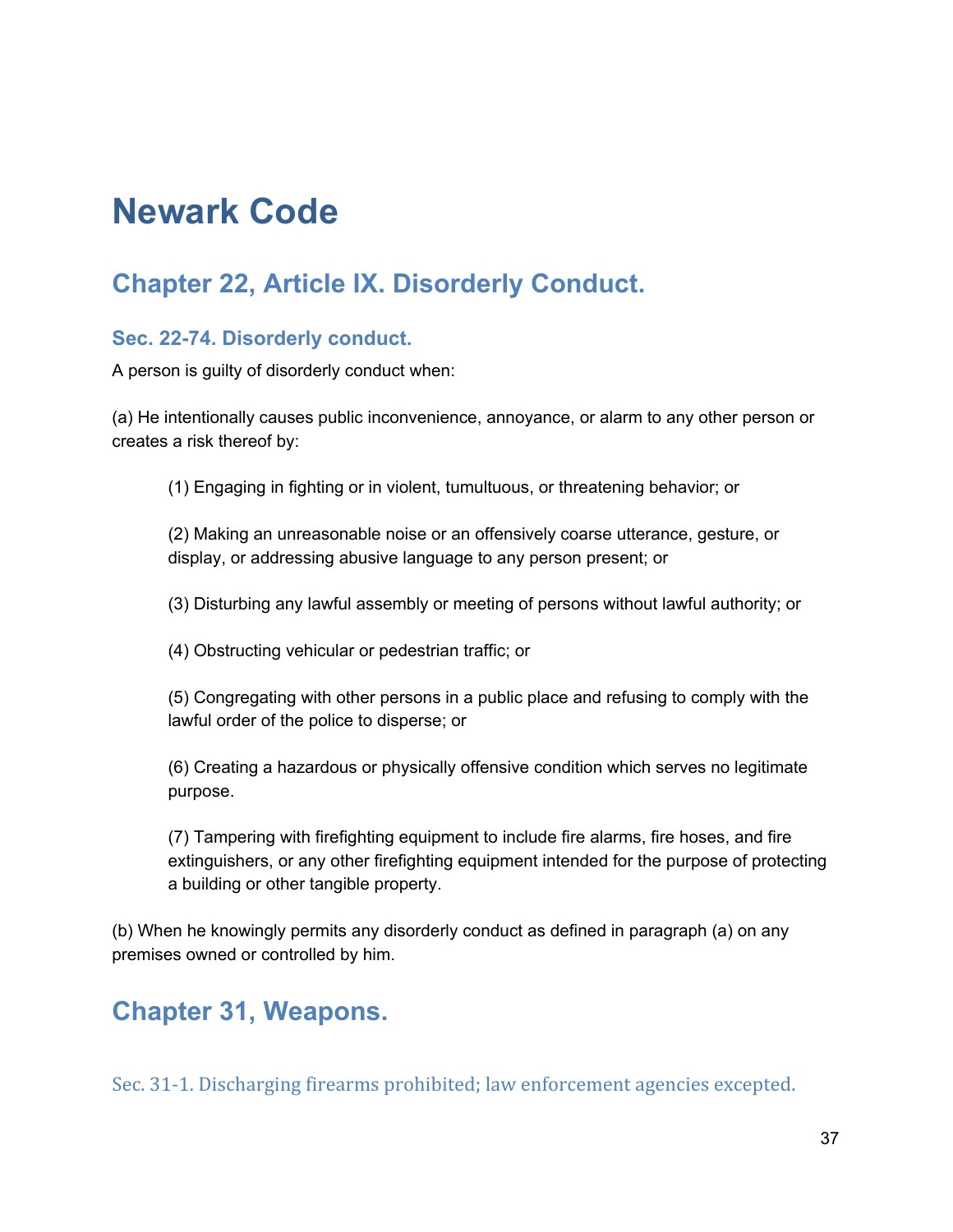No person who is not a member of a law enforcement agency acting in the regular course of duty shall discharge any firearm within the limits of the city.

# <span id="page-37-0"></span>**Sec. 31-3. Carrying concealed weapons; display of weapon.**

For all offenses committed after the effective date of this ordinance which involve the open carrying or concealed carrying or display or threatened use of any deadly weapon, dangerous weapon, or dangerous instrument as those terms are defined at 11 Del. C. Sec. 222, or any successor statute thereto, such offense shall be charged and prosecuted under applicable statutes in the Delaware Criminal Code.

# <span id="page-37-1"></span>**Sec. 31-4. Police authority to search persons suspected of concealing deadly weapon; confiscate switchblades.**

(a) Any policeman or peace officer may make a search of any person who is suspected of having concealed upon his person a deadly weapon. Such search of a person so suspected shall be conducted in such fashion as to determine solely the presence of such a weapon.

(b) Any police officer may seize, remove, and confiscate any knife where the blade thereof is released by a spring mechanism, including knives commonly known as "switchblades".

# <span id="page-37-2"></span>**Smyrna Code**

# <span id="page-37-3"></span>**Chapter 42, Article VI. Weapons.**

# <span id="page-37-4"></span>**Sec. 42-196. Firearms; discharge prohibited; defense; penalty.**

(a) Definitions. The following words, terms and phrases, when used in this section, shall have the meanings ascribed to them in this subsection, except where the context clearly indicates a different meaning:

Firearm means any weapon from which a shot, projectile or other object may be discharged by force of combustion, explosive, gas, compressed air, and/or mechanical means, whether operable or inoperable, loaded or unloaded. The term "firearm" includes a "BB gun."

(b) *Discharge prohibited.* It shall be unlawful for any person to shoot or to cause the discharge of any firearm within the town limits.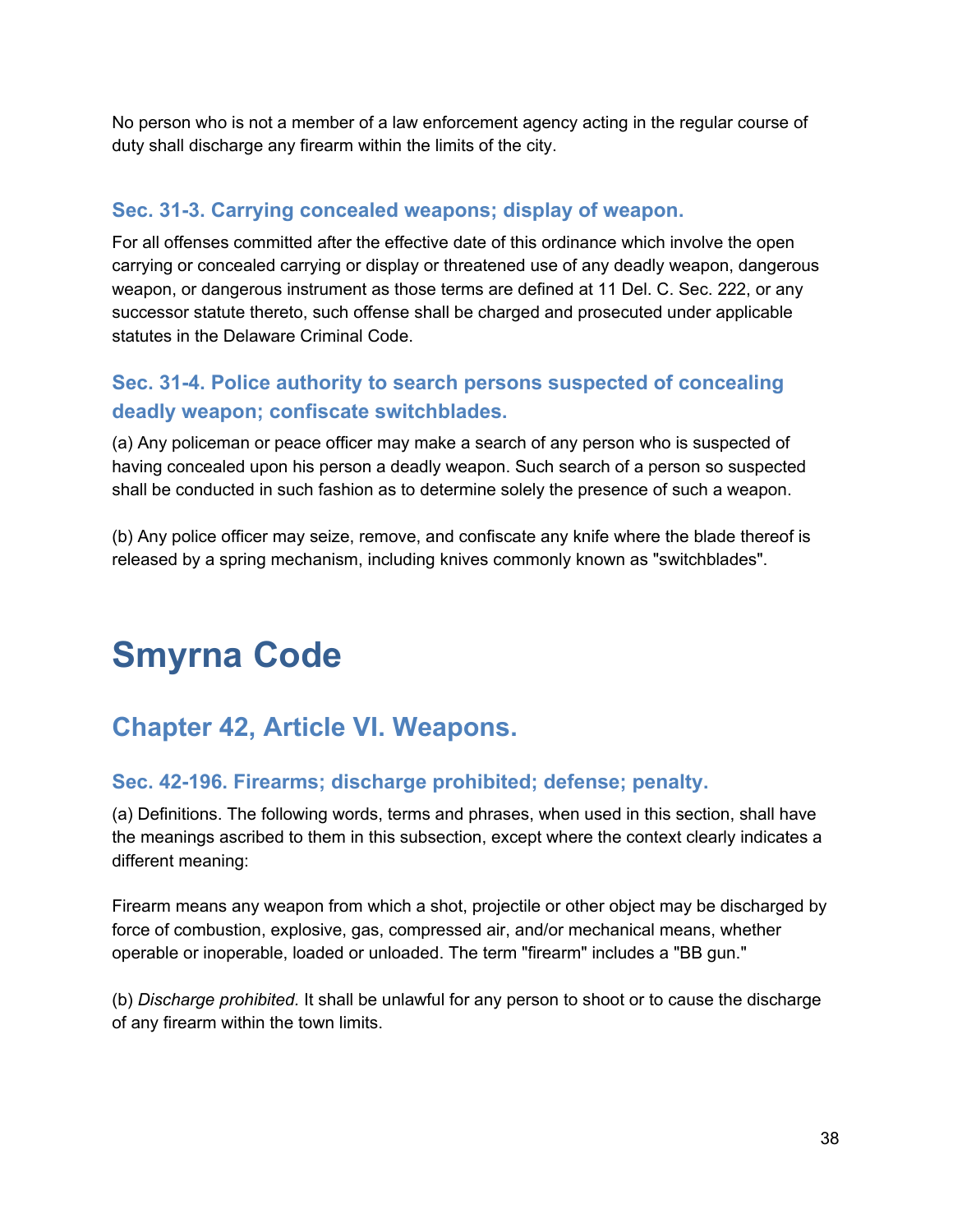(c) *Justification defenses.* In any prosecution for a violation of this section, justification, as defined in 11 Del. C. §§ 462--471 (as those statutes may from time to time hereafter be amended, or any future corresponding statute, shall be available as a defense.

(d) *Penalty.* Any person violating this section shall be guilty of a criminal violation and, upon conviction, be subject to criminal penalties as provided under section 1-11 of this Code.

# <span id="page-38-0"></span>**Sec. 42-197. Possession of firearms, ammunition, components of firearms, or explosives in municipal buildings and police stations prohibited.**

(a) Prohibition. Except as set forth in section (e) below, possession of firearms, ammunition, components of firearms, or explosives in municipal buildings and police stations is prohibited in all municipal buildings and police stations.

(b) Municipal building defined. For purposes of this section, "municipal buildings" are defined as any building where the town meets in its official capacity, or any building containing the offices of elected officials and of public employees actively engaged in performing governmental business, but excluding any parking facility. The definition of "municipal building" also includes any non-town owned or leased building where the town is meeting in or occupying such a building, but only during the time that the town is meeting in or occupying such a building.

(c) Required signs. **In all municipal buildings and police stations, a conspicuous sign shall be posted at each entrance stating that the possession of firearms, ammunition, components of firearms, or explosives are prohibited.** Such sign may but is not required to also state that persons in violation may be denied entrance to the building or be ordered to leave the building.

(d) Immediate departure. Any person who immediately foregoes entry or immediately exits any municipal building or police station due to the possession of a firearm, ammunition, components of firearms, or explosives shall not be guilty of violating this section.

(e) Exemptions. Nothing in this section 42-197 shall be deemed to prevent the following in municipal buildings or police stations:

(1) Possession of firearms, components of firearms, and ammunition or explosives by law enforcement officers;

(2) Law enforcement agencies receiving shipments or delivery of firearms, components of firearms, ammunition, or explosives;

(3) Law enforcement agencies conducting firearms safety and training programs;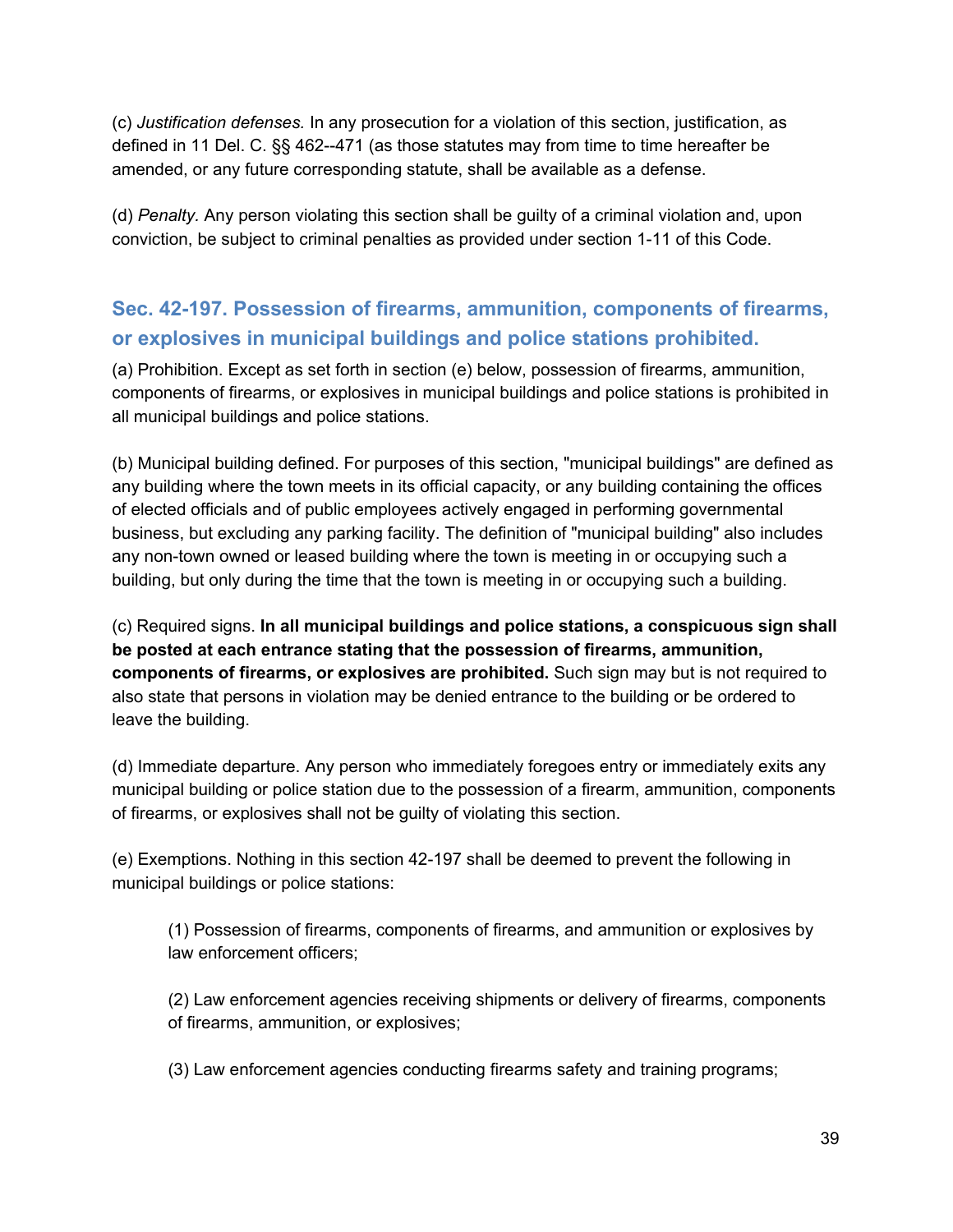(4) Law enforcement agencies conducting firearm or ammunition public safety programs, donation, amnesty, or any other similar programs in police stations or municipal buildings;

(5) Compliance by persons subject to protection from abuse court orders;

(6) Carrying firearms and ammunition by persons who hold a valid license pursuant to either § 1441 or § 1441A of Title 11 of the Delaware Code so long as the firearm remains concealed except for inadvertent display or for self defense or defense of others;

(7) Carrying firearms and ammunition by officers or employees of the United States duly authorized to carry a concealed firearm; or

(8) Carrying firearms and ammunition by agents, messengers and other employees of common carriers, banks, or business firms, whose duties require them to protect moneys, valuables and other property and are engaged in the lawful execution of such duties.

(f) Penalties. As necessary to protect public safety, any intentional violation of this section 42-197 by any person shall be subject to imprisonment for not more than 30 days for each offense or a fine of \$100.00 for a first offense, \$200.00 for a second offense, and \$300.00 for a third or subsequent offense, or by both fine and imprisonment.

# <span id="page-39-0"></span>**Dover Code**

# <span id="page-39-1"></span>**Chapter 70 Offenses and Miscellaneous.**

## <span id="page-39-2"></span>**Sec. 70-2. Weapons generally.**

(a) Definitions. The following words, terms and phrases, when used in this section, shall have the meanings ascribed to them in this section, except where the context clearly indicates a different meaning:

*Municipal building* shall mean any building where the city meets in its official capacity, including non-city owned or leased buildings during the time in which the city is meeting in or occupying the building, or any building containing the offices of city elected officials and of city employees actively engaged in performing governmental business. Parking facilities are excluded.

*Weapon* shall mean any firearm from which a shot, projectile or other object may be discharged, or any air gun, BB gun, or any instrument, toy or weapon commonly known as a "peashooter,"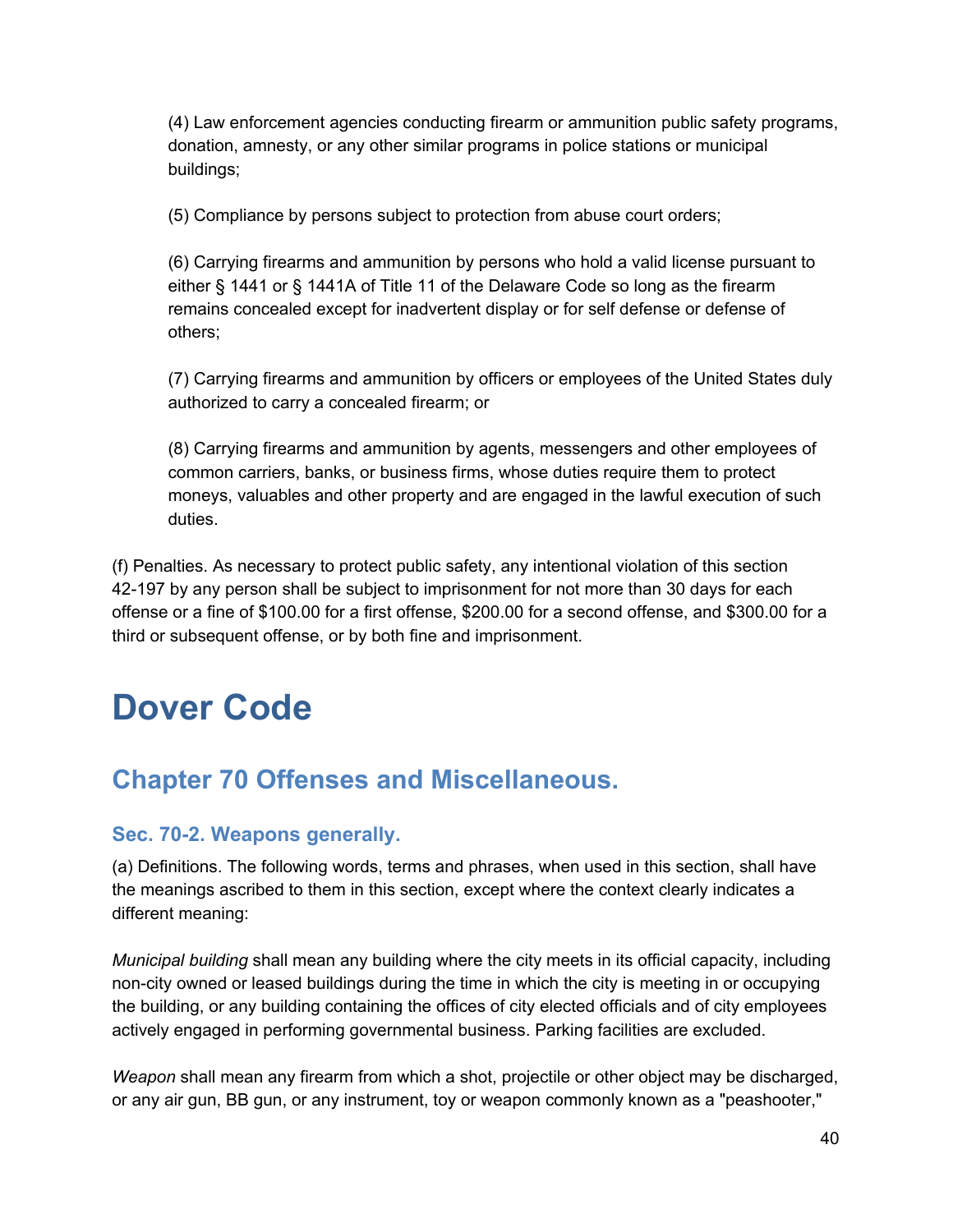"slingshot" or "beany," or any bow made for the purpose of throwing or projecting missiles of any kind, or any knife, brass or metal knuckles, or any club loaded with lead or other weight, or any blackjack or billyclub.

(b) Unlawful discharge. It shall be unlawful for any person to discharge any firearm within the city, except lawfully in self-defense, in defense of property, in defense of others or as permitted in paragraph (c).

(c) Lawful discharge.

(1) Law enforcement officers. The discharge of weapons by any law enforcement officer while on duty, or as necessary in the lawful discharge of his or her duties, is permitted.

(2) Galleries and ranges. The discharge of weapons at licensed shooting galleries or ranges when the instrument can be fired, discharged or operated in a manner that shall not endanger persons or property, and also in a manner that shall prevent the projectile from traversing any grounds or space outside the limits of the gallery or range is permitted.

(d) Prohibited.

(1) Business display. It shall be unlawful for any pawnbroker, secondhand dealer or other person who engages in business in the city to display, or to place on exhibition in any show window or other window facing upon any street, any pistol, revolver or other firearm with a barrel of less than 12 inches in length, or any switchblade knife, or any brass or metal knuckles, or any club loaded with lead or other weight, or any blackjack or billyclub.

(2) Furnishing to certain persons. It shall be unlawful for any person to purchase from, or sell, loan or furnish any weapon to any person under the influence of any alcoholic beverage or any illegal narcotic drug, stimulant or depressant, any person in a condition of agitation and excitability or a minor under the age of 18 years. Nothing in this ordinance shall be construed to prohibit the furnishing of weapons pursuant to an authorized course of school instruction, or for the purpose of engaging in any school-authorized sporting or recreational activity.

(3) Possession of firearms, ammunition, components of firearms, or explosives in municipal buildings. Except as set forth in section (c) below, possession of firearms, ammunition, components of firearms, or explosives is prohibited in all municipal buildings.

a. Required signs. **In all municipal buildings, a conspicuous sign shall be posted at each entrance stating that the possession of firearms,**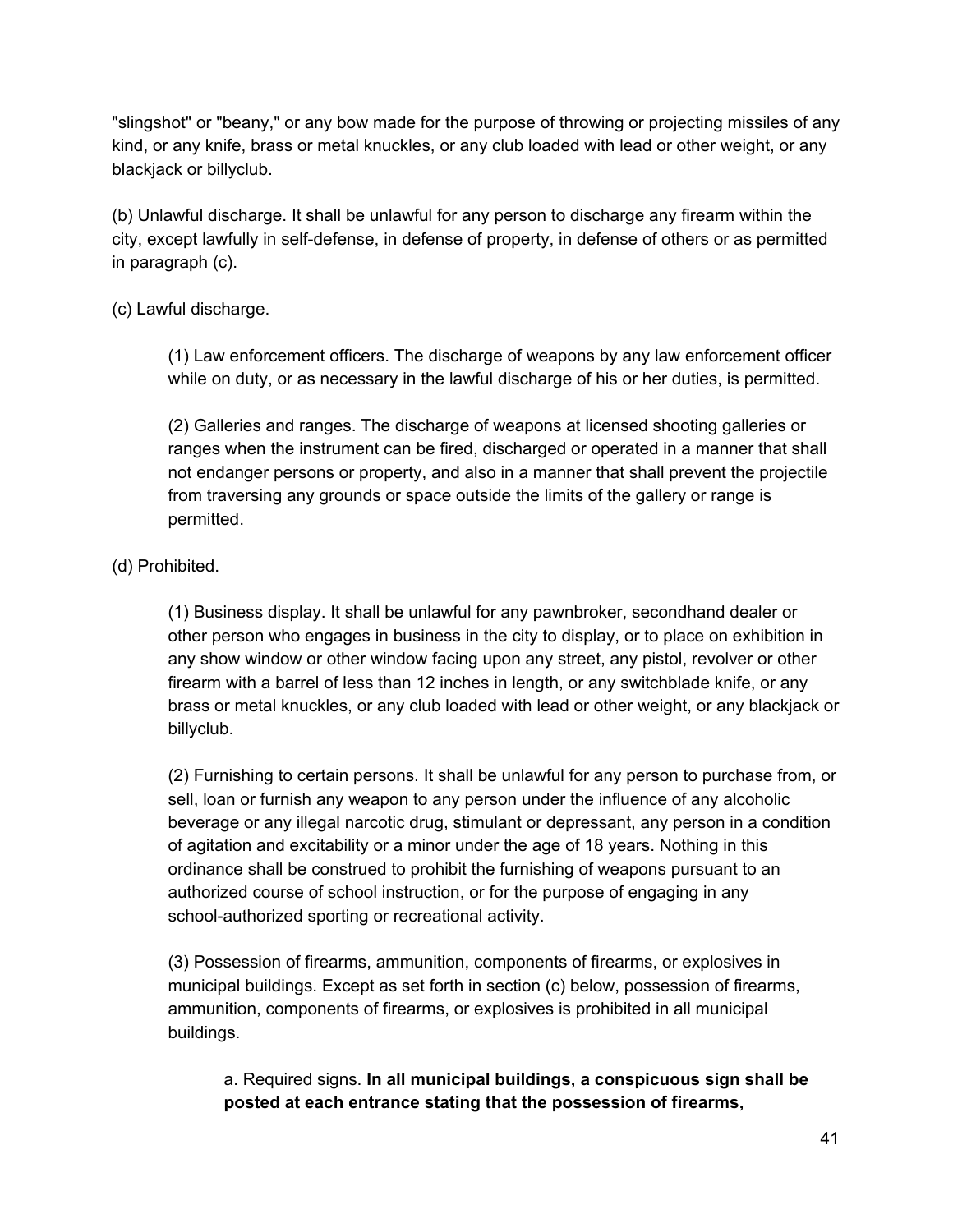**ammunition, components of firearms, or explosives are prohibited.** Such sign may also state that persons in violation may be denied entrance to the building or be ordered to leave the building.

b. Immediate departure. Any person who immediately foregoes entry or immediately exits any municipal building or police station due to the possession of a firearm, ammunition, components of firearms, or explosives shall not be guilty of violating this section.

c. Exceptions. The following shall constitute valid exceptions to this section:

5. Carrying firearms and ammunition by persons who hold a valid license pursuant to either § 1441 or § 1441A of Title 11 of the Delaware Code so long as the firearm remains concealed except for inadvertent display or for self defense or defense of others;

(e) Penalties.

(1) Fines. Except as otherwise provided, any violation of this section shall be subject to a fine as provided for in Appendix F—Fees and Fines.

(2) Forfeiture. Every person convicted of a violation of this section, section 70-3, or any state law relating to weapons shall forfeit the weapon to the city. Upon a finding of guilt, it shall then be the duty of the court, after the expiration of a reasonable time, to declare by written order that the chief of police shall either dispose of the weapon or retain the weapon for official police department use.

(f) Severability. The provisions of this ordinance shall be severable. If any provisions of this ordinance are found by any court of competent jurisdiction to be unconstitutional or void, the remaining provisions of this ordinance shall remain valid, unless the court finds that the valid provisions of this ordinance are so essentially and inseparably connected with, and so dependent upon, the unconstitutional or void provision that it cannot be presumed that city council would have enacted the remaining valid provisions without the unconstitutional or void provision; or unless the court finds that the remaining valid provisions, standing alone, are incomplete and incapable of being executed in accordance with city council's intent.

# <span id="page-41-0"></span>**Chapter 74 Parks and Recreation, Article I, In General.**

#### <span id="page-41-1"></span>**Sec. 74-24. Dangerous weapons.**

Carrying or possessing, while in any area covered by this chapter, a gun, air gun, bow and arrow, sling, dart, projectile thrower, knife with a blade more than three inches long, or any other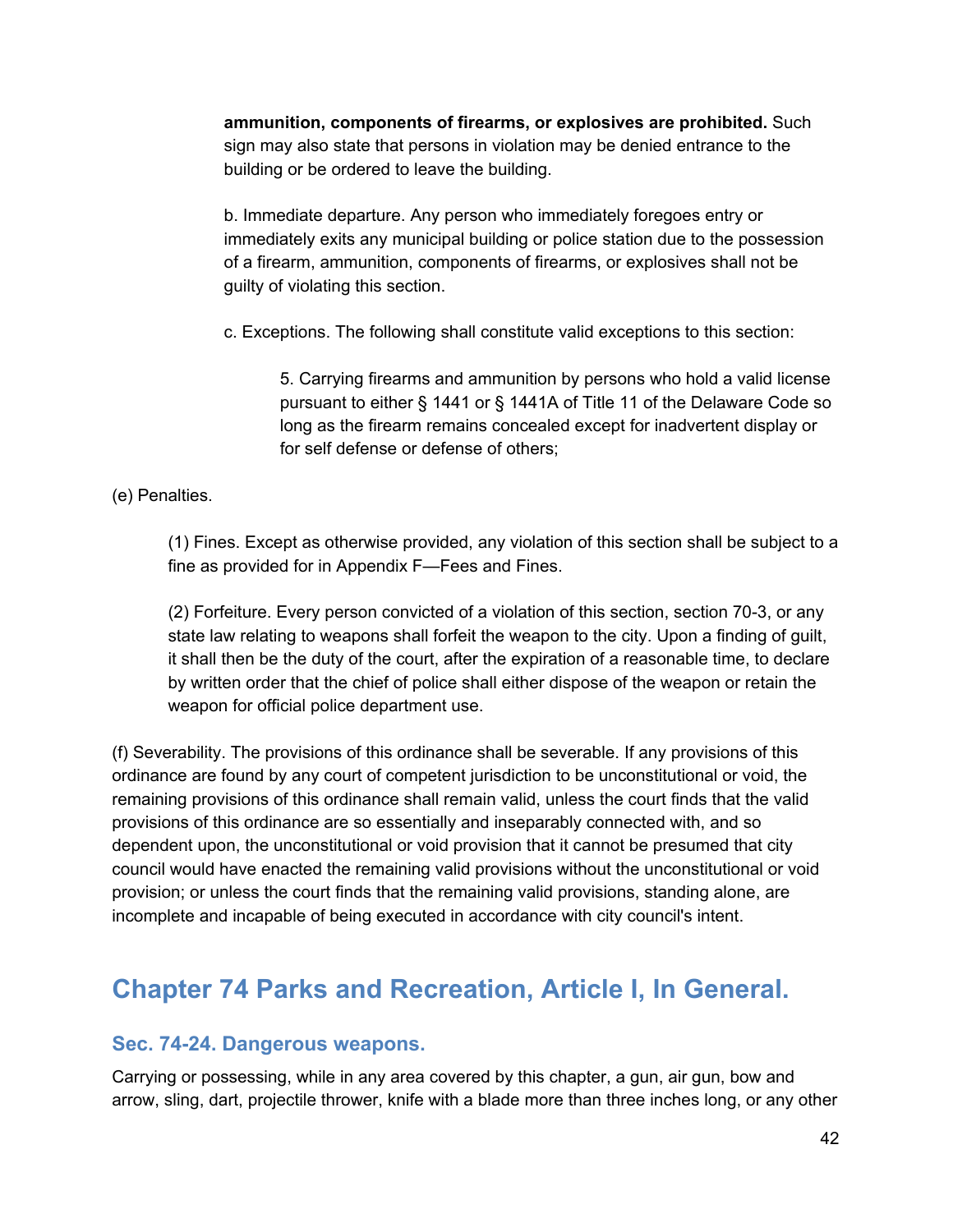dangerous weapon is prohibited, and nothing in this section shall be construed so as to prevent the use of target ranges, and the use of bows and arrows by park visitors on officially established archery ranges.

# <span id="page-42-0"></span>**Change Log**

Jan 16, 2008: First revision released.

Jan 17, 2008: Second revision released. Cleaned up format and erroneous spacings. Added § 222 defining dangerous weapon, instrument, disabling chemical spray, etc.

Feb 18, 2008: Added § 231 defining scienter (states of mind). Added defense of self, other and home justification statutes § 464 - § 468.

March 9, 2012: Added updated 1441, 1442 and added 1460, possession under the influence.

April 18, 2018: Migrated to cloud-based document, updated content.